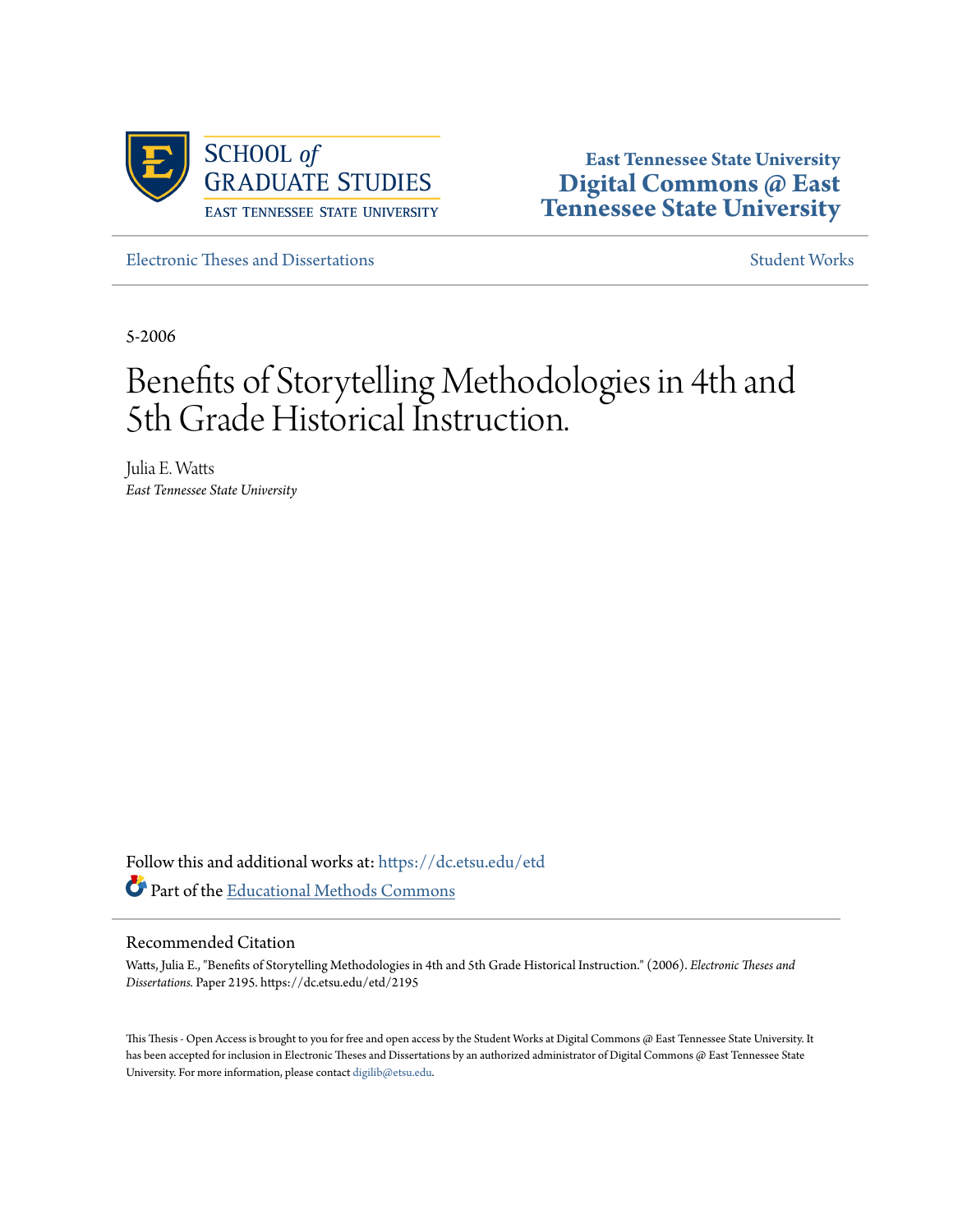Benefits of Storytelling Methodologies

In 4<sup>th</sup> and 5<sup>th</sup> Grade Historical Instruction  $\overline{\phantom{a}}$  , where  $\overline{\phantom{a}}$ 

A thesis

presented to

the faculty of the Department of Curriculum and Instruction

East Tennessee State University

In partial fulfillment

of the requirements for the degree

Master of Arts in Reading with a Concentration in Storytelling

 $\overline{\phantom{a}}$  , where  $\overline{\phantom{a}}$ 

by

Julia E. Watts

May 2006

 $\overline{\phantom{a}}$  , where  $\overline{\phantom{a}}$ 

Joseph Sobol, Ph. D., Chair

Delanna Reed, M. Ed.

Edward Dwyer, Ph. D.

Keywords: Storytelling, Historical Instruction, History, Social Studies, Stories, Education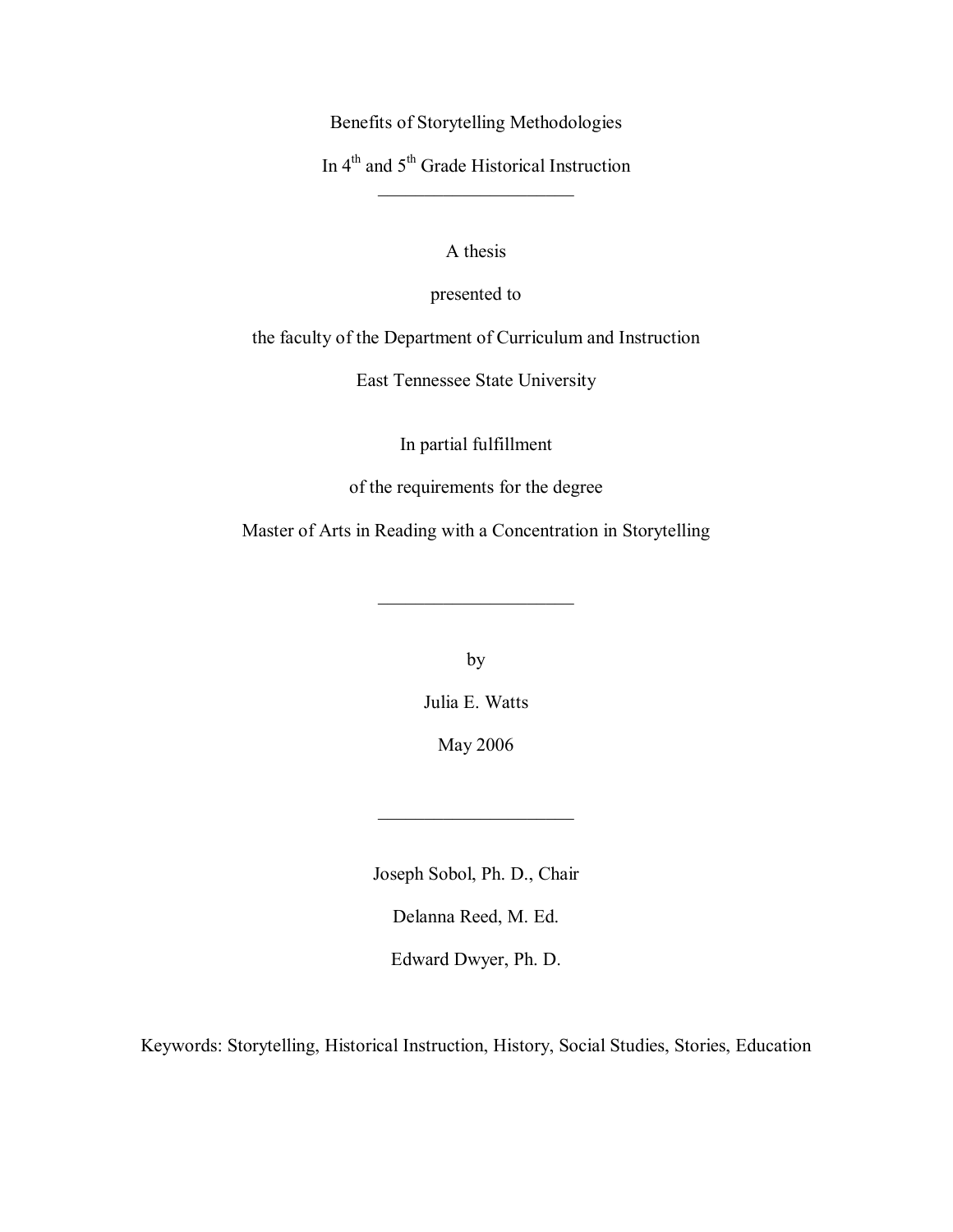# ABSTRACT

Benefits of Storytelling Methodologies In 4<sup>th</sup> and 5<sup>th</sup> Grade Historical Instruction

by

Julia E. Watts

This study examines the benefits of using stories to teach history to  $4<sup>th</sup>$  and  $5<sup>th</sup>$  grade students. In order to determine student attitude toward history, students completed a History Affinity scale prior to and after being exposed to one of 2 teaching methods. Students in the experimental group listened to and participated in oral narratives during their history lesson while students in the control group received conventional lecture and note-taking instruction. After collecting and analyzing the data, results indicate a significant increase in history affinity in the positive direction for the experimental group with no change in history affinity for the control group. Conducted amongst 228 students, all attending the same elementary school in Southern Indiana, this study speaks to the potential of improving teaching methods throughout the history curriculum through increased use of storytelling methods.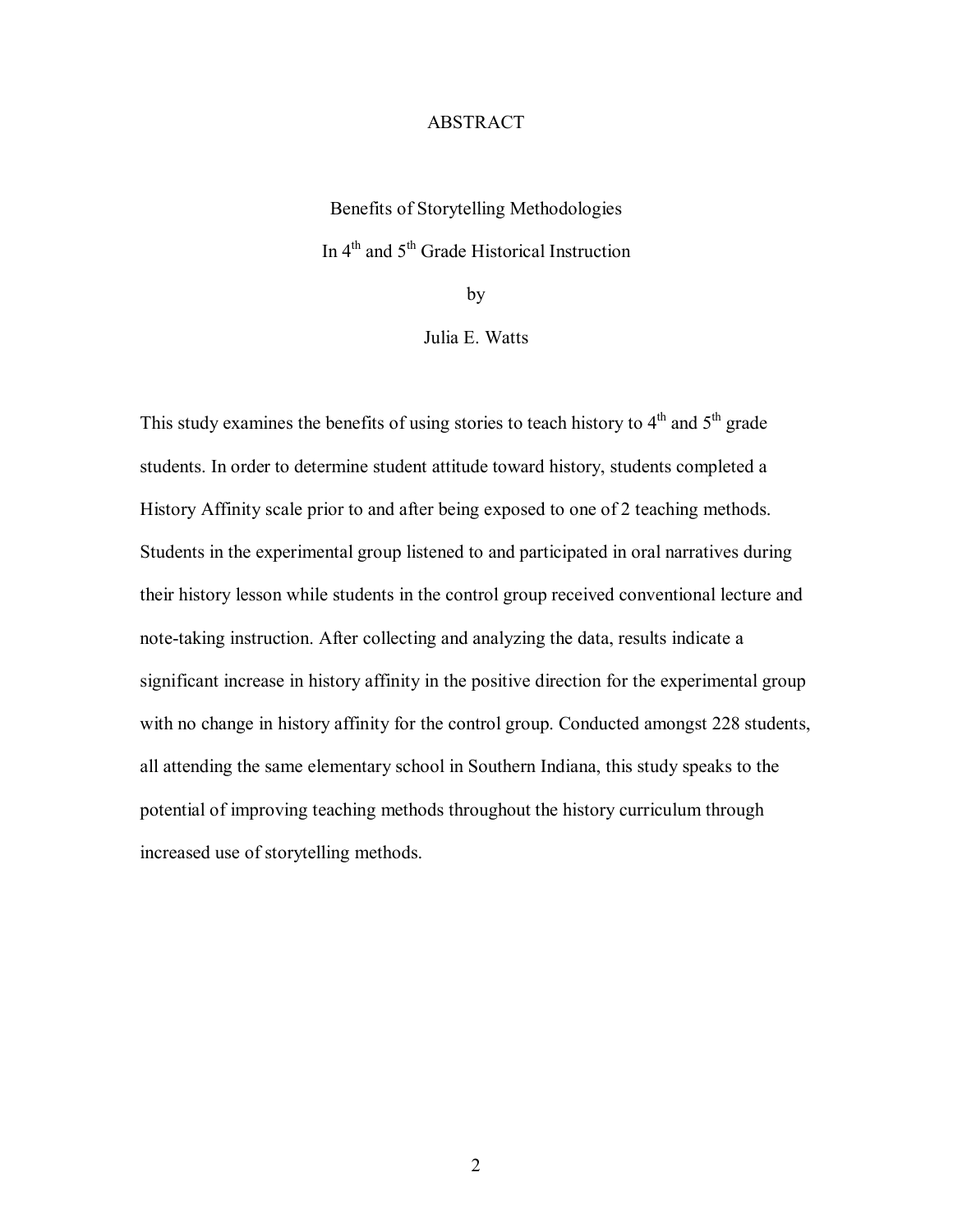#### ACKNOWLEDGEMENTS

 This study is dedicated to all students who experience difficulty in the social studies. It is my hope that one day history will become personal to you by way of someone's story. I wish to thank the  $4<sup>th</sup>$  and  $5<sup>th</sup>$  grade students and teachers who allowed me to come into their rooms each day in order to present history through my stories. Although you were unaware, you taught me more than I ever hoped to learn about how to be an effective teacher and storyteller. For that, you have my deepest gratitude. To Dr. Joseph Sobol, who never accepted less than my best effort and for providing continued support and encouragement, I am forever and gratefully indebted.

 Special thanks goes to Dr. J. Blake Snider, Assistant Professor of Human Development and Learning in the College of Education at East Tennessee State University for his consultations on statistics. Without his help, I myself would understand nothing of the statistical information in this study.

 Finally, from the very core of my existence, I wish to thank my husband, Don Watts, for his patient and loving spirit and for his constant belief in my ability to finish that which I had started. Without him, I would not have found the courage to take the first step.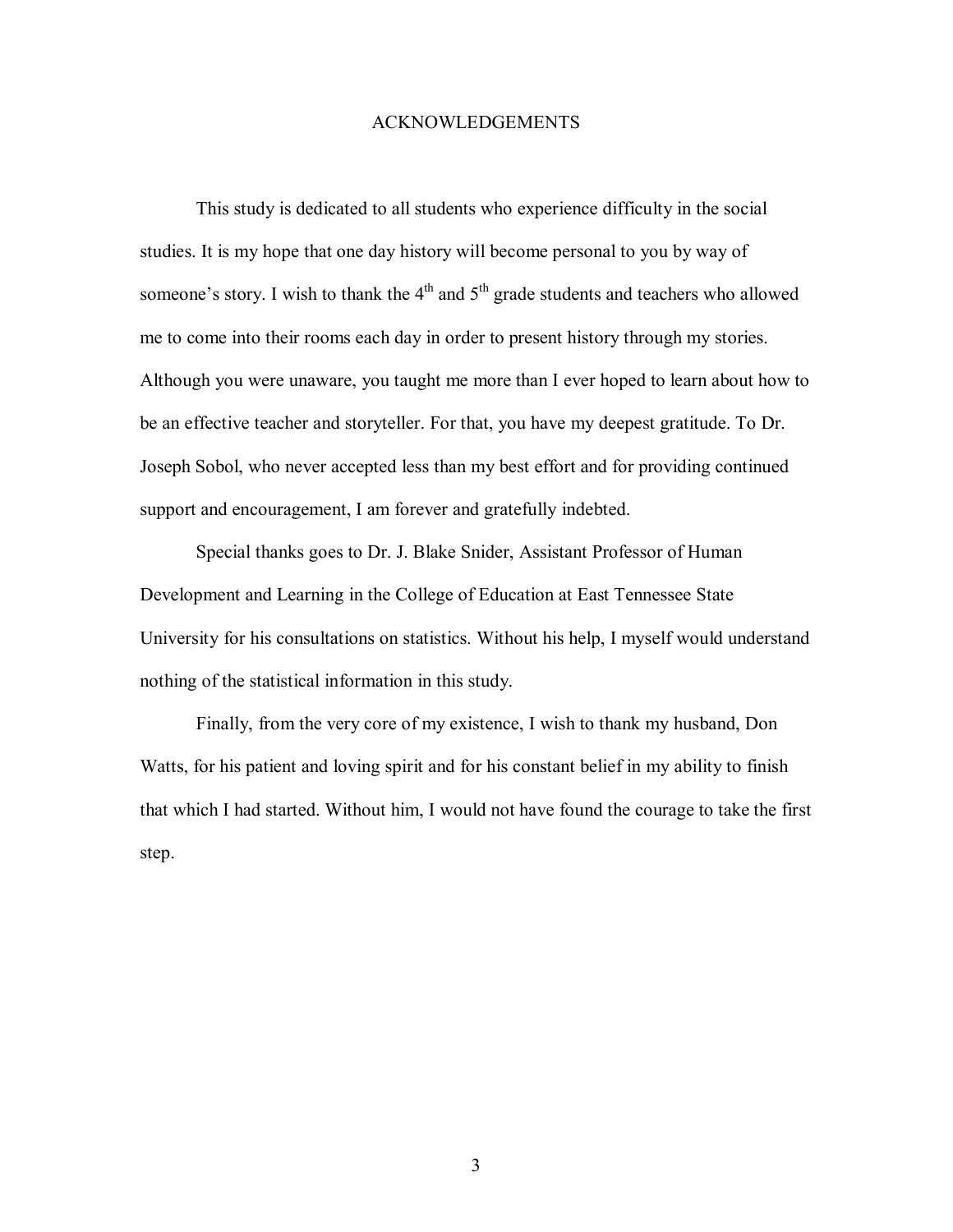# **CONTENTS**

| Page |
|------|
|      |
|      |

# Chapter

| 6  |
|----|
| 6  |
| 8  |
| 15 |
| 18 |
| 18 |
| 19 |
| 20 |
| 21 |
| 21 |
| 24 |
| 24 |
| 24 |
| 24 |
| 25 |
| 28 |
| 28 |
| 29 |
| 29 |
| 29 |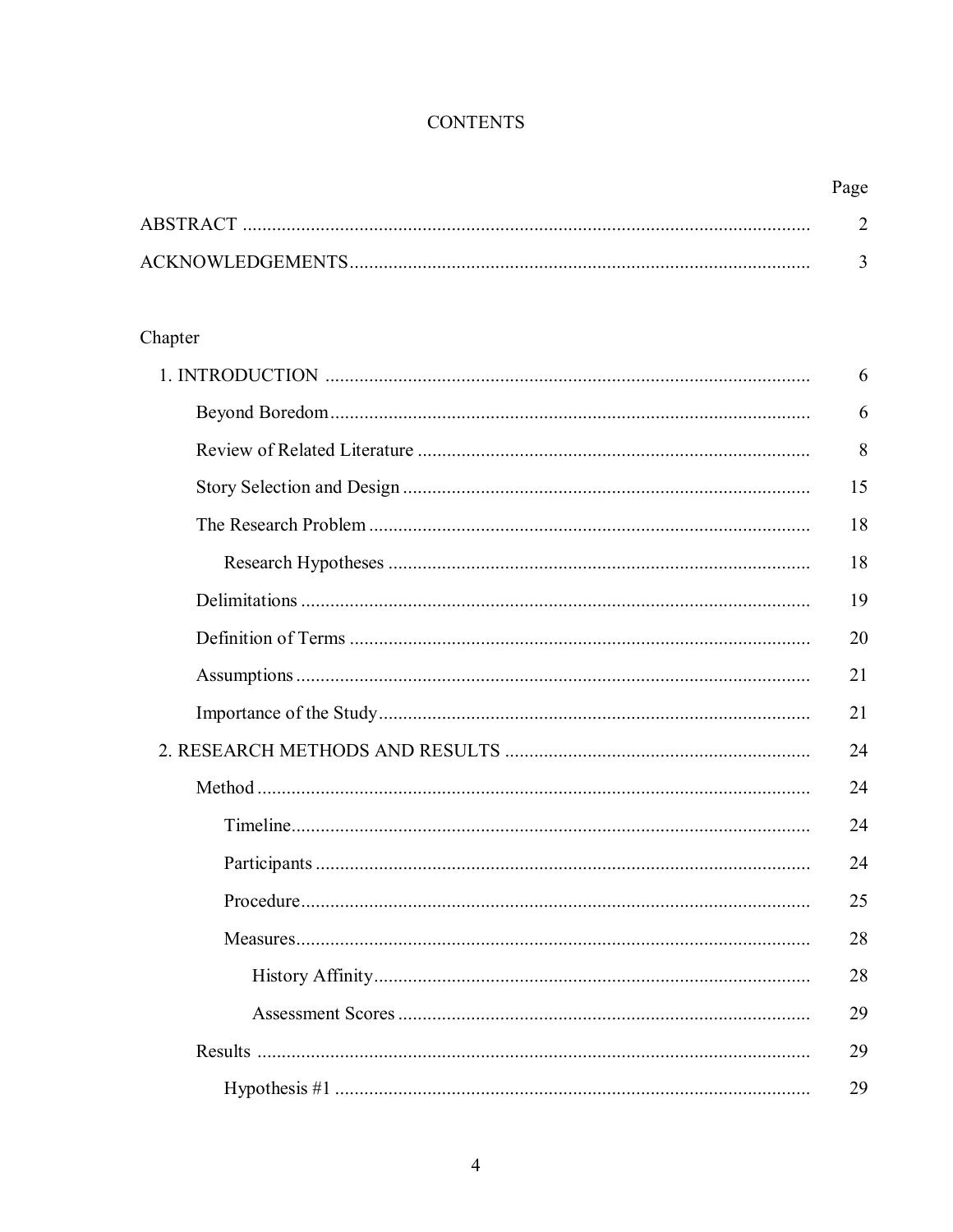|                                                  | 30 |
|--------------------------------------------------|----|
| 3. CONCLUSIONS AND INDICATIONS FOR FURTHER STUDY | 32 |
|                                                  | 32 |
|                                                  | 38 |
|                                                  | 40 |
|                                                  | 43 |
|                                                  | 43 |
|                                                  | 44 |
|                                                  | 48 |
|                                                  | 49 |
|                                                  | 50 |
|                                                  | 51 |
|                                                  | 52 |
|                                                  | 53 |
|                                                  | 58 |
|                                                  | 61 |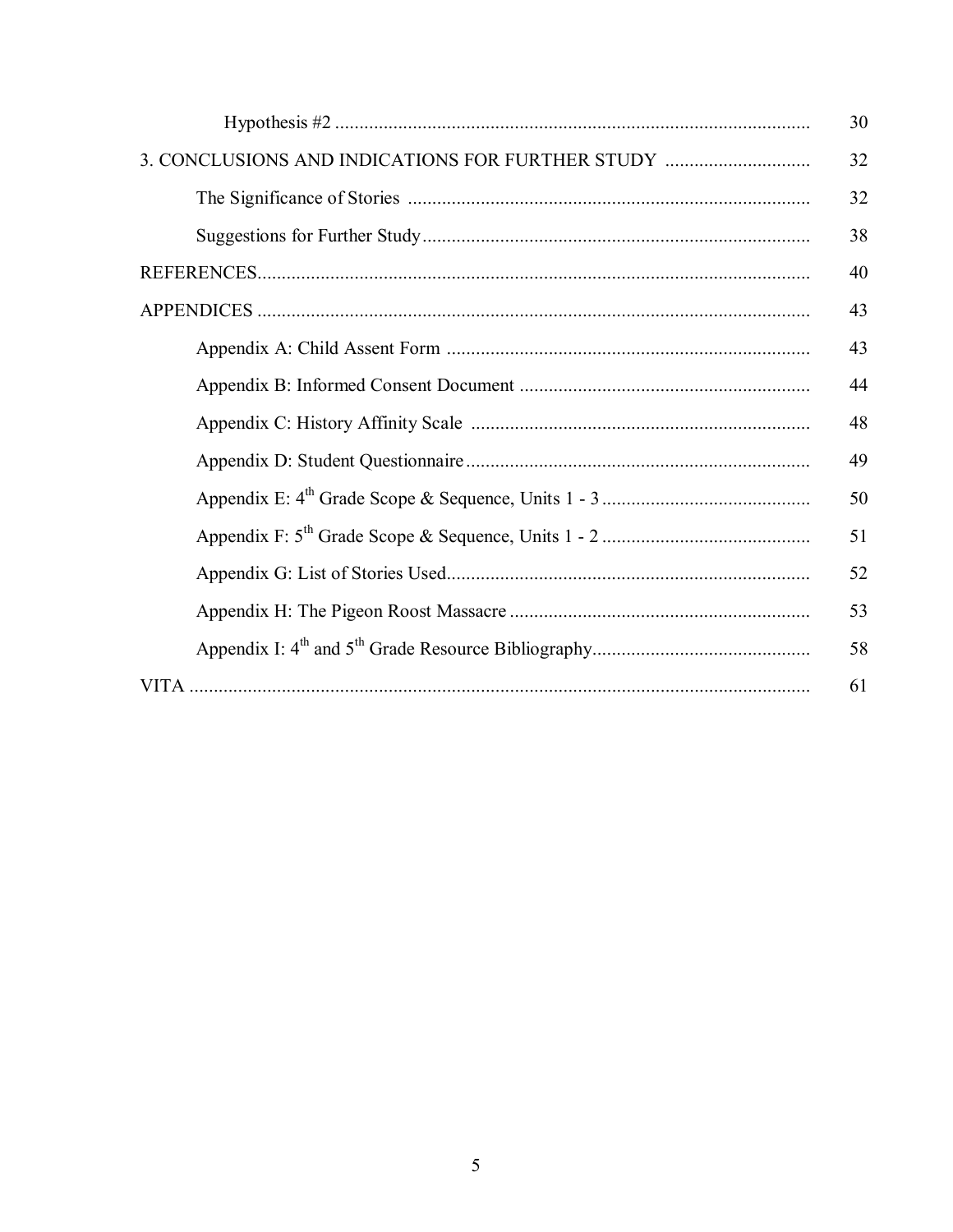## CHAPTER 1

#### INTRODUCTION

# *Beyond Boredom*

Peek into a typical  $4<sup>th</sup>$  or  $5<sup>th</sup>$  grade classroom while history is being taught and the scene you will see is likely to be discouraging. The looks on the faces of many of the students convey only boredom. The majority of the class follows sleepily along as another classmate reads dutifully from the week's chapter. The teacher may interrupt from time to time in order to emphasize an important date or name, perhaps even taking the time to point out a significant geographic location on the classroom map. After what seems like an eternity you notice a stirring; students appear all too anxious to lift the corners of their books as they near the end of the last paragraph. Shutting their books with a sigh of relief, they are thankful that history is over for another day. In a room down the hallway, you may find the lesson progressing in a different format, but the students' expressions and responses will be all too similar. This time, perhaps, the teacher is more actively engaged in the lesson by giving a lecture rather than simply having the students read aloud from the chapter, but look closely  $-$  it should not take long before you notice the same faraway looks of boredom and disengagement glazing the eyes of nearly every student in the room.

 I fear these scenes are all too common in many elementary schools. They stem from the tree of conventional historical pedagogy; one in which instruction comes in the forms described above. Using conventional methods, teachers typically either lecture on the dayís topic, hoping students will remember what has been emphasized, or they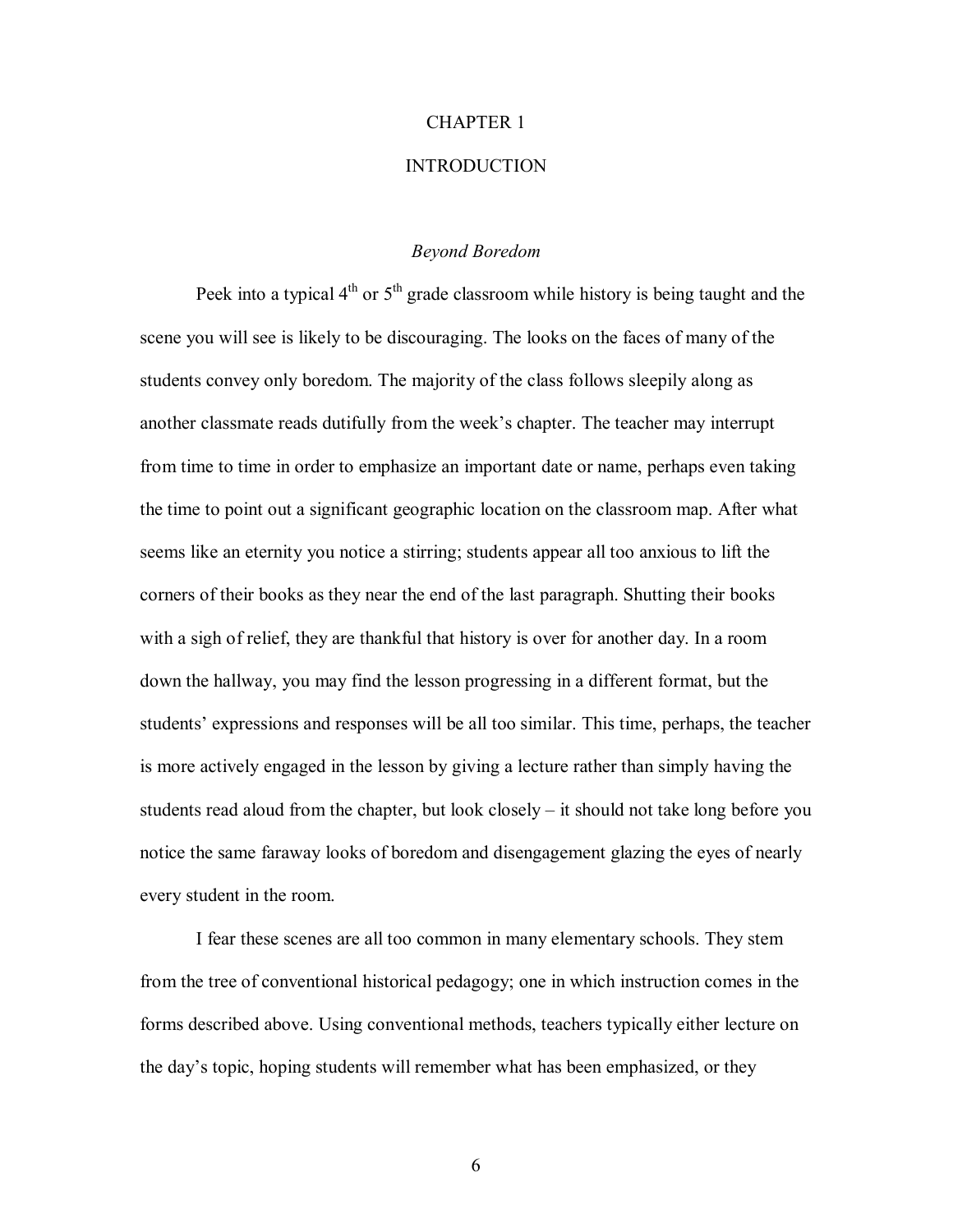engage students in an oral reading exercise rather than a lesson on the events in history, causing boredom for most and frustration for those students whose reading skills are below grade level. These conventional teaching methods are based upon a grave misconception  $-$  that history will rarely, if ever, grab the attention of elementary students. Therefore, teachers may feel it is better to simply skim over the material with students rather than work at finding a gripping instructional method which would allow students to travel through time in order to experience history for themselves. For some teachers, it appears easier to allow students to give lip service to the words in the chapters of the text rather than finding ways for their students to internalize the lives of the characters about whom they are reading.

As an elementary school teacher, I am reminded almost daily that students find the subject of history difficult and tedious. This can lead to resistance to the subject matter on the part of students and, in turn, can result in seemingly insurmountable challenges for teachers of history in presenting lesson material. When students become resistant, teachers must rise to the occasion and find new ways to present historical information. However time consuming, it is possible to find an affective hook on which students can hang their interest, enabling them to experience history rather than simply read about it. Storytelling is one instructional method capable of providing that hook. Storytelling methodology uses oral stories, or narratives, related by the teacher, in addition to opportunities for students to respond to and re-create those stories through various activities. Because children "experience, remember, and communicate their lives as storiesî (Wagler, 1991, p.22), and because storytelling possesses many affective elements - a few of which include plot, characterization, cause-and-effect relationships,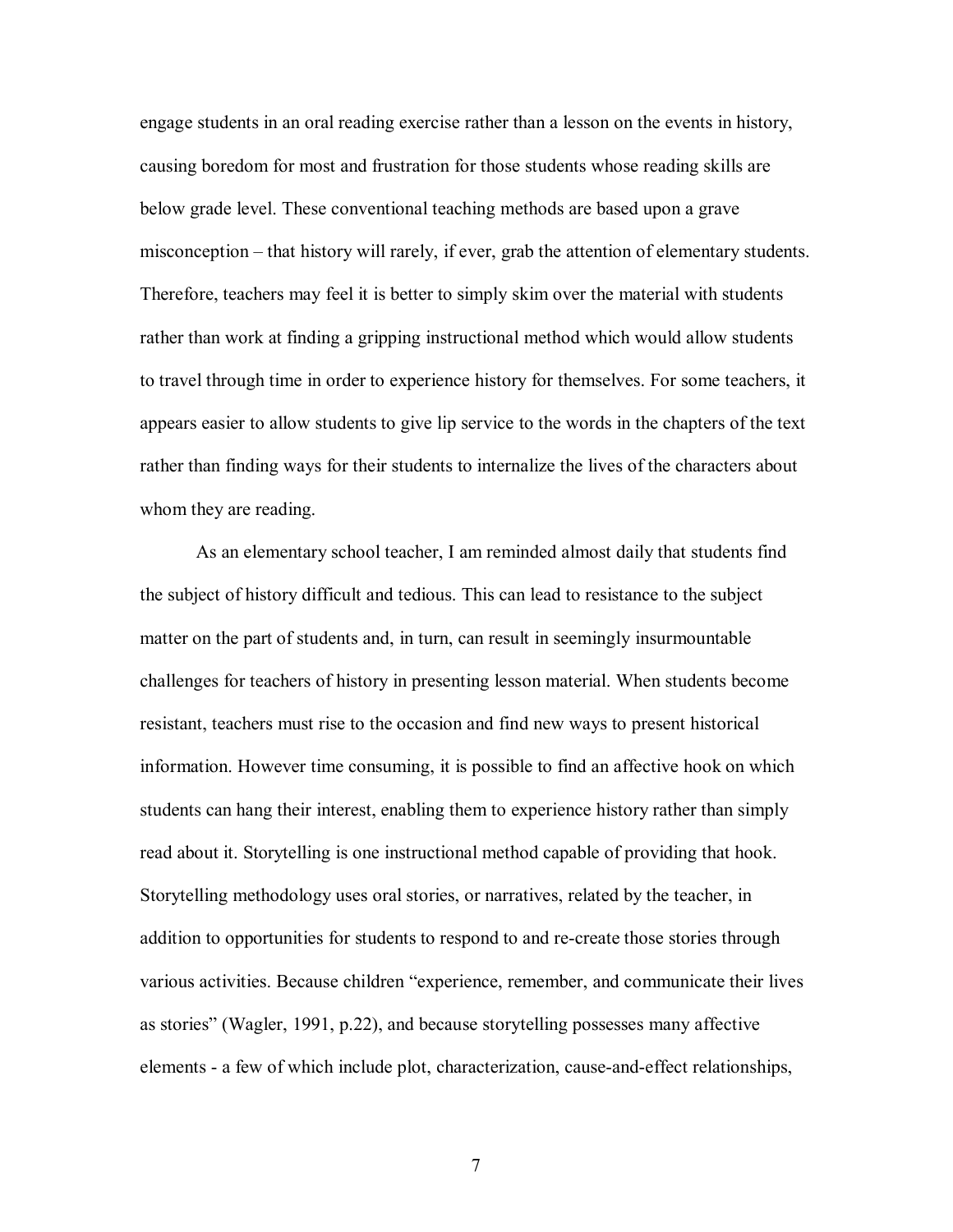descriptive language, repetition, and emotional involvement - storytelling is more engaging to students than the expository text they read in state-required textbooks. Storytelling provides an excellent avenue of instruction for teachers trying to capture the attention of students who may see history as nothing more than long ago dates and faceless names.

# *Review of Related Literature*

This observation that students often experience resistance to history is not new. Over the last 40 to 50 years, it has spurred a fair amount of research (Chiodo & Byford, 2004). Not alone among these researchers, Gentilucci (2004) finds that it is not the students who are to blame so much as the methods employed by their teachers. In fact, he claims that students are "genuinely interested" in learning and even remain focused on the "subjects that matter"  $(p. 137)$ , yet, according to Chiodo and Byford, when it comes to learning history, students still hold tightly to an attitude that history is boring and irrelevant to their lives. How, then, can teachers convey a message to students that history *is* one of those subjects that matter?

According to Yarema (2002), the challenge in teaching history today exists not in presenting more history to be learned but in making history meaningful and real to students so that they develop a sense of enjoyment for learning history. Rather than being passive learners in a textbook-lecture class, Yarema argues that students must come away from history feeling engaged by it and understanding that it is vital to them in some way. While there are benefits to using the textbook-lecture method of teaching (primarily, the dissemination of great amounts of information in one instructional period), this method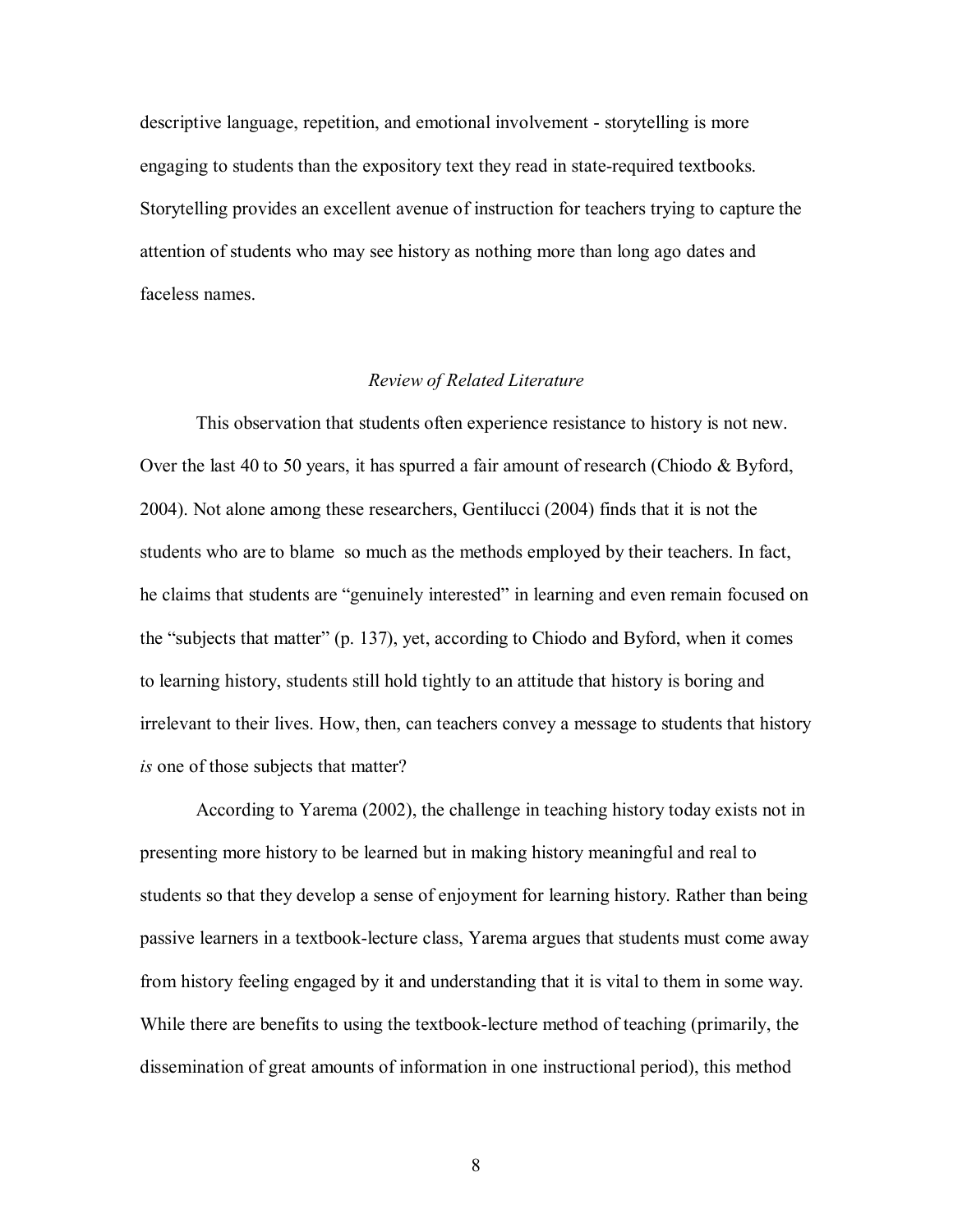does have its limitations as well. Students often feel disconnected to the events they are studying and typically get lost in the presentation of so much material at one time.

In the same article, Yarema (2002) points out that 2 years after the study by the Bradley Commission on History in Schools (1988), one of the commissioners suggested that teachers should be freed from mandates requiring them to use certain textbooks so that they might exhibit flexibility in choosing materials and methods that would enhance student interest in learning history.

One way that teachers are beginning to help students enjoy history is through the use of story. White (1993) states that "as the events of the story unfold, students experience the drama and excitement of the tale and are able to see that many issues, dilemmas, and struggles of an earlier time still confront us today" (p. 306). This is an experience not always afforded in the presentation of names, dates, and places in the textbook-lecture method of instruction.

Several individuals are beginning to recognize the benefits that storytelling holds in a history curriculum. As a result of this, there exists a movement of authors, educators, researchers, and storytellers who are already using historical dramatizations to present history to students of all ages. Strickbine (1993), noting that students often exhibit a disinterest for history, reminds us of several storytellers who have dedicated a large portion of their repertoires to historical reconstructions in order that history might be presented to students in a more "palatable" fashion  $(p. 11)$ . Consider Black's (1992) defense for using stories to relate history to her listeners:

The rationale for using story to teach history is simple and clear. When our imaginations are open and alive, facts, faces and figures pour in, making an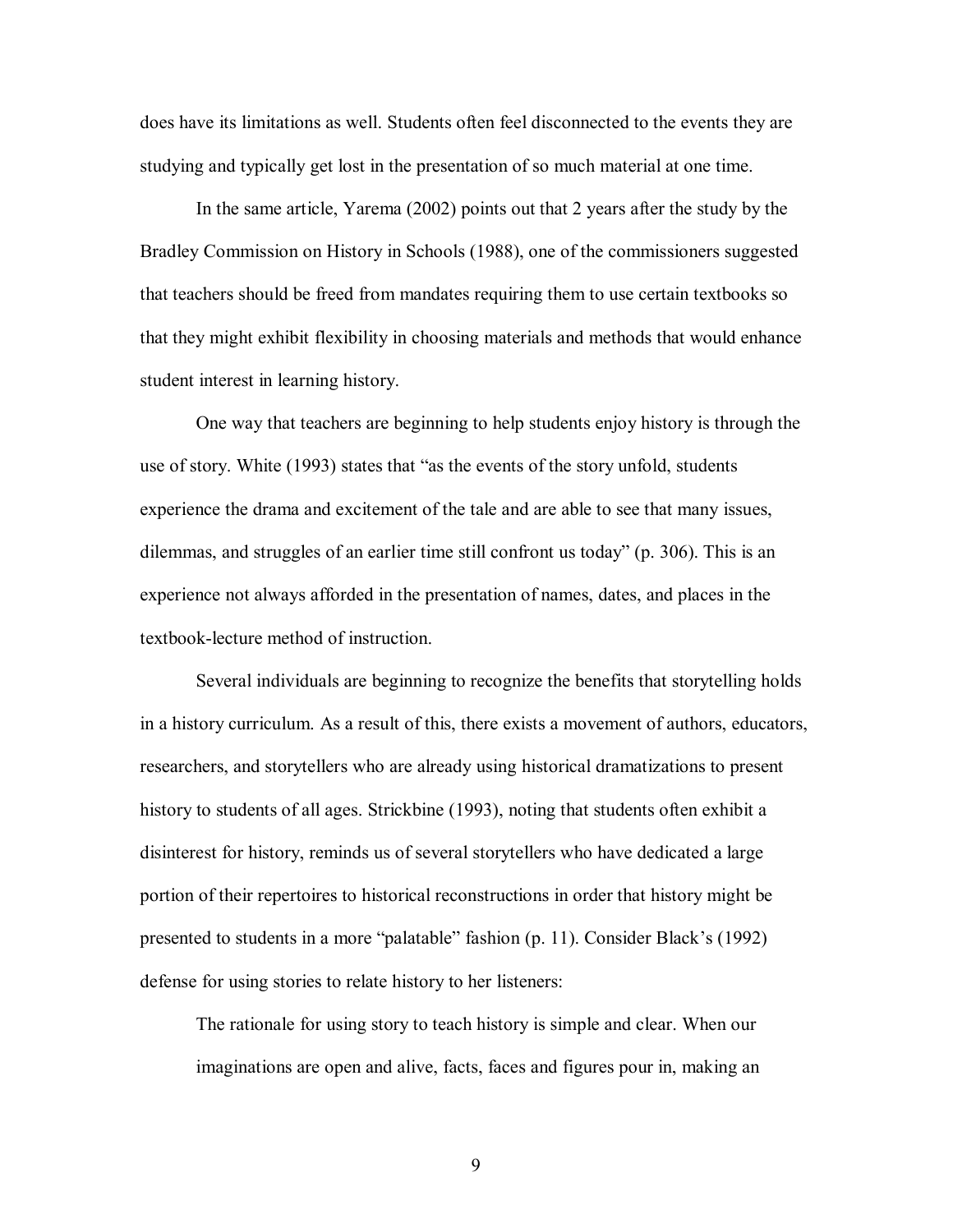indelible mark upon our minds. Whether it is the issues of an era, a specific historic event, or the act of a single man or woman who touched the flow of time, a story can illuminate the details of person, place, and time in a way that enables us to identify and thus understand them (p. 3)

Roe, Alfred, and Smith (1998) as cited in Bolley (2002) remind educators, "The power of a good story has been used for centuries by teachers who have known that narrative is almost always more interesting than exposition" (p. 8). Again, as referred to in Bolley, Roe et al. "point out that history is a subject that particularly lends itself to the oral tradition, as it is the *story* of the past" (p. 9). Black concurs saying, "The stuff of history usually includes *who, what, where,* and *when*. The stuff of story adds on *why* and the human details that enable you to identify with a human being's goals and actions" (1992, p. 4).

Recognizing that history is indeed the story of the past, Bolley (2002) used numerous primary and secondary historical sources as well as works of historical fiction to craft 10 historical stories relevant to Michigan history and presented them to  $4<sup>th</sup>$  and  $7<sup>th</sup>$ grade students as an alternative to the conventional textbook-lecture method. In similar fashion, recognizing the power stories have to help students make connections to the past, Strickbine (1993) developed a model for teaching Colorado history using stories. In this model, Strickbine took the conceptual information used in the  $4<sup>th</sup>$  grade Colorado history curriculum and infused it with folkloric sources "in order to achieve the most interesting presentation of material" (p. 4). Although Strickbine focused solely on Colorado history, she acknowledges that this model will work for any region by saying, "With a meaningful introduction to a period in history via story, students may research significant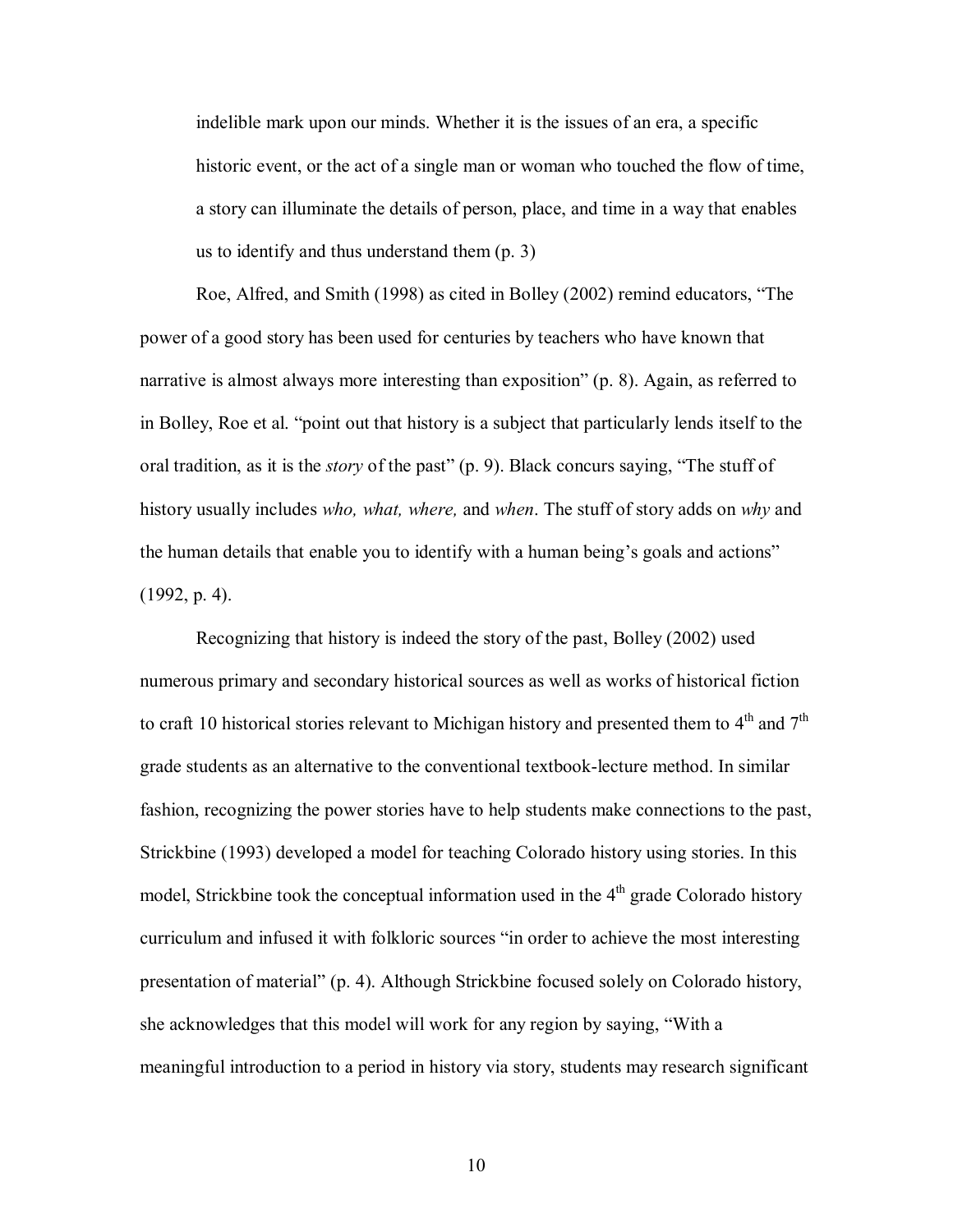moments... and create a timeline around the story moment" (p. 35). She goes on to say, ìStudents can be prompted to undergo searches for local characters, stories about specific geographical configurations or local festivals, legends, or superstitions, and develop stories on their own"  $(p, 47)$ . When students are allowed to take learning into their own hands in this manner, they are no longer passive learners but are active participants in an engaging and vital learning process. It is at this point that students can begin to understand history's relevance to their lives.

 While a great deal of research has been conducted concerning how children learn in general (Gardner, 1983), research is currently almost non-existent in the specific area of childrenís learning of history and the value they place on that learning. In fact, according to VanSledright and Brophy (1992), while many of the studies conducted in the area of social studies and history

provide background for studying many elementary social studies topics, they do not directly address the learning of history, nor have those in the field of social studies curriculum and teaching research developed much information about children's knowledge and thinking about U.S. history (p. 838).

According to Downey and Levstik (1991) as referred to in VanSledright and Brophy, "information about children's historical knowledge and thinking is badly needed as a research base to support efforts to teach history for understanding and use of knowledge" (p. 838). This study is an effort to assist in that research.

In order to study the benefits of storytelling in enhancing student learning and appreciation of history, storytelling must first be defined. According to Baker and Green (1987), storytelling is the oral interpretation of stories, be they traditional, literary, or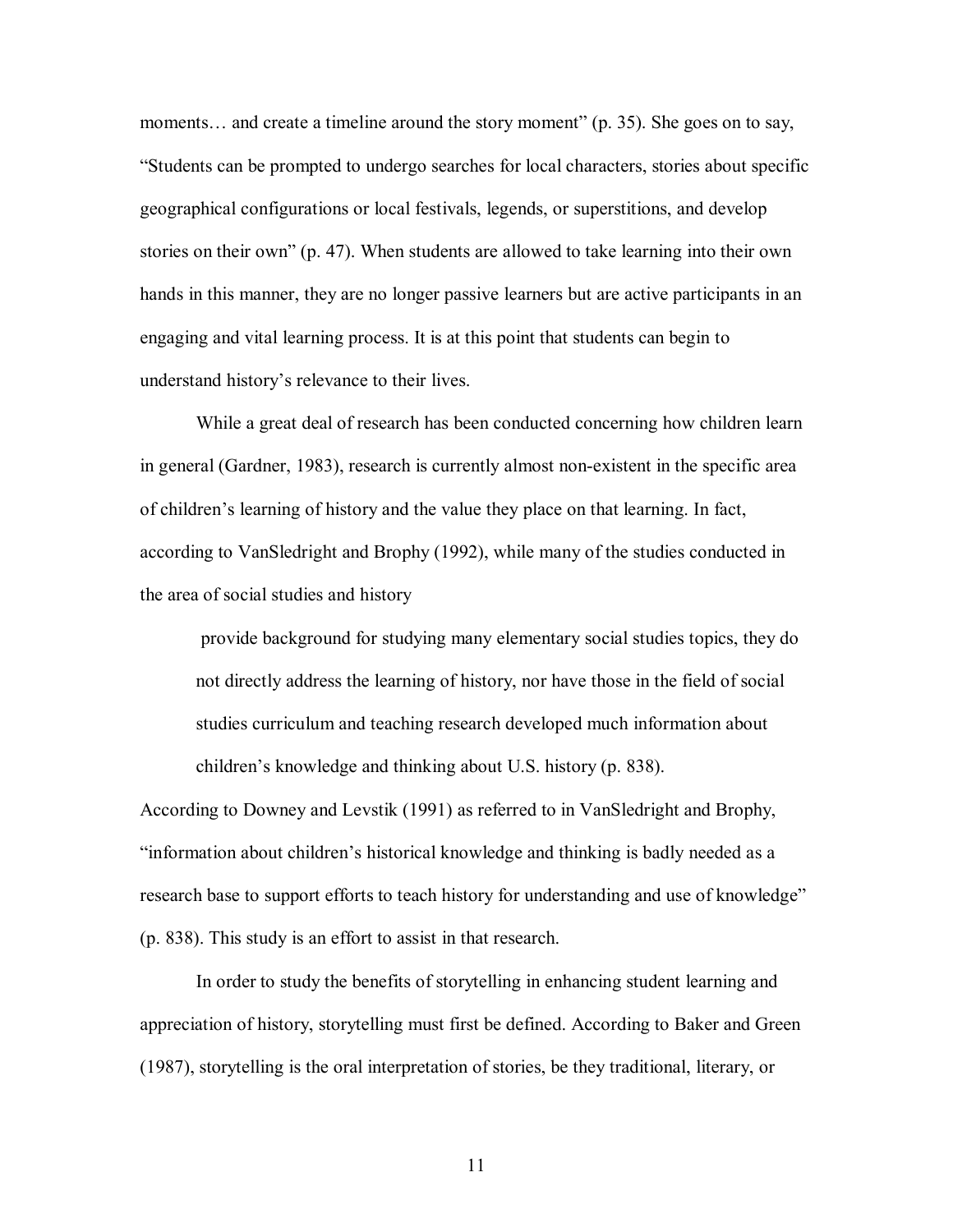personal experience, each told naturally with all the flavor and language of its own particular tradition. In 1992, VanSledright and Brophy defined storytelling as "narrative reinterpretation" (p. 846). In addition, storytelling is an art form that all human beings hold in common, in all places, and in all times, and is used in many ways; to educate, inspire, and entertain; to record historical events; and to transmit cultural customs (Brand & Donato, 2002). For the purpose of this study, we shall define historical storytelling as oral narrative reinterpretation of historical events. At this point it seems appropriate to stress the crucial element of orality in teaching and learning. In his book, *Orality and Literacy*, Ong (2002) states that knowledge is born of human experience, and in order to process that experience verbally, one often places the events of human experience into the natural flow in which they occur. Often the best way to deal with that flow of events is a story line. Ong continues by saying that while narrative exists in all cultures, it is most central in oral cultures to the management of information. In primary oral cultures, that is, cultures completely unfamiliar with writing (i.e., existing prior to the invention of the printed symbol), knowledge was managed through the use of stories of human action, or narratives. Furthering this idea of story line and narrative, Ong relates that oral narratives are structured in a way that allows for easy retrieval of information. In primary oral cultures, narratives serve as storehouses of history. Although students today live and participate in a literate culture rather than an oral culture, oral narrative (or storytelling) still facilitates easy retrieval of information because of aforementioned affective elements. In fact, consider this statement by Brand and Donato when thinking about reading from a history text versus hearing a story about the same subject matter: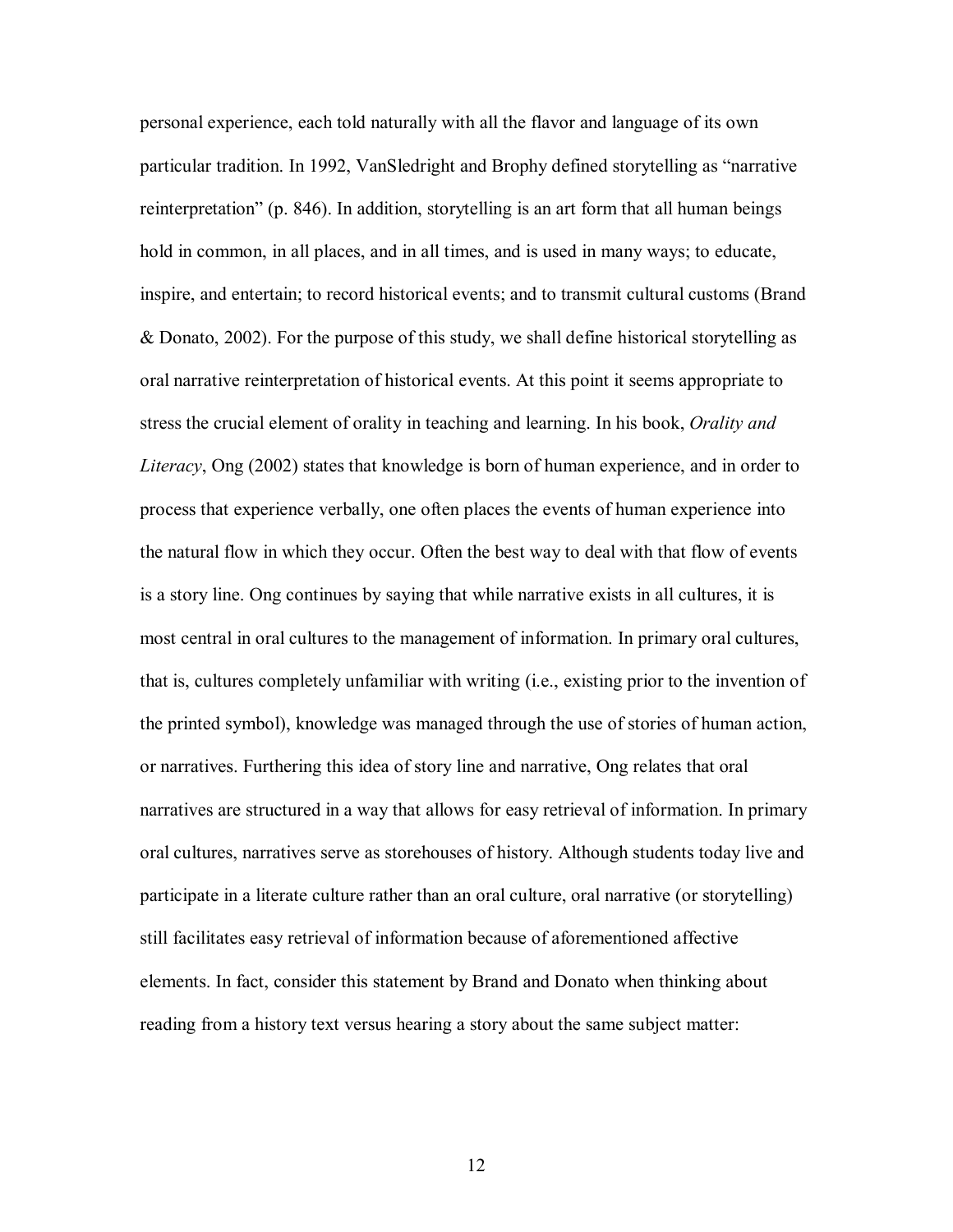Storytelling, as compared to story reading, is often more dramatic, more colorful, and more active. As a result, students are more likely to tune in to a story well told than a story well read. This storytelling attention advantage is especially true for children who have short attention spans and for those with limited visual and /or auditory skills. With its use of large and bold visuals and its expressive and action-oriented sequence of events storytelling elicits and sustains attention (p.

10).

Remembering our definition of historical storytelling then, keep in mind that narrative reinterpretations can begin forming in one's mind after reading or hearing about any event. Again, for the purpose of this study, let us consider that narrative reinterpretations can be derived from any historical literature. Significant research has shown the benefits of using a literature-based curriculum in elementary and middle grades historical instruction. Levstik (1986) states that students involved in literaturebased historical curriculums are active learners. By using the techniques of naturalistic inquiry--participant observation, structured and unstructured interviews, and daily observation logs--Levstik studied the relationship between narrative and historical understanding in a class of sixth-graders where the teacher allowed students to take part in curriculum selection. Based on the studentsí expressed need to know and their desire to explore various historical narratives in order to discover more about the human experience, Levstik discovered that as "agents of their own learning" (p. 16), students took a more active role in that learning. In fact, when students were given the opportunity to select their subject matter rather than forced to follow a chronological text-book driven curriculum, Levstik noticed that student interest was triggered and driven by their own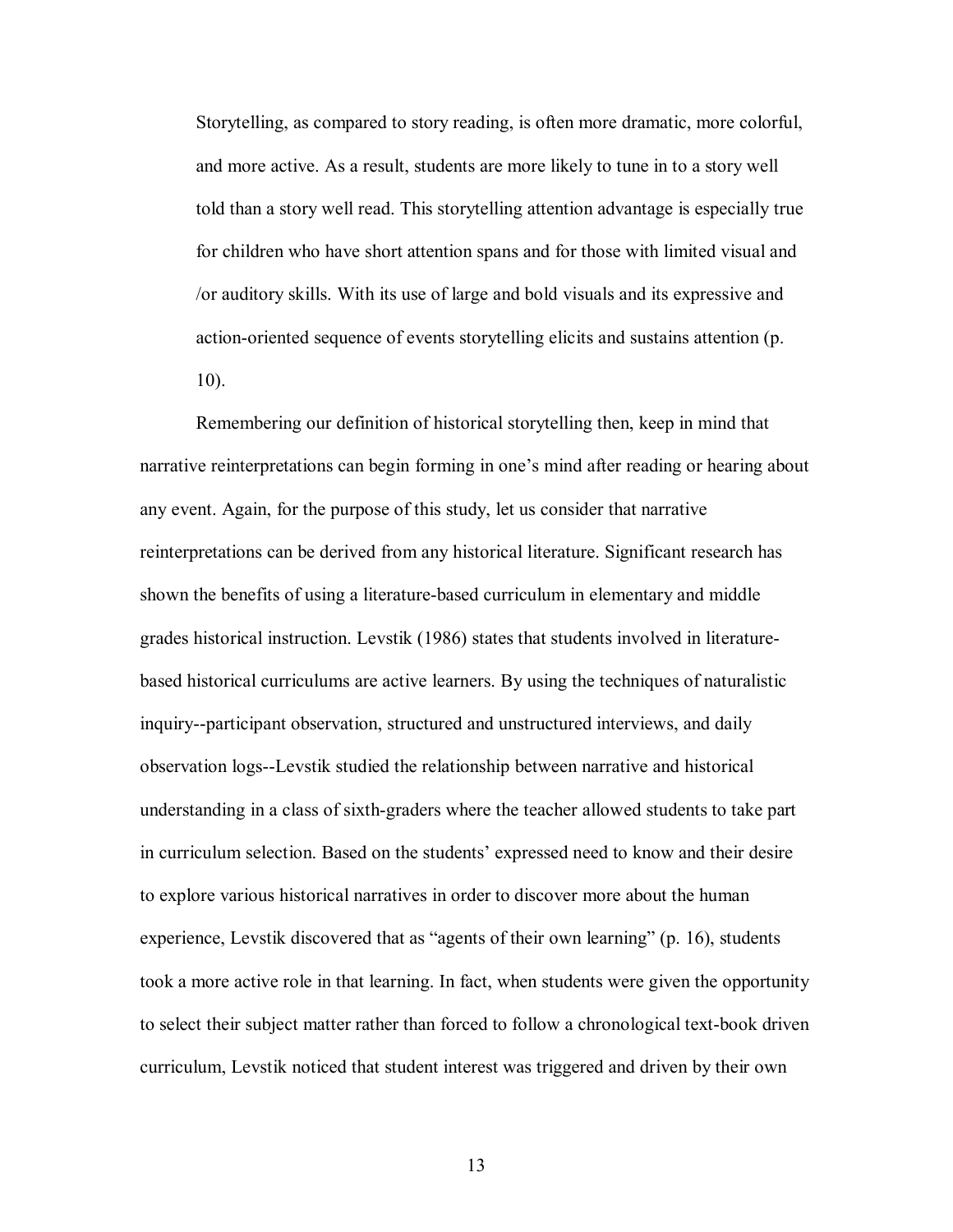need to know more about given events, personal connection to the subject matter, and also peer and teacher influence or suggestion about the material in question. In 1992, VanSledright and Brophy agreed that student interest is often captured as well as fostered by historical narratives because students are able to identify in some fashion with the characters found in the narrative accounts. To demonstrate this idea, consider the study conducted by Beck, McKeown, Sinatra, and Loxterman (1991) in which a traditional expository text was compared with a revised text that related historical facts in narrative form. After interviewing groups of students who were asked to read the texts, an analysis of prototypical responses was performed. Beck et al. concluded that students were able to recall and explain more information correctly from the revised text than from the traditional expository text, showing that students gained a deeper understanding of the historical information presented in the revised text than in the more conventional text.

Following Beck et al. (1991), McGowan, Erickson, and Neufeld (1996) point out that in some fifth-grade classrooms, there is an increasing availability of supplemental texts such as historical fiction, biographies, and other literature-based accounts of history which are contributing to student interest, understanding, and appreciation for history. In addition, many alternative texts are surfacing which contain rather compelling firstperson accounts and convincing narratives in contrast to expository texts (Freeman & Levstik, 1988). This introduction of narrative text into historical instruction has some educators concerned that students will begin developing a romanticized and rather inaccurate view of history (Beck et al.). However, as pointed out by VanSledright and Kelly (1998), these narratives contain within them the power to "demystify history" and bring students of all ages together with the real people of past eras (p. 261). Through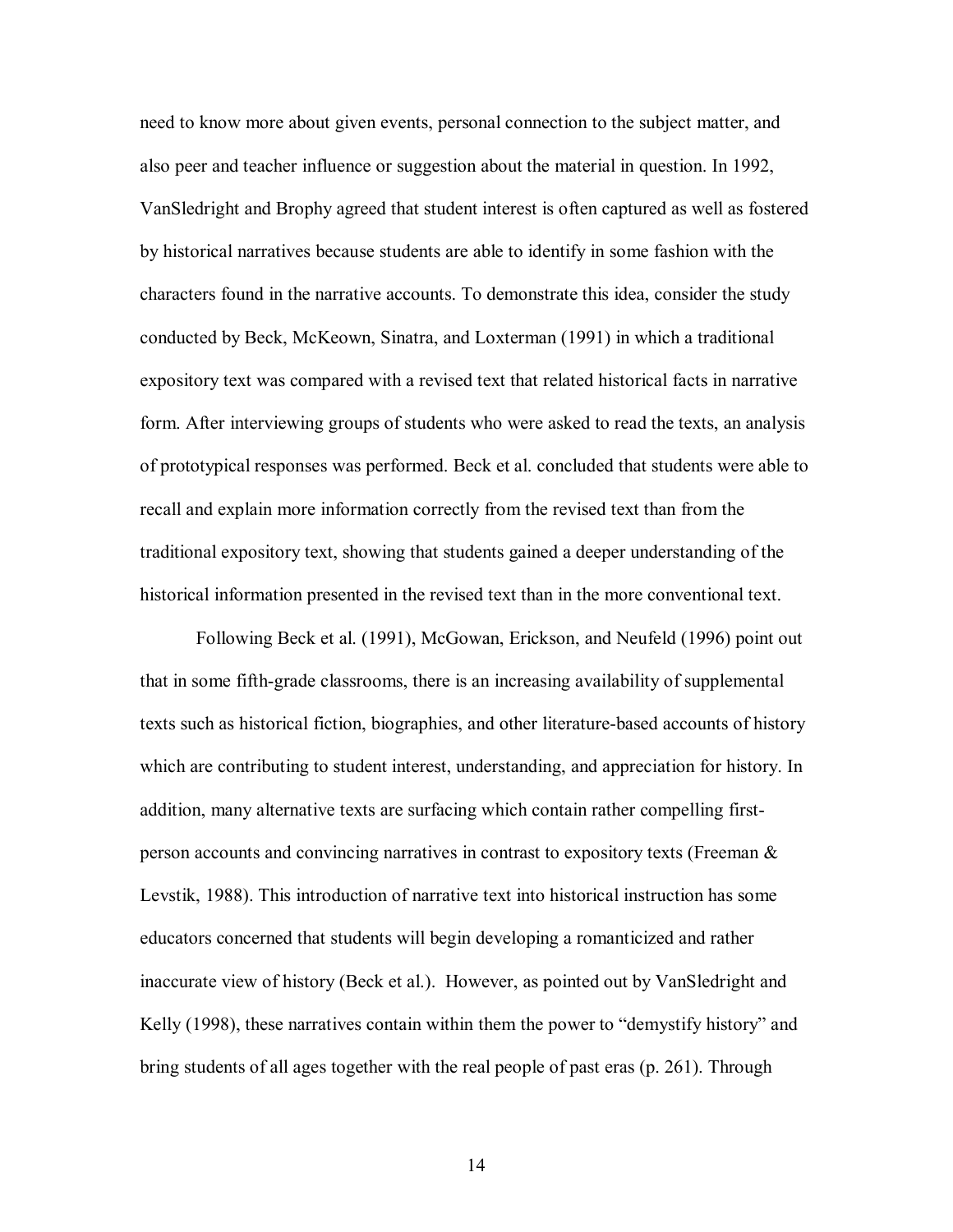narrative reinterpretation (that is, storytelling) students are able to truly look into the past, and through the re-telling of those accounts, live vicariously in seemingly untouchable times. I would argue that when storytelling is used to teach history in the elementary grades, students develop a greater enjoyment and appreciation for history. It is the intention of this work to test this argument in a field-based study.

# *Story Selection and Design*

The stories that were selected for this study were chosen primarily on the basis of their relevance to the material presented in the textbooks used in the participating classrooms. As previously mentioned, the  $4<sup>th</sup>$  and  $5<sup>th</sup>$  grade history textbooks used at Austin Elementary School are published by MacMillan/McGraw Hill. During my time with the  $4<sup>th</sup>$  grade students, I covered a range of material from the first three units encompassing the settlement of the western hemisphere, the creation of the State of Indiana as well as our nation, and the challenge and opportunity brought about by the Civil War. During my time with the  $5<sup>th</sup>$  grade students I covered material from the first two units encompassing the time of the first Americans and also the meeting of several worlds during the age of exploration and settlement of North America. The scope and sequence of the first three units in the  $4<sup>th</sup>$  grade book, *Indiana*, is listed in Appendix E while the scope and sequence of the first two units in the  $5<sup>th</sup>$  grade book, *Our Nation*, is listed in Appendix F. These are the areas of history presented by the teachers in each of the classes. My role as storyteller in the experimental (non-conventional) classes was to present stories to the students that both mirrored and enhanced the textbook material. The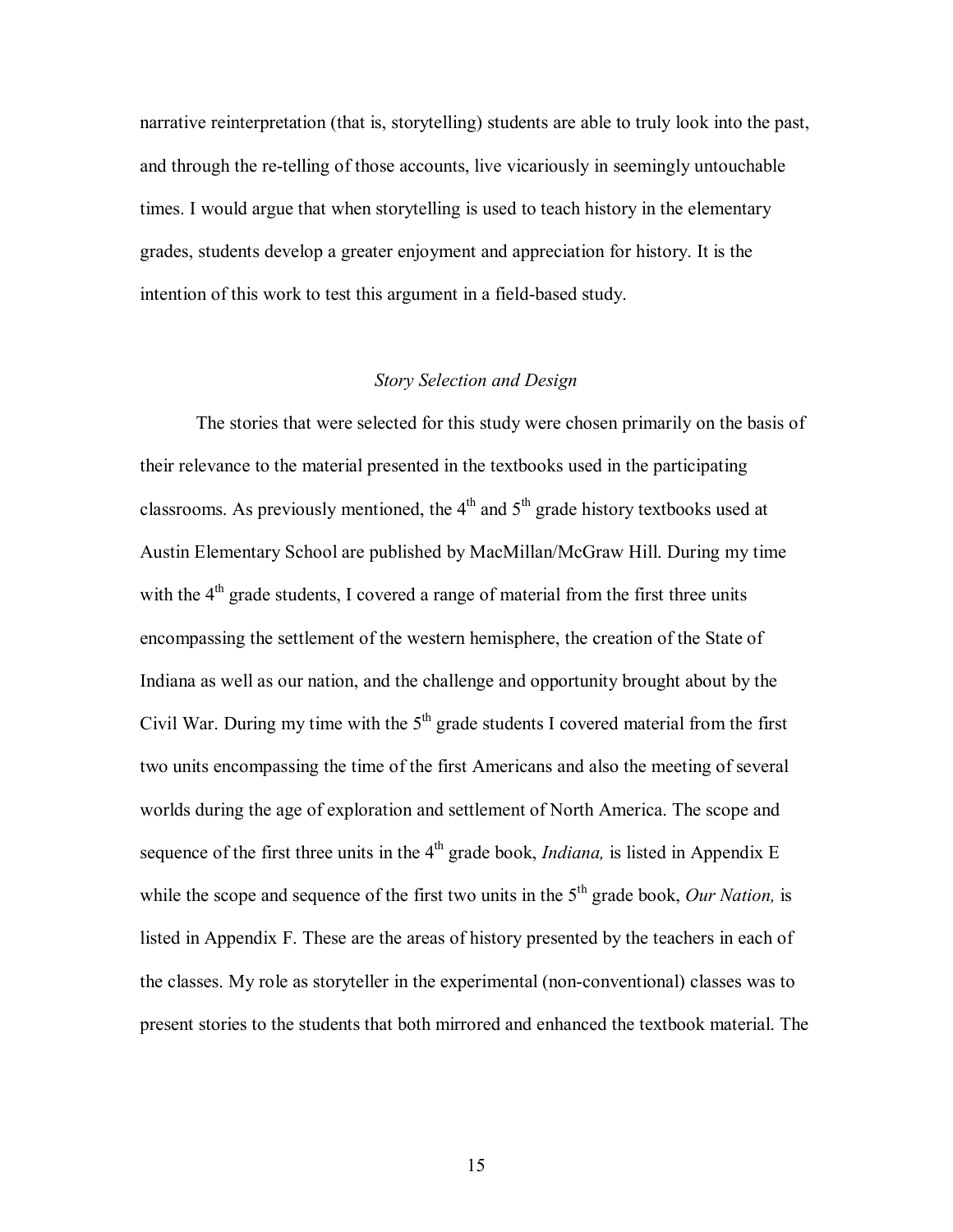following section provides a glimpse into the discovery and or crafting of those stories as well as an inventory of stories that were told.

For several weeks prior to conducting my field-study, I collected stories and relevant information pertaining to the different social studies units mentioned above. Several sources upon which I drew came from public libraries in surrounding counties. I read numerous works of historical fiction as well as non-fiction accounts of the topics highlighted in each unit. I also found a wealth of stories and information in *Cobblestone*, a magazine of U.S. history specifically written and designed to correspond with curriculum standards and targets elementary students as its intended readership. *Many Voices: True Tales from Americaís Past,* a 1995 publication of the National Storytelling Association, proved a valuable resource for pertinent stories as well. Finally, I drew from a bank of stories in my own body of text as a result of enjoying an undergraduate-level history class in which the professor taught primarily by telling stories. After locating and drawing from these many resources, the time came to craft the stories so that my presentation of them would differ from the material offered in the textbook.

The conventional textbook approach typically offers a very brief and usually bone-dry synopsis of a significant person or event in a few short paragraphs. From these paragraphs students are expected to know and remember how the targeted event or person affected or changed history. Instead, students often find themselves feeling disconnected and lost in the details, remembering very little of what they read. In an effort to promote retention and interest and in order to help students find a connection, the stories I told ranged in complexity from complete narratives following a specific character throughout the story to imaginative reconstructive role plays in which students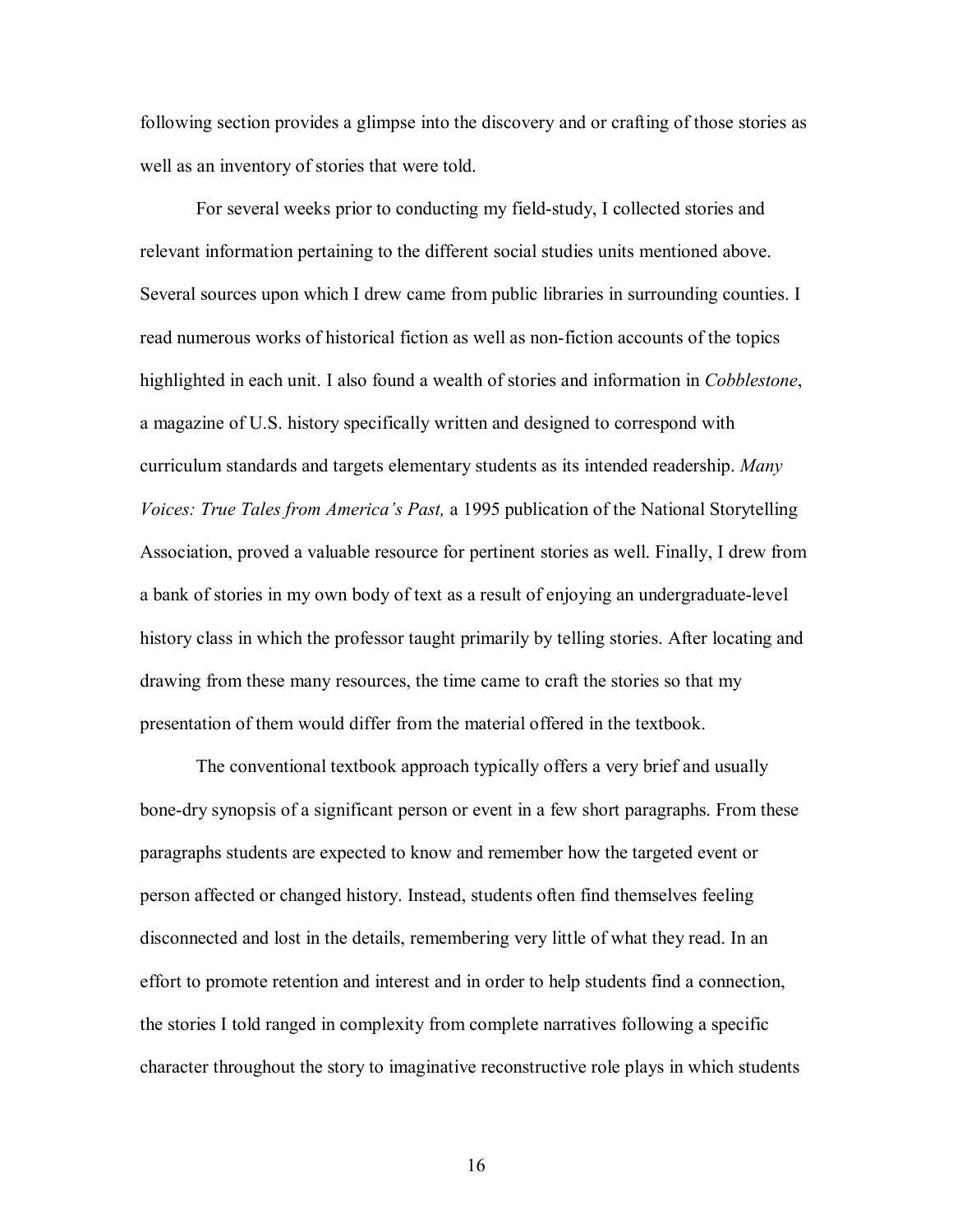helped create the story as it unfolded. At other times, I presented small story snippets to pique student interest about various events occurring simultaneously in different regions of the country, each time providing students with resource lists indicating where they might find additional stories relevant to the subject matter at hand. By providing students with a list of accessible resources, I presented an opportunity for them to take learning into their own hands at a deeper level than that to which they are accustomed during a typical oral reading or lecture-based session. For a complete list of the stories told in the non-conventional classes, please see Appendix G. Following is but one example. I told this story during the 4<sup>th</sup> grade unit entitled, "Creating a State and Nation." The story, *The Pigeon Roost Massacre*, details an event that occurred in Scott County, Indiana at the same time that the War of 1812 was taking place. At the time I told this story, we had already spent some time talking about the tensions between the Indians and the settlers in the Northwest Territory. At this point, I wanted to tell the story of the Pigeon Roost Massacre for several reasons: 1) the site of the massacre and now historical monument is located approximately 8 miles from where the students were sitting at that moment; 2) I realized that most of the students were unaware of this event although it happened so close to where they live; and 3) because of the proximity of the physical location, I believed that students would want to follow up on this story by visiting the site, thus allowing them to touch a piece of their own history. The story of the Pigeon Roost Massacre can be found in Appendix H.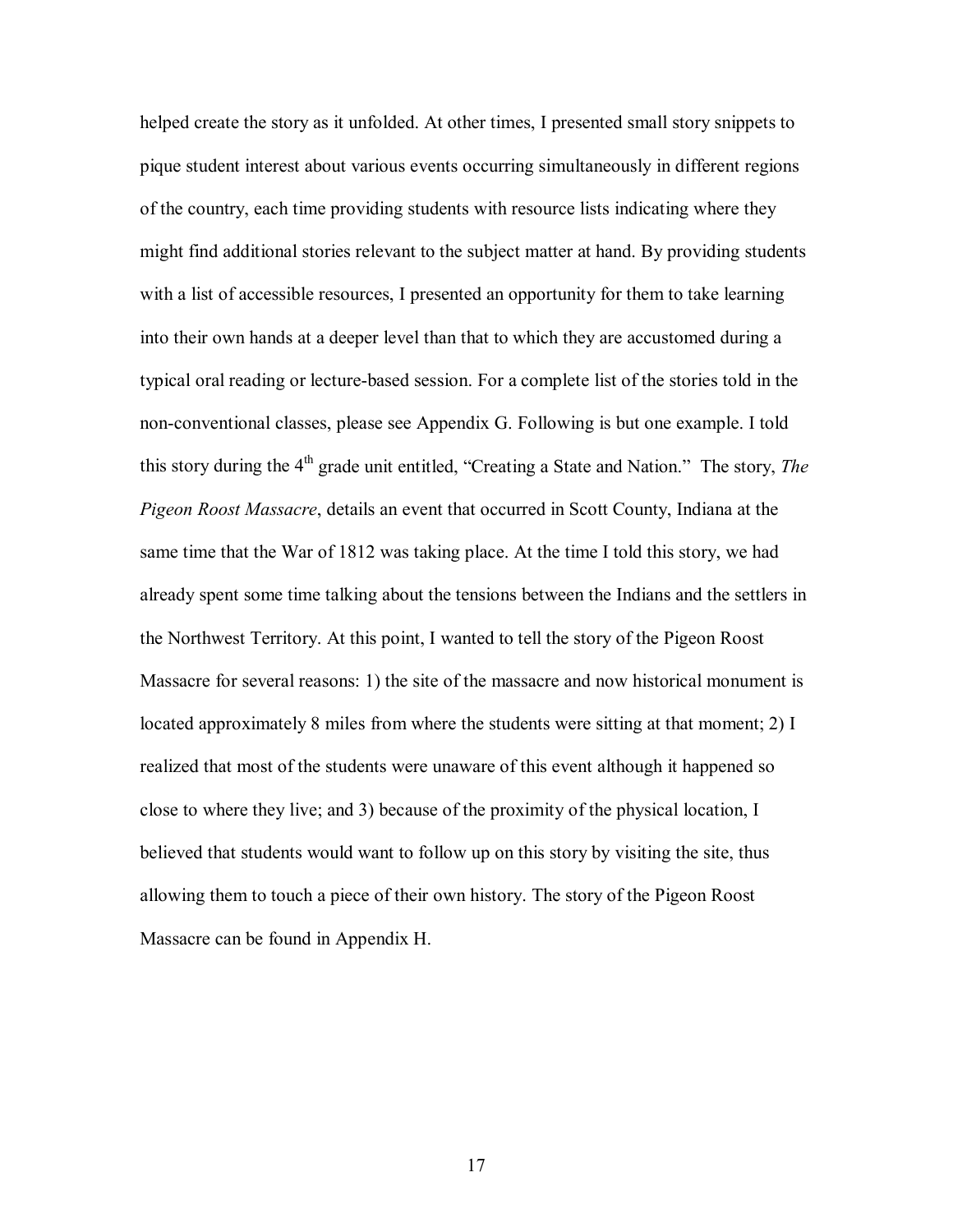## *The Research Problem*

 The purpose of this study was to analyze and compare student attitudes toward learning history. In order to accomplish this purpose, the researcher introduced an instructional method of teaching history to  $4<sup>th</sup>$  and  $5<sup>th</sup>$  grade students very different than the conventional instructional methods used in many classrooms today, in order to determine if a change in students' attitudes toward learning history could be produced. At the conclusion of the study the researcher will determine which methodology proved most effective. The instructional method developed incorporated the telling of stories pertinent to the material being introduced during the studentsí history lessons. Half of the time the researcher acted as storyteller, and the other half of the time the students were given the opportunity to serve as storyteller. This method is very different to the conventional method of lecture and note-taking coupled with a round-robin style of reading the chapter aloud.

In order to determine a change in students' attitudes, a survey and questionnaire which measured students' attitudes had to be developed. The survey measured students' attitudes on a 4-point Likert scale which also offered an open-ended section in which students were encouraged to share their reasoning for their given answer.

Finally, in an attempt to determine whether or not students' attitudes hold any bearing on their test scores, each student's test scores were collected and analyzed.

#### *Research Hypotheses*

The following research hypotheses guided the study's analysis: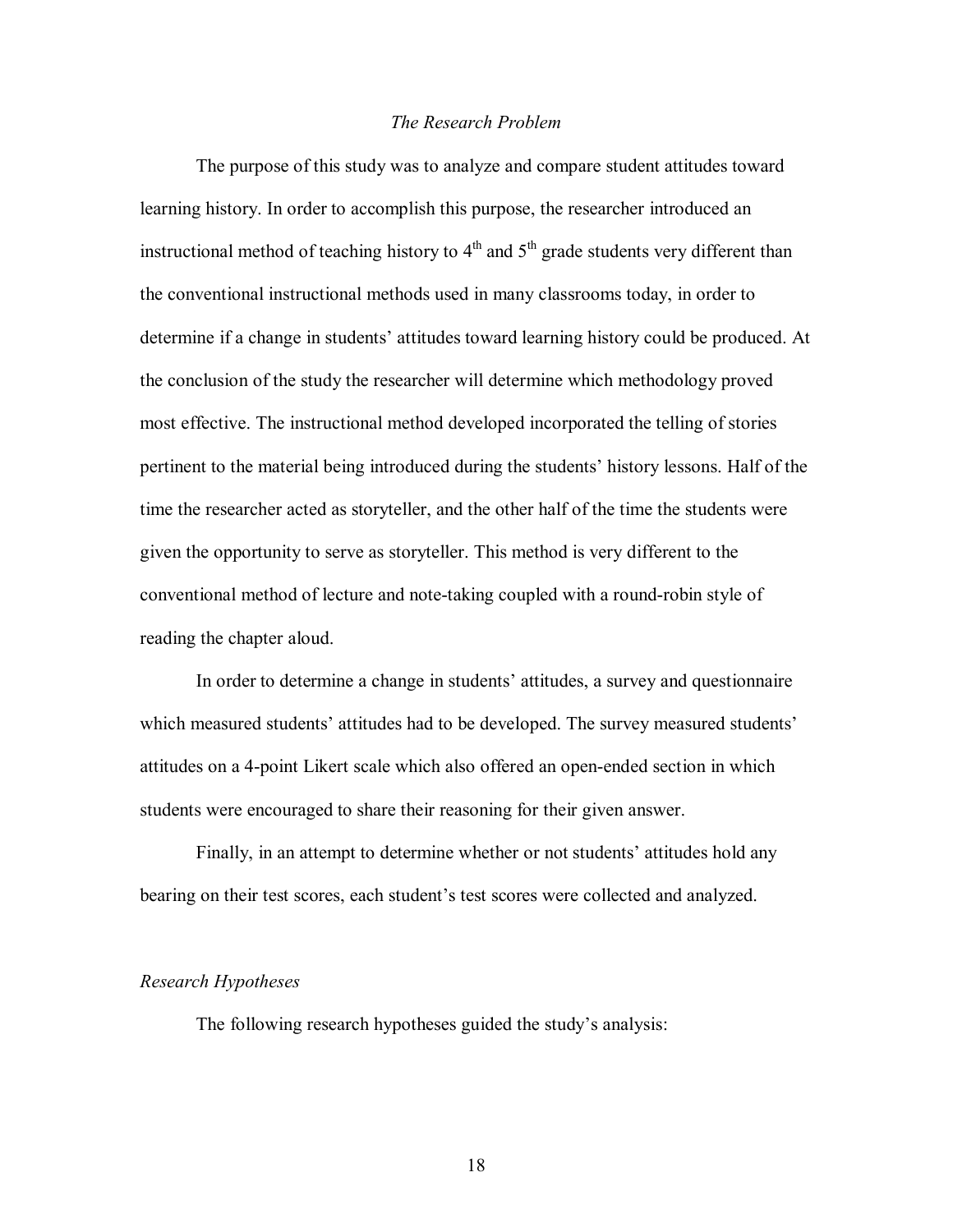1) History affinity will increase from the pretest to the posttest for the children in the storytelling group and it will not change significantly for the children in the conventional classroom.

2) Assessment scores will increase for students who are in the storytelling group and will not change for students who are in the conventional classroom group.

# *Delimitations*

 The data collected in this study was gathered from only one elementary school in a rather small, rural town in Southern Indiana. The results of this study may (or may not) be highly generalizable to other regions which are comprised of students from different socioeconomic backgrounds and cultures.

 The school district in which this study was conducted is one with a significant amount of transient students. Because students move in and out of the district rather frequently, some of the students who participated in the study left the district before the completion of the study. Given the transient nature of the students in this district, there were also students who participated in the final portion of the study who were not included in the beginning of the study.

While the total number of  $4<sup>th</sup>$  and  $5<sup>th</sup>$  grade students intended for the study was 228, some of these students were unable to participate in the testing measures given the fact that they were not present in their regular classrooms during their history lessons. Some of these students were not present because they were involved in special education classes at the time history was being taught.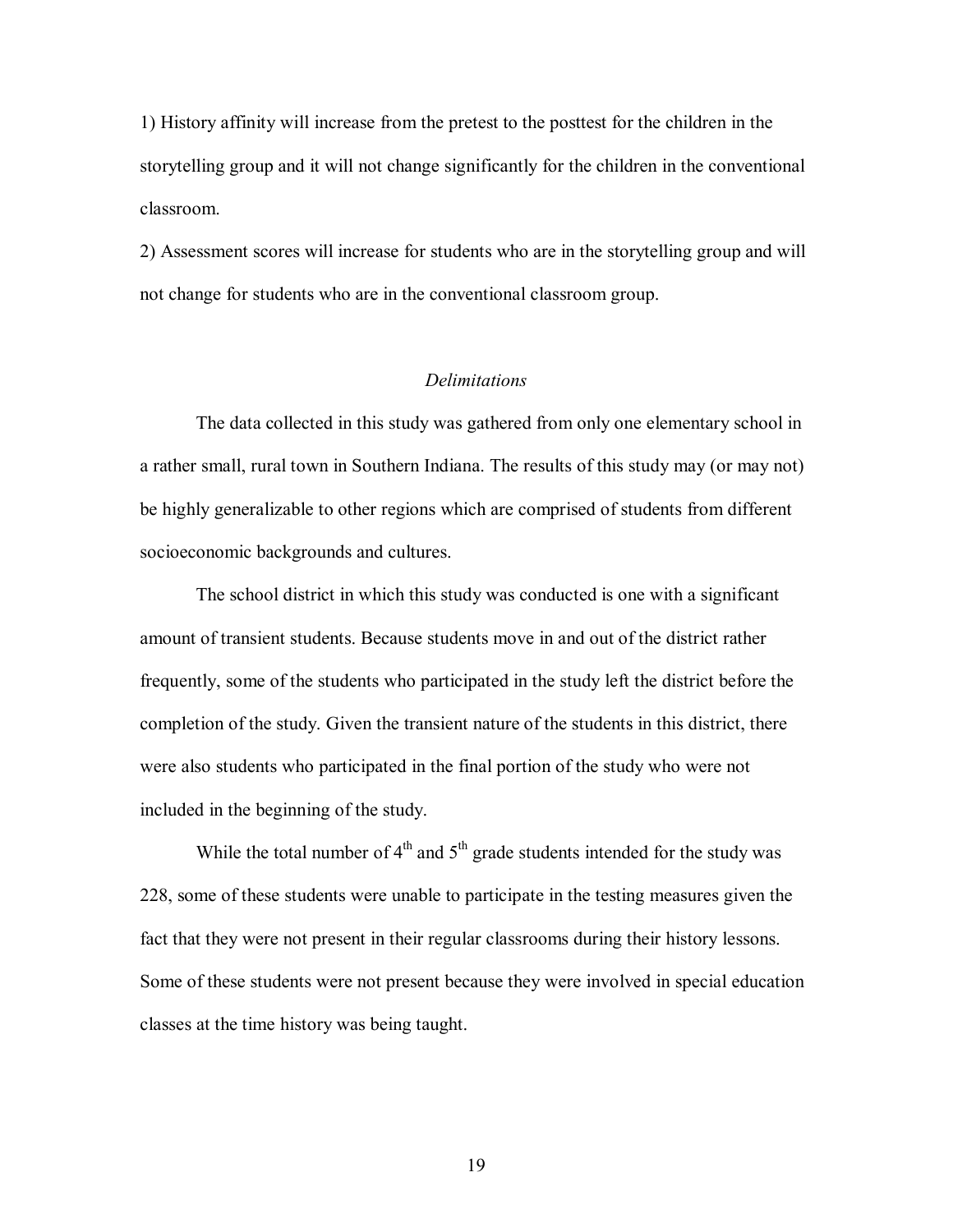The storyteller in this study who presented the majority of the lesson material is also a teacher in the school where the study was conducted. Some of the students participating in the study were former students of that teacher/storyteller. Although anonymity was maintained in the data collection, the former student/teacher relationship may have affected students' attitudes during their participation in the study.

 In order to maintain consistency between the control group and the experimental group, the stories selected for presentation needed to align with the material being covered by all classes involved in this study. The history curriculum chosen by Scott County School District 1 is published by MacMillan/McGraw Hill, and, therefore, the scope and sequence provided in the classroom text was the driving factor in materials chosen by this researcher.

While this study did not span the entire history curriculum throughout the elementary school, my assumption is that it can be extended to attitudes about history beyond fourth and fifth grade. This study could be repeated with any grade level as long as the surveys, questionnaires, and unit assessments were worded appropriately.

# *Definition of Terms*

*Historical storytelling* is the oral narrative reinterpretation of historical events.

*Conventional historical pedagogy* consists of instructional methods that include lecturing and note-taking, round-robin oral reading by students, and the completion of question and answer activities generated by textbook companies.

*Storytelling pedagogy* consists of non-conventional instructional methods that include, but are not limited to, the telling of and listening to stories pertinent to the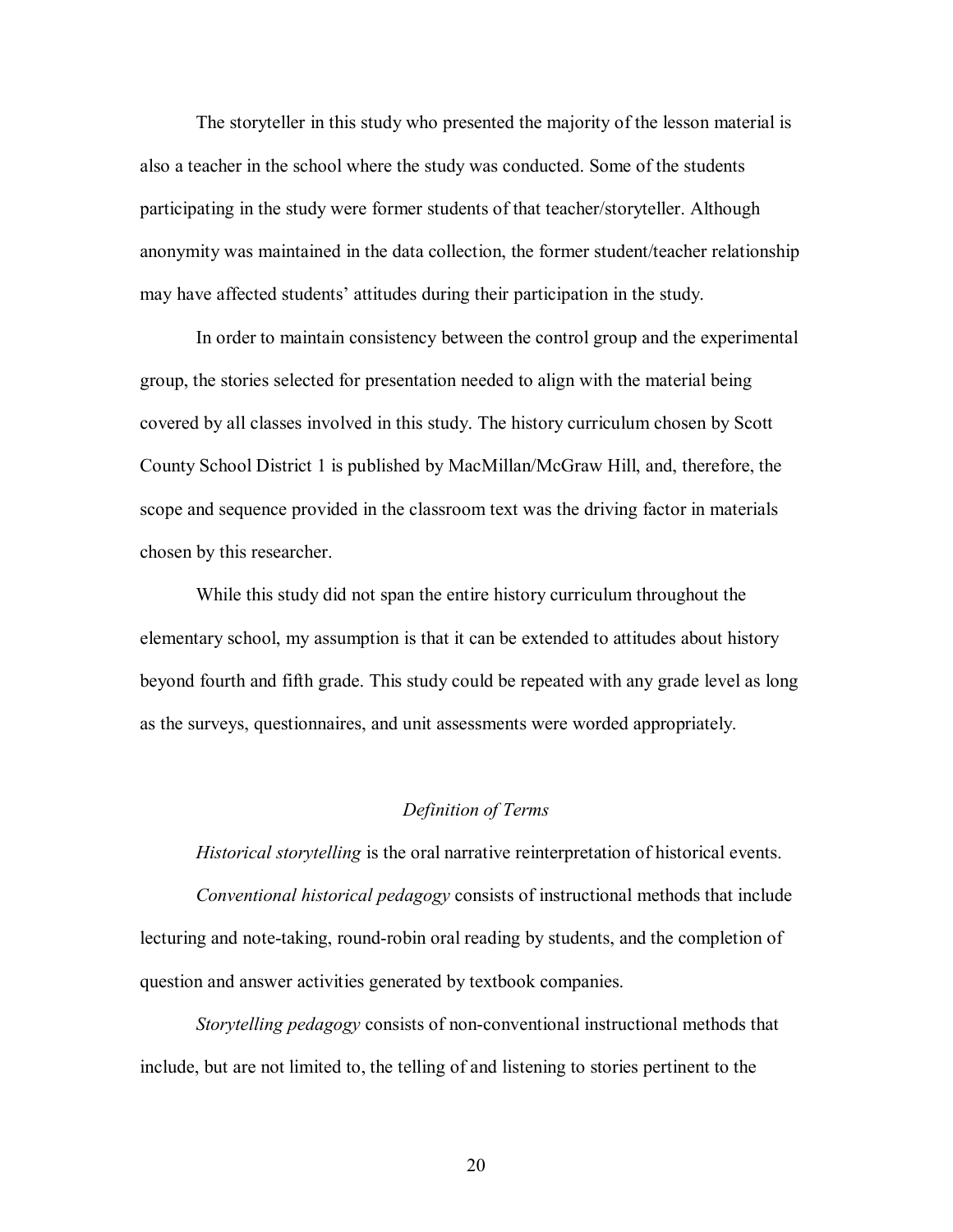subject material at hand. These stories may be presented by the teacher or by the students, and can, in fact, also be listened to by way of recordings. When the stories are told by the students, these instructional methods can also include a significant amount of studentselected material in order to keep interest levels at a maximum. In this manner, the storytelling pedagogy provides for a break from the textbook in an effort to bring history to life.

*Control Group* refers to the group of students in the classes receiving conventional historical instruction consistent with conventional historical pedagogy.

*T1, 2, 3, 4* is the designation used to indicate classes in the control group.

*Experimental Group* refers to the group of students in the classes receiving nonconventional historical instruction consistent with storytelling pedagogy.

*N1, 2, 3, 4* is the designation used to indicate classes in the experimental group.

#### *Assumptions*

 The results of this study are based upon the assumption that the students were honest in their responses to the survey and questionnaire. It was also assumed that equal variance existed between the 4 categories on the Likert Scale allowing for consistent data analysis.

# *Importance of the Study*

 Just prior to beginning this study, I commented to one of the teachers in the control group that I wanted to conduct the study because I believe there is a better way to teach history than simply lecturing to students or having them read from the book. I told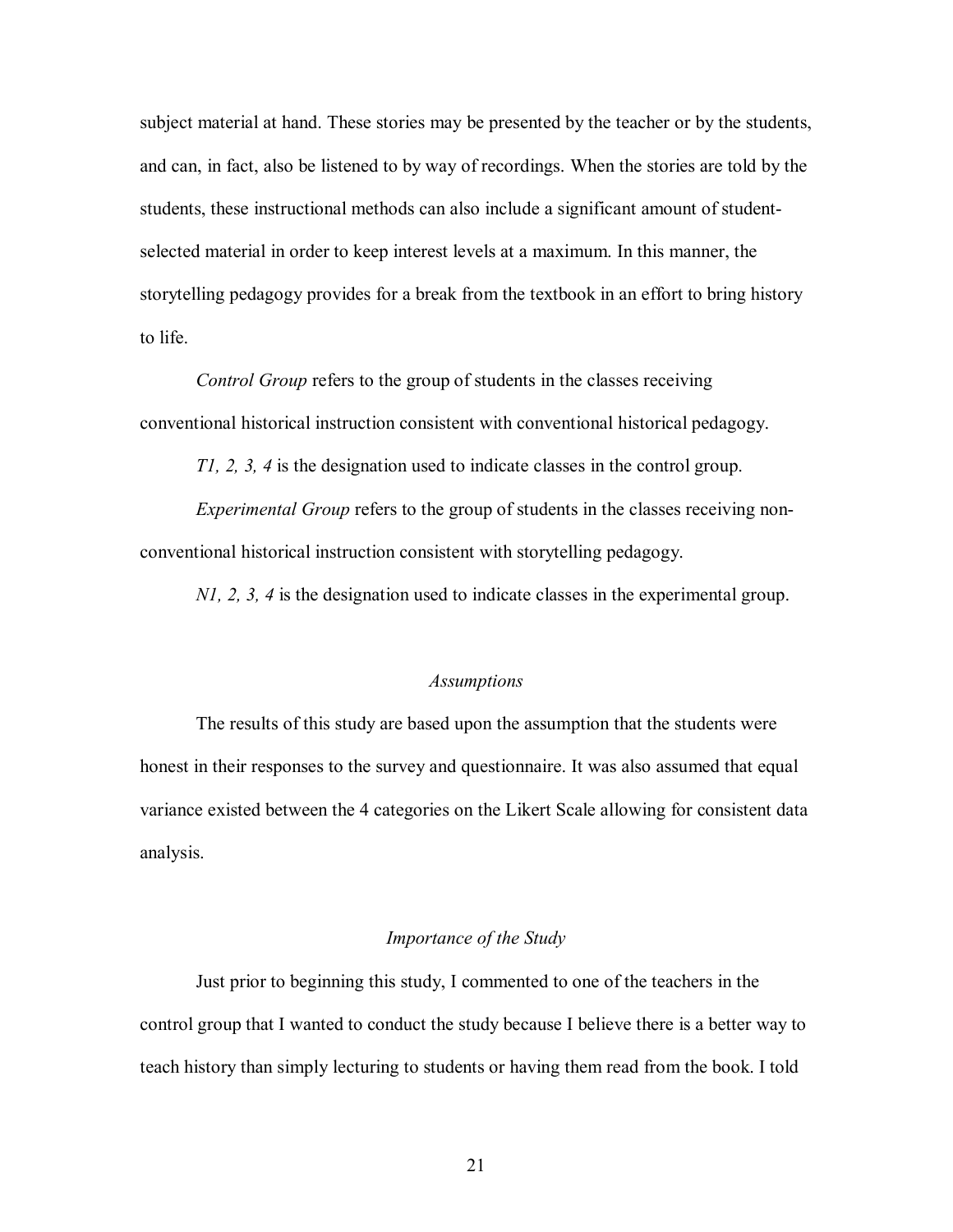the teacher that I thought there had to be a way to get students excited about what they were learning. I also mentioned that I thought the use of stories would have a significant impact on students' interest level toward the material being presented. The teacher commented back to me, "There has to be a better way; there just has to be." Ironically, just after completing the study, I attended a workshop entitled, "Making History Come Alive." At the workshop, I met a fifth-grade teacher who said in her opening remarks, "I hate hearing students say they hate history because they've had boring teachers." Both of these individuals left me with the impression I am not alone in searching for a better way. On the contrary, there is a widespread desire to find invigorating teaching methods, so that students walk away from their classes feeling like they have just stepped out of history rather than merely having heard about it.

 Currently, history (or social studies) is not included on annual state standardized achievement tests. Periodically, however, the National Assessment of Educational Progress (NAEP) assesses student performance in U.S. history in grades 4, 8, and 12. This assessment was last given in 2001 and was a continuation of the first ever U.S. history assessment administered in 1994. In 2010 the NAEP is scheduled to once again include the U.S. history assessment for grades 4, 8, and 12. The NAEP is the assessment tool used to determine the Nationís Report Card. Because this assessment is approaching, there are some states that are beginning to take another look at their annual standardized assessment tests and determine how and when to include history in their testing modules so that students are adequately prepared for 2010.

 Because this study asserts that there are, in fact, better methods of teaching history than those commonly used by most educators, it has the potential to re-direct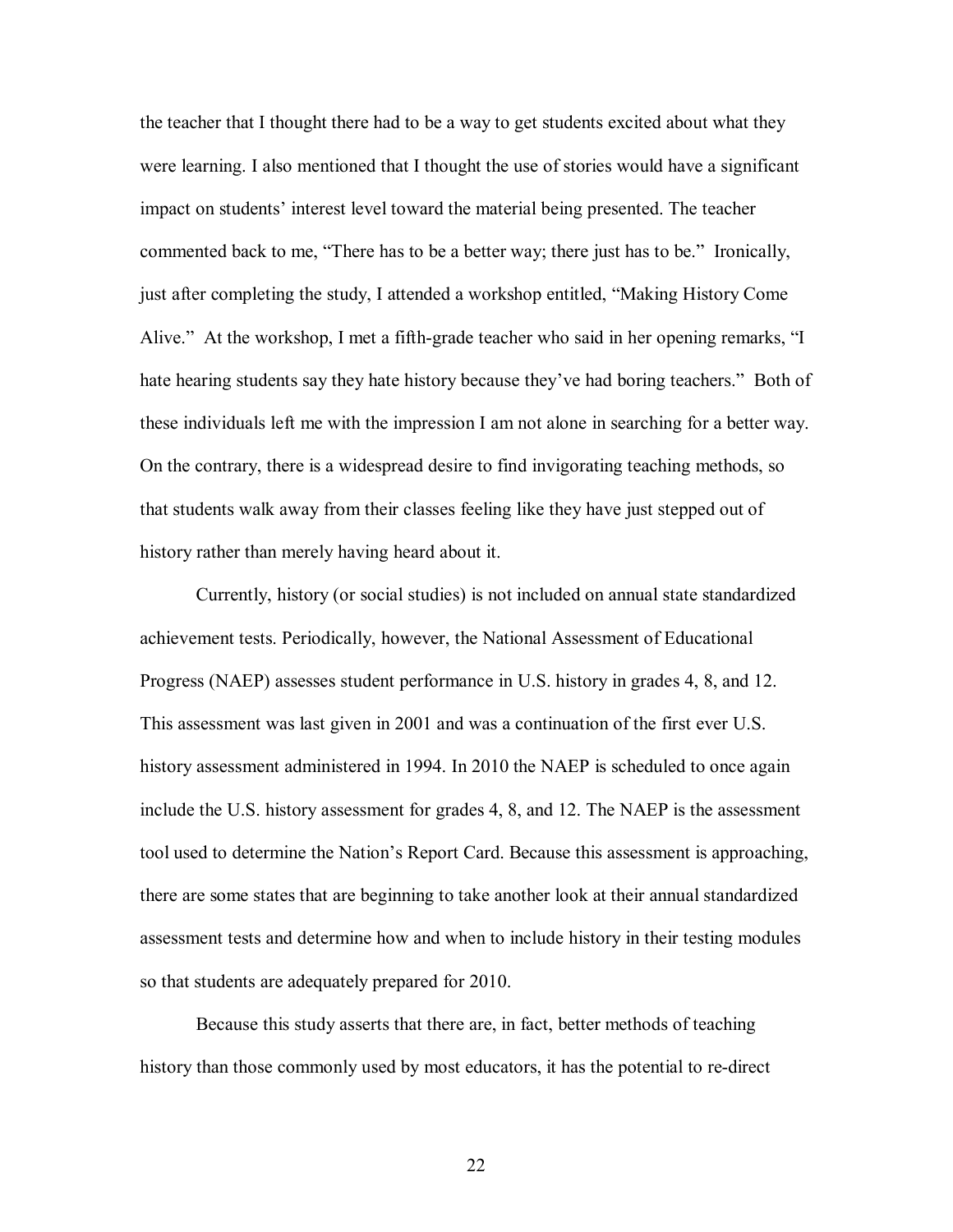instruction in school districts across the nation. In an effort to improve student learning and interest in the area of history and social studies, the State of Indiana is reworking its budget to include teacher in-services in the area of better historical instruction. Because the statistical data generated by this study strongly suggests that alternative teaching methods enhance student learning, it speaks to the necessity of additional teacher training in this area, not only for the State of Indiana, but for all states nation-wide.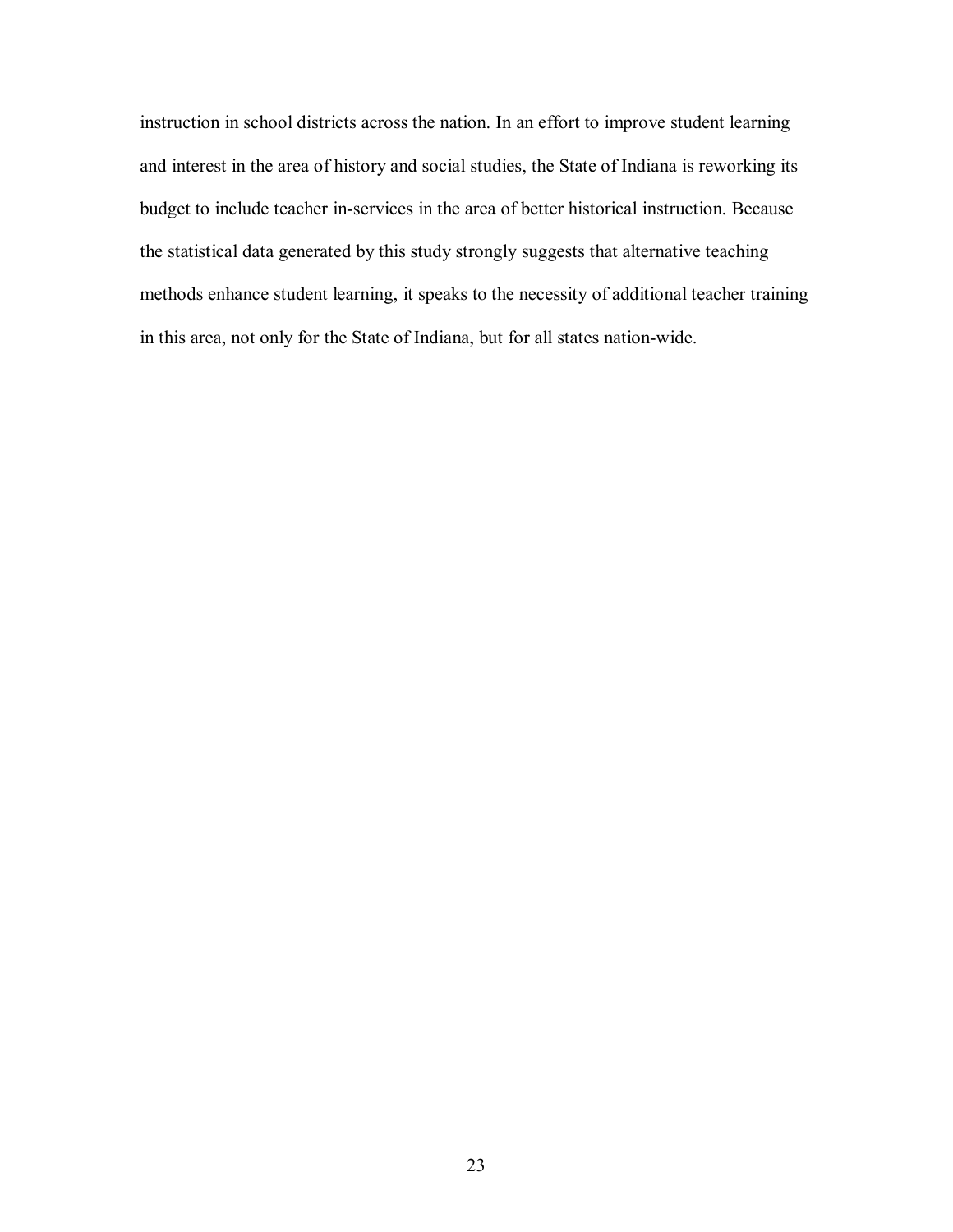# CHAPTER 2

# RESEARCH METHOD AND RESULTS

## *Method*

# *Timeline*

 The research for this study was conducted over a 6-week period beginning on November 28, 2005, and culminating on January 17, 2006. Because this study involved the participation of minors, prior to beginning the actual research, 2 weeks were devoted to distributing and collecting Student Assent Forms (see Appendix A) from the students who would be participating in the study and Informed Consent Documents (see Appendix B) from their parents or guardians.

#### *Participants*

 Four classes each of fourth and fifth-grade students participated in this study. Collectively, the classes contained 228 students. The student population in all eight classes consisted predominantly of white students who were from a lower socioeconomic status, as defined by the percentage of students receiving textbook assistance and free or reduced lunches. Within each class there were students of all reading ability levels, most reading on or below grade-level. These classes were chosen due to availability and accessibility to this researcher. All eight teachers exhibited similar teaching methods and all were willing and eager to participate in the study. Students in Classes N1, 2, 3, and 4 received the storytelling instruction, making this group of students the experimental group, while Classes T1, 2, 3, and 4 were used as the control group,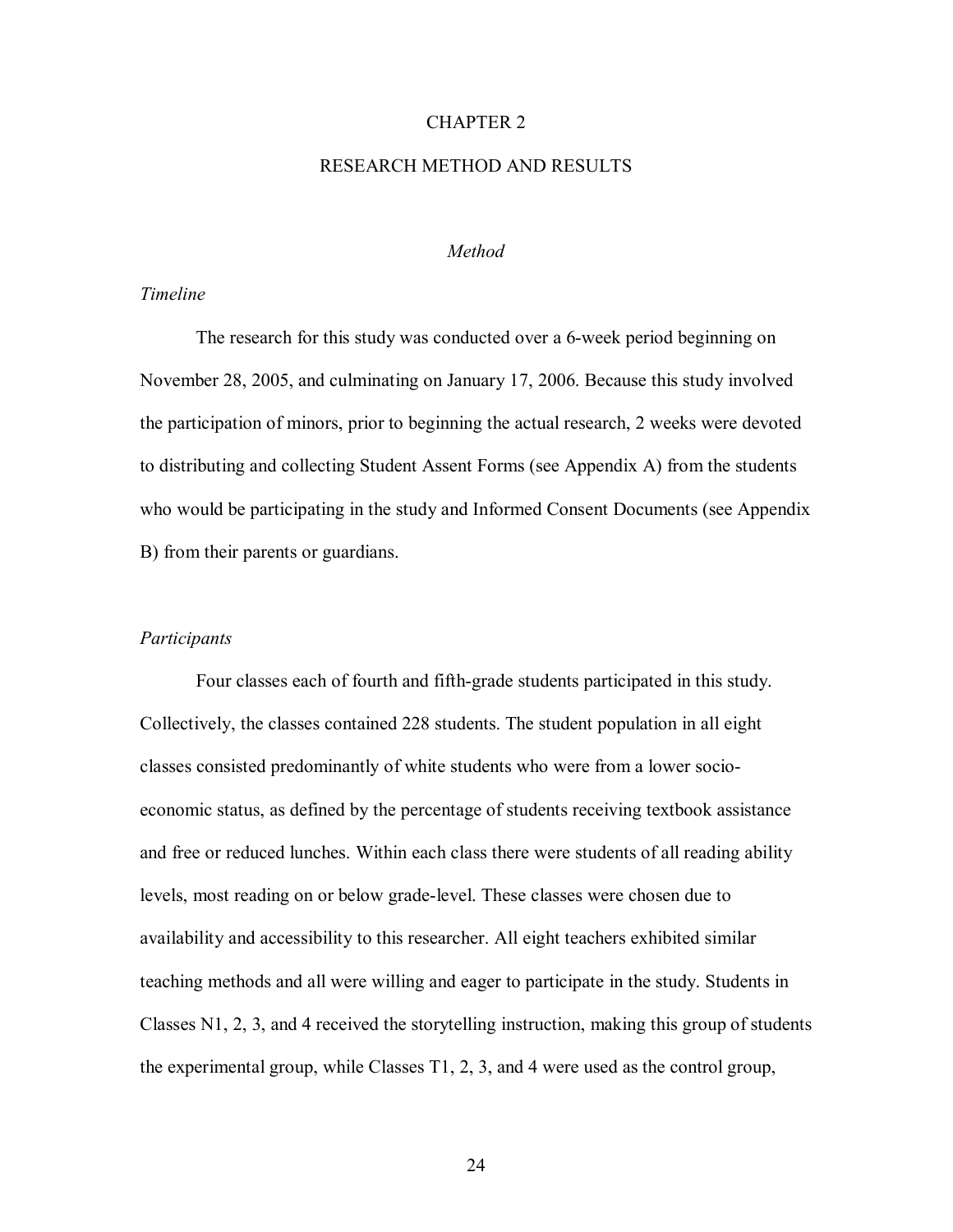receiving conventional instruction. These groupings were assigned administratively by this researcher simply because of limitations of personnel and time. The number of students in the experimental group totaled 79 while the number of students in the control group totaled 72. From the 228 students, 77 students were not included in the testing measures because they were either special education students not in class at the time of historical instruction or they were transient students moving either into or out of the school district during the time the study was being completed.

# *Procedure*

 The test site for this study was an elementary school in Austin, Indiana, a rural Southern Indiana town. Austin Elementary School is the only elementary school in Scott County School District 1. At the time of this study 750 students were enrolled in the school. There were 4 classes of  $4<sup>th</sup>$  grade students and 4 classes of  $5<sup>th</sup>$  grade students in the school at the time this research was conducted.

This study took place over the course of 6 weeks, encompassing two separate units found in the scope and sequence of the fourth and fifth-grade social studies books at Austin Elementary School, published by MacMillan/McGraw Hill. Prior to the beginning of the study, the eight classes involved were separated into two groups; those receiving non-conventional instruction, or the experimental group, and those receiving conventional instruction, also referred to as the control group.

Classes N1, 2, 3, and 4 received non-conventional classroom instruction in the form of storytelling and storytelling activities. In this group were two  $4<sup>th</sup>$  grade classes (N1 and N2) and two  $5<sup>th</sup>$  grade classes (N3 and N4). In this, the experimental group, the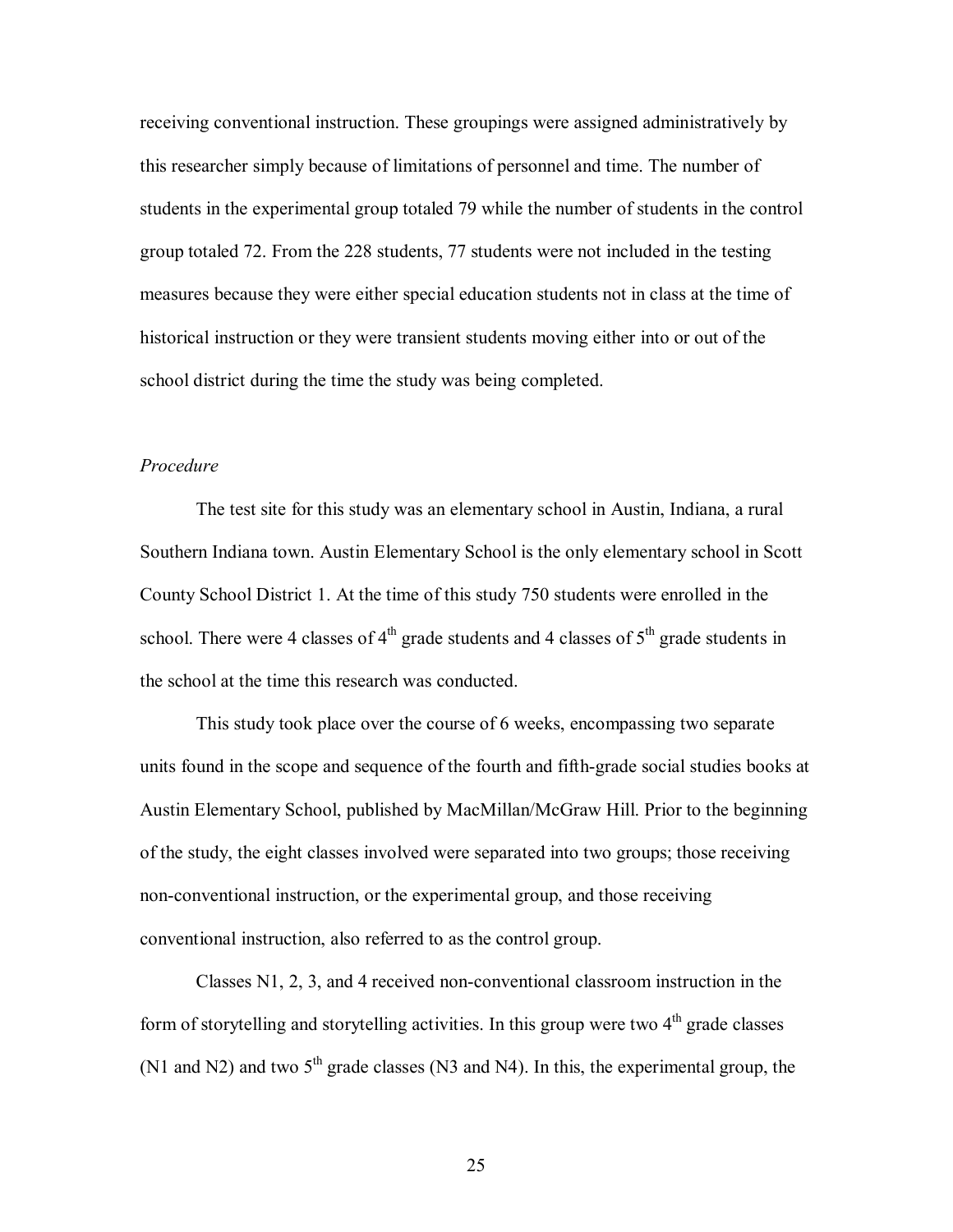lessons for each day were presented in oral story format either by this researcher, the regular classroom teacher, or selected students. When students were required to present in story format, they were given ample time to research and prepare for the assignment using appropriate supplemental texts and internet sites.

Classes T1, 2, 3, and 4 received the conventional textbook reading and lecture format, taking notes, and completing book assignments. This is the baseline method of conventional history pedagogy (Shaver, Davis, & Helburn 1979). In this group were the remaining two  $4<sup>th</sup>$  grade classes (T1 and T2) as well as the remaining two  $5<sup>th</sup>$  grade classes (T3 and T4). The results from Classes N1, 2, 3, and 4 were measured against Classes T1, 2, 3, and 4 as the control group.

Starting on November 28, 2005, I spent 2 days a week in each of the experimental classrooms. On Mondays and Wednesdays I spent 30 minutes each in classes T1 and T3. On Tuesdays and Thursdays I spent 30 minutes each in classes T2 and T4. In all four classes, I served as the primary storyteller for the first 3 weeks, presenting stories relevant to the material being taught in the control group classrooms. During that time, I presented stories, answered student questions about the material, and provided opportunities for students to respond in writing or through role-playing activities to the stories they were hearing. I took notes concerning my observations of the students at the end of each instructional period. During the last 3 weeks of the study I shifted my role from primary storyteller to story listener and began giving the role of storyteller to students who were willing to volunteer for it. At this point, I began providing resources for the students so that they might begin finding their own stories to present during our time together.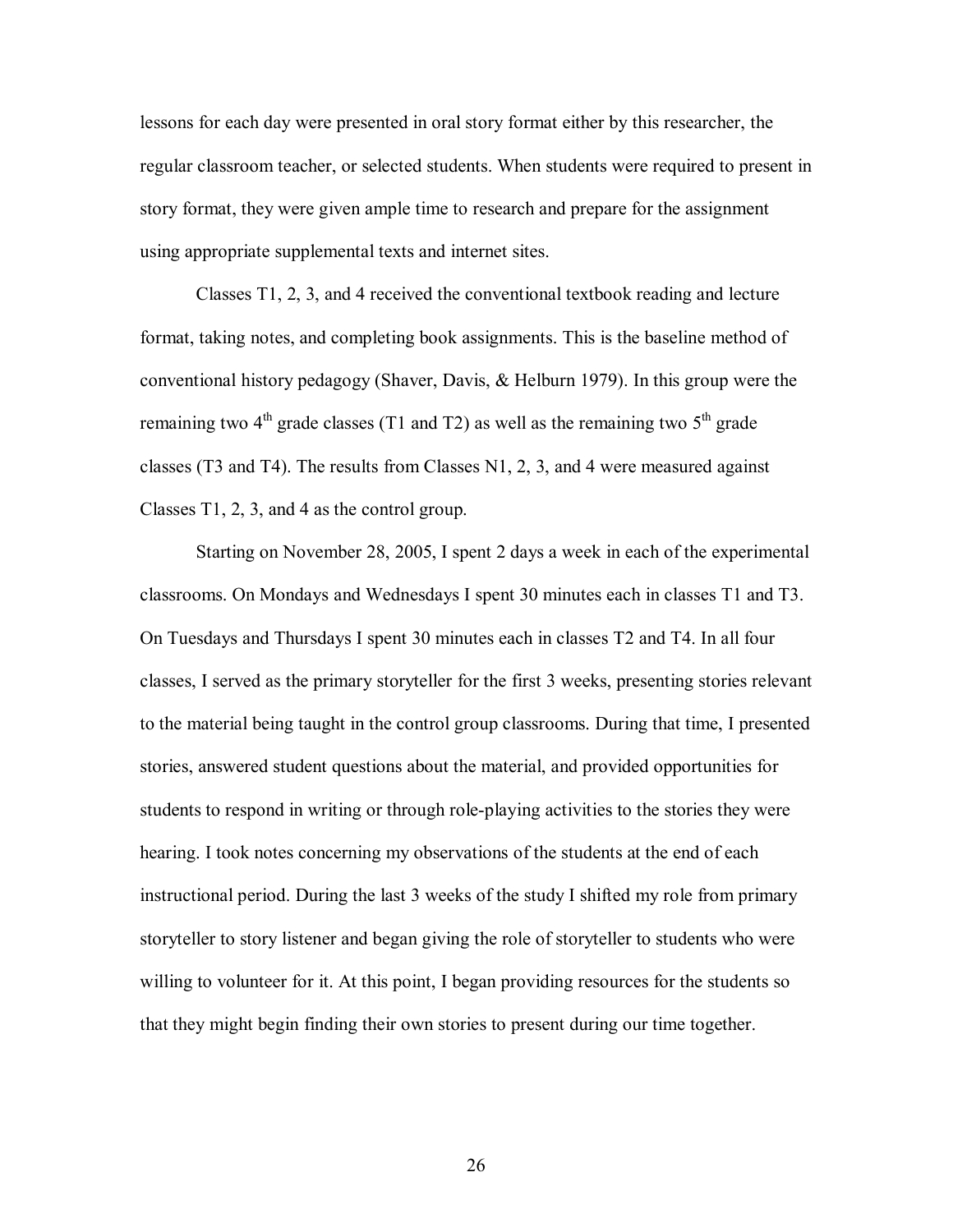For the 3 days each week that I was not in the classroom, the regular classroom teacher was responsible for the lesson material. During the first half of the 6-week period, the teachers for the experimental classes spent their instructional time in one of four ways; 1) allowing students to discuss and dig further into the story I had presented on the previous day, 2) extending the story I had presented and concluding with another story just as pertinent, 3) allowing students to complete a writing or role-playing assignment that I had given them the day before, or 4) administering the assessments. During the last half of the 6-week period, students were given 3 days to research, craft, and rehearse their own stories in order to present them on the days I was in the classroom or were asked to complete the assessments.

At the conclusion of the 6-week period, students were asked to complete the History Affinity survey and questionnaire just as was done at the beginning. I brought the evaluation instruments into the classrooms for both the pre- and posttest administrations of the surveys and questionnaires. After explaining the instructions they were to follow, I gave students a chance to ask questions about what was expected of them. Once all questions were answered, I reminded students that they were not to put their names on their surveys or questionnaires and then left the room. I did so in order to remove any unnecessary pressure students might experience caused by my presence. Once the students were finished, the regular classroom teacher collected the surveys and questionnaires, placed them in an envelope, and returned them to me.

In the control group classrooms, I visited only twice. The first time I visited was to administer the pretest History Affinity surveys and questionnaires in the same fashion described above. The second and final time I visited was to administer the posttest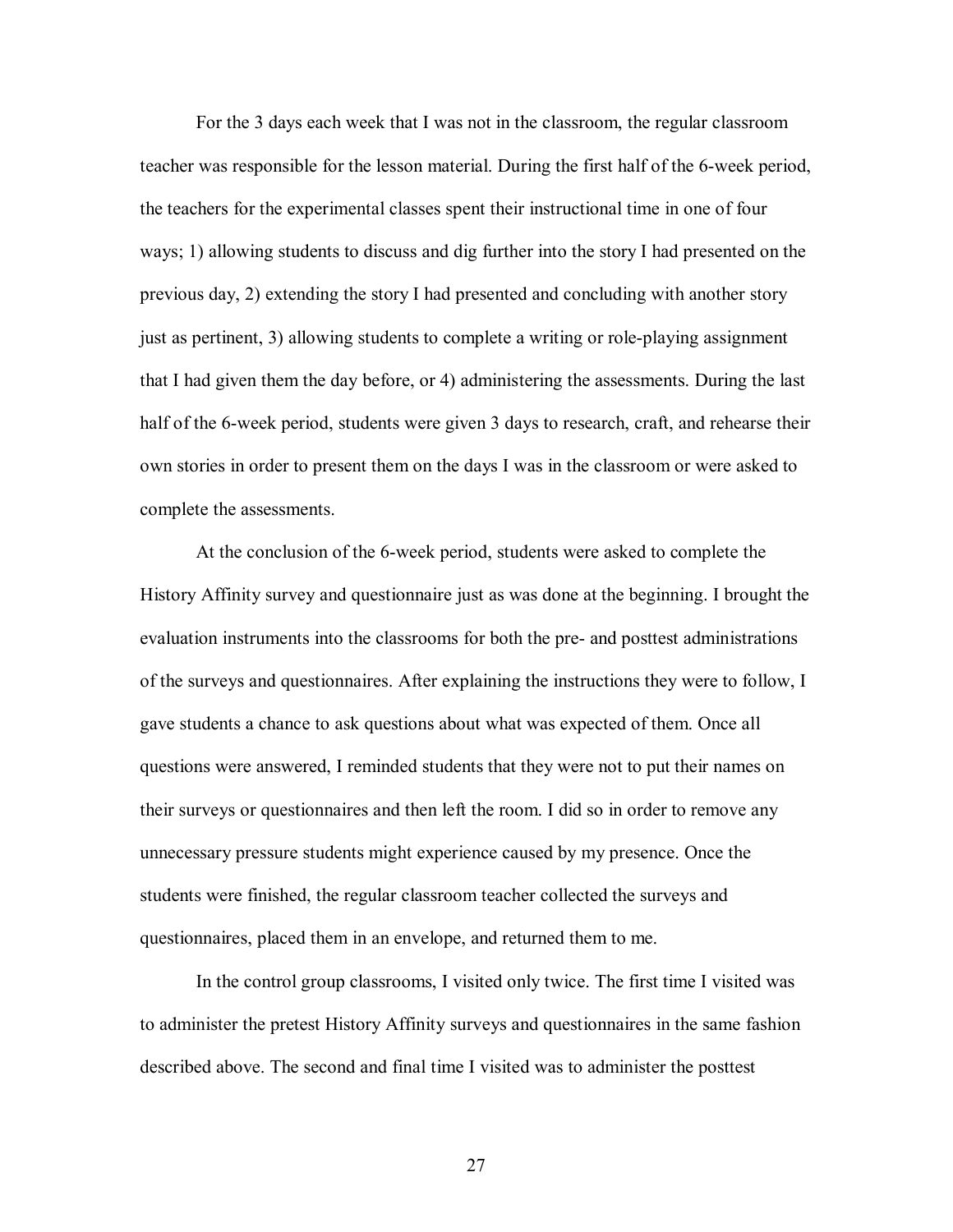History Affinity surveys and questionnaires. The surveys and questionnaires were returned to me in the same manner described above.

Throughout the course of this study, the independent variable was the teaching method used in the classes. In the control group the teaching method consisted of the conventional historical pedagogy including lecturing, note-taking, and round-robin oral reading while in the experimental group the teaching method, or storytelling pedagogy, consisted of storytelling about chapter content by both teacher/researcher and students. The dependent variables were the students' attitudes toward learning history and toward the relevance of history to their own lives as well as the assessment scores collected at the end of each chapter.

# *Measures*

 *History Affinity.* History affinity was measured using a single-item History Affinity scale that was developed for this project. The History Affinity scale (see Appendix C) measures students' attitudes toward history. Students from each class were asked to rate how much they enjoy/like history on a 4-point Likert scale  $(1 - I)$  have a strong dislike of history;  $2 - I$  have a mild dislike of history;  $3 - I$  somewhat like history;  $4 - I$  like history a lot). Students were also asked to briefly tell why they felt the way they indicated on the survey. In addition, students were asked to comment briefly on whether or not they think that what happened in the past has relevance to their life now (see Appendix D). These questionnaires and surveys were given before the experiment began and again at its completion. Responses were anonymously coded, and this fact was clearly conveyed to students in order to assure them that their answers would in no way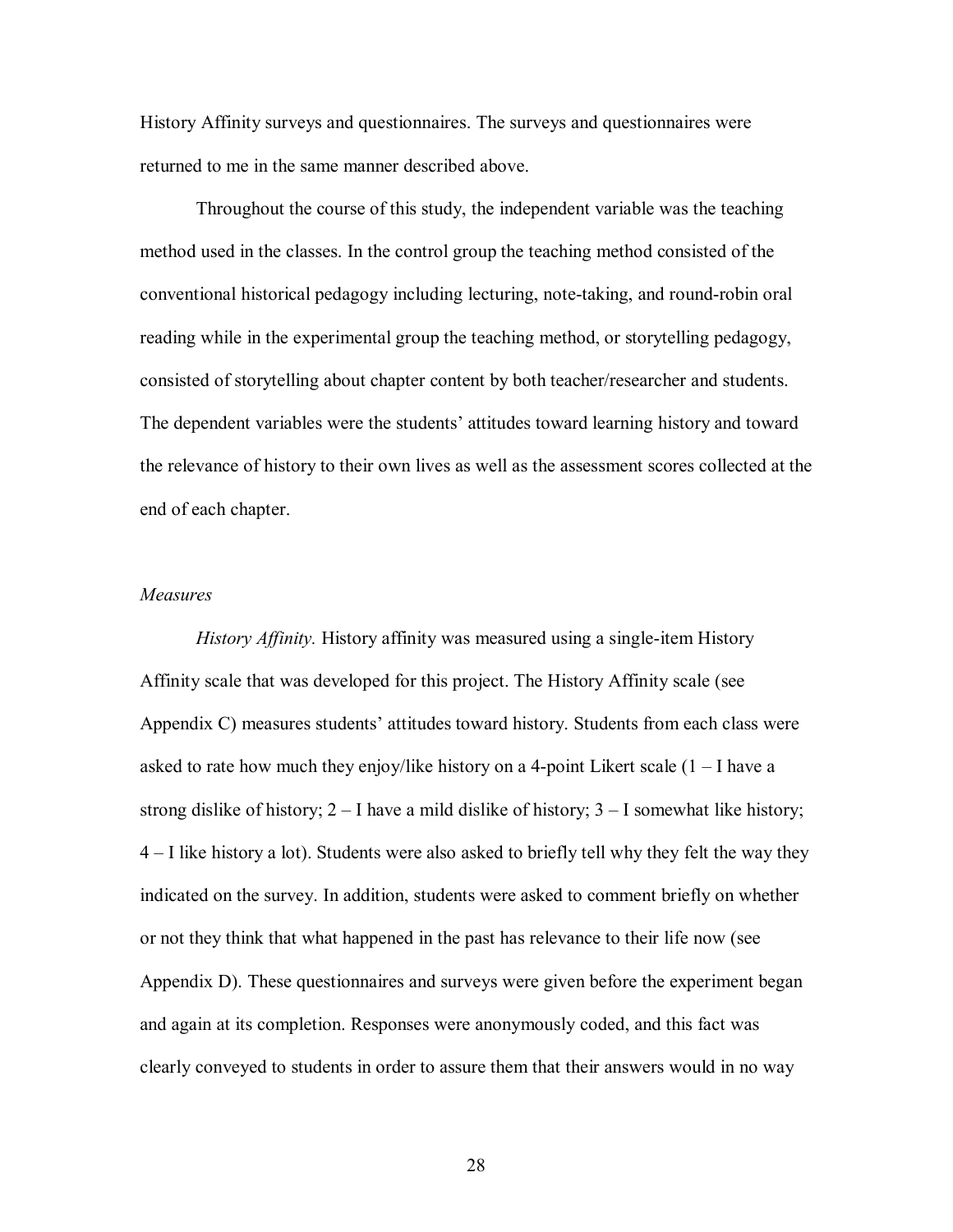affect their grades. The mean score for this item on the pre-test was  $M = 2.55$ ,  $SD = 1.15$ ; the mean score for the post-test was  $M = 3.02$ ,  $SD = 1.13$ .

*Assessment Scores.* Students were also required to complete the unit assessments at the end of each unit. Assessment scores were compared between the two groups, experimental and control, to determine whether or not students were able to comprehend more information from one or the other teaching methods. For the purpose of further analyses, the students' scores on the first five chapter tests were averaged in order to compute an overall assessment score. The mean for the overall assessment score was  $M =$  $85.9, SD = 13.15.$ 

#### *Results*

# *Hypothesis #1*

 In order to test the first hypothesis about history affinity, a paired-samples *t* test was conducted on both the experimental and the control groups. A paired-samples *t* test compares each student's pre- and posttest scores to determine a change between the two. The results of these analyses revealed that there was a significant change in history affinity from the pretest to the posttest for students in the experimental group,  $t(78) =$ 6.807,  $p < 0.001$ . There was no significant change in history affinity from the pretest to the posttest for students in the control group,  $t(71) = 528$ ,  $p < .599$ . For the control group, the mean score for this item on the pretest was  $m = 2.58$ ,  $SD = 1.21$  while the mean score for the posttest was  $m = 2.50$ ,  $SD = 1.12$ , a difference of .08 which translates into virtually no change in history affinity whatsoever. This means that for the students who received the conventional history instruction, as a group, attitudes did not change enough to even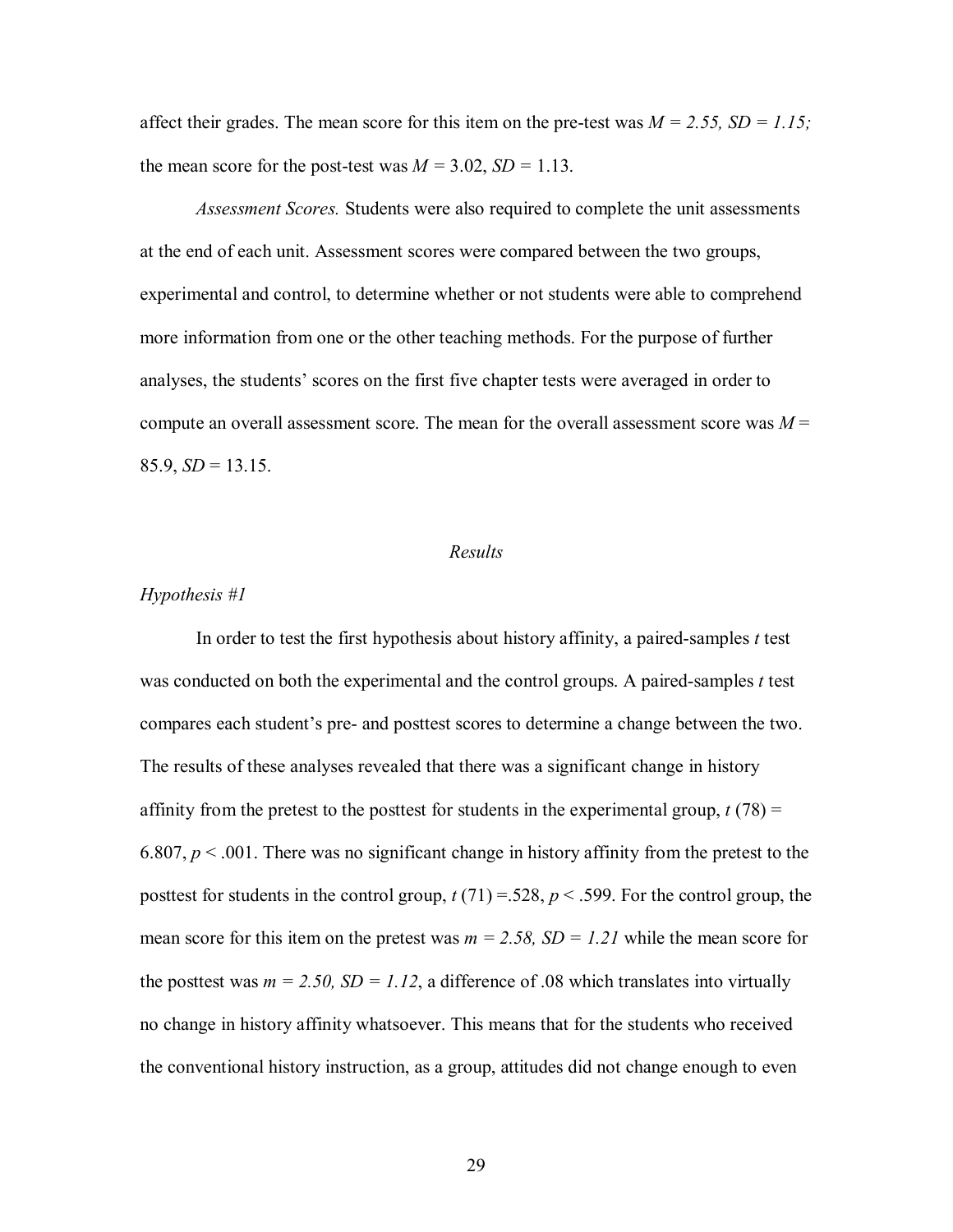mention. For the experimental group, the mean score for this item on the pretest was  $m =$ 2.51,  $SD = .90$  while the mean score for the posttest was  $m = 3.43$ ,  $SD = .90$ , a difference of .924 which translates into a positive increase of nearly one whole category on the affinity scale. This means that for students who received the non-conventional history instruction (i.e., storytelling), as a group, attitudes toward history increased significantly in a positive direction.

## *Hypothesis #2*

 In order to test the second hypothesis, an independent samples *t* test was computed in order to test for a mean-level difference between the two groups (i.e., experimental and control) on the overall assessment scores. An independent samples *t* test compares the mean scores of the group as a whole to determine a change in those scores which can be attributed to something other than chance. In order to establish that this change did not occur by chance, the analysis must reveal that  $p \le 0.05$ . The results of the *t* test revealed that the hypothesis was not supported  $t(188) = 1.602$ ,  $p = .111$ ; there was not a statistically significant change in students' assessment scores throughout the course of the study. For the control group, the mean score for the overall assessment scores was  $m = 84.37$ ,  $SD = 14.21$ . For the experimental group, the mean score for the overall assessment scores was  $m = 87.41$ ,  $SD = 11.88$ , a difference of 3.04. This implies that for these two groups, although the average score for the students in the experimental group appears slightly higher than the average score for the students in the control group, because the assessments were not performed in identical fashion (two classes in the control group were allowed to use their textbooks when completing the assessments), this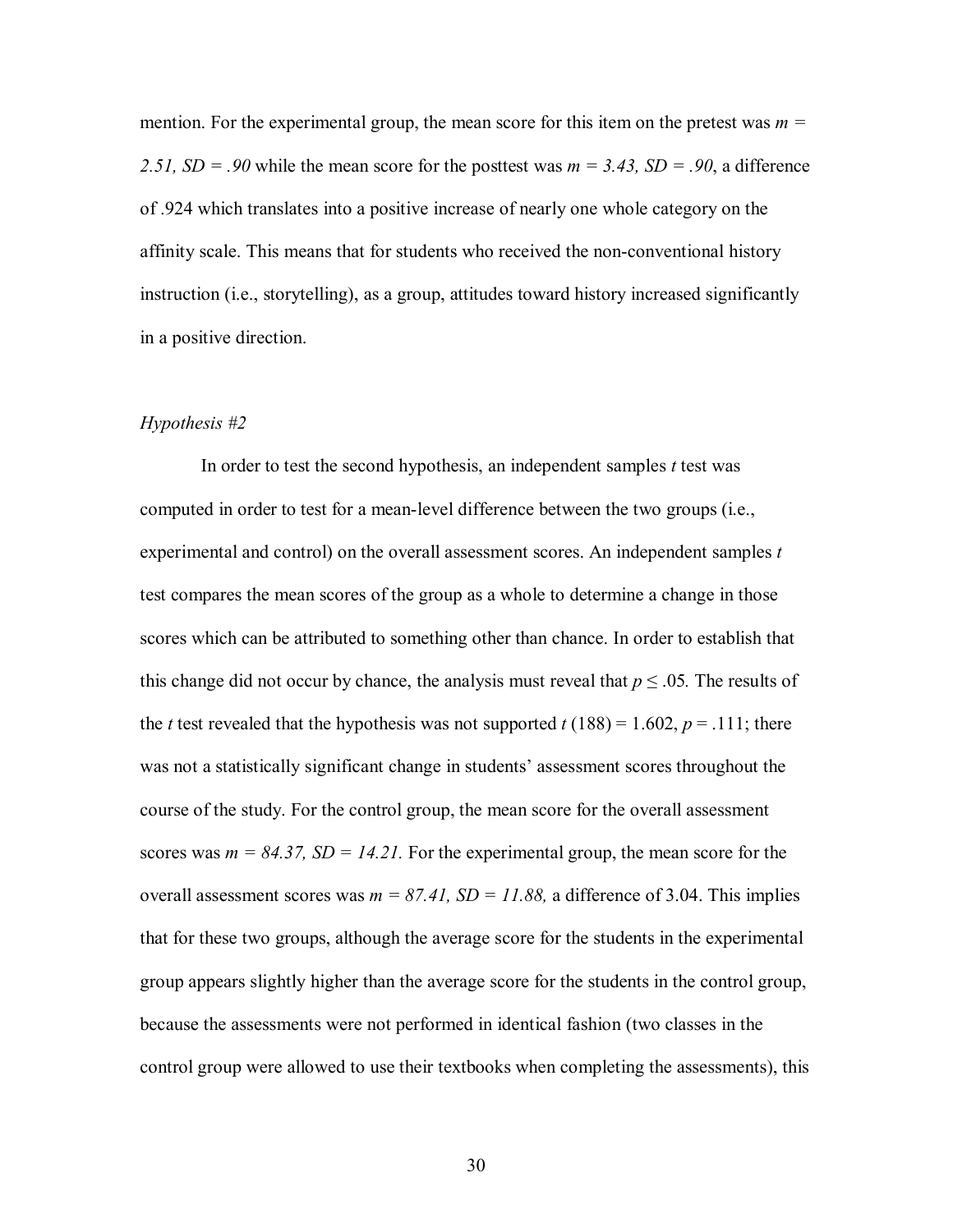difference is invalid. Had the assessments been conducted the same in each class, and had the instructional intervention been sustained over a longer period of time, I believe the difference would have been significant enough to support the hypothesis that students who receive historical instruction in the form of storytelling score higher on assessment tests than students who receive conventional historical instruction.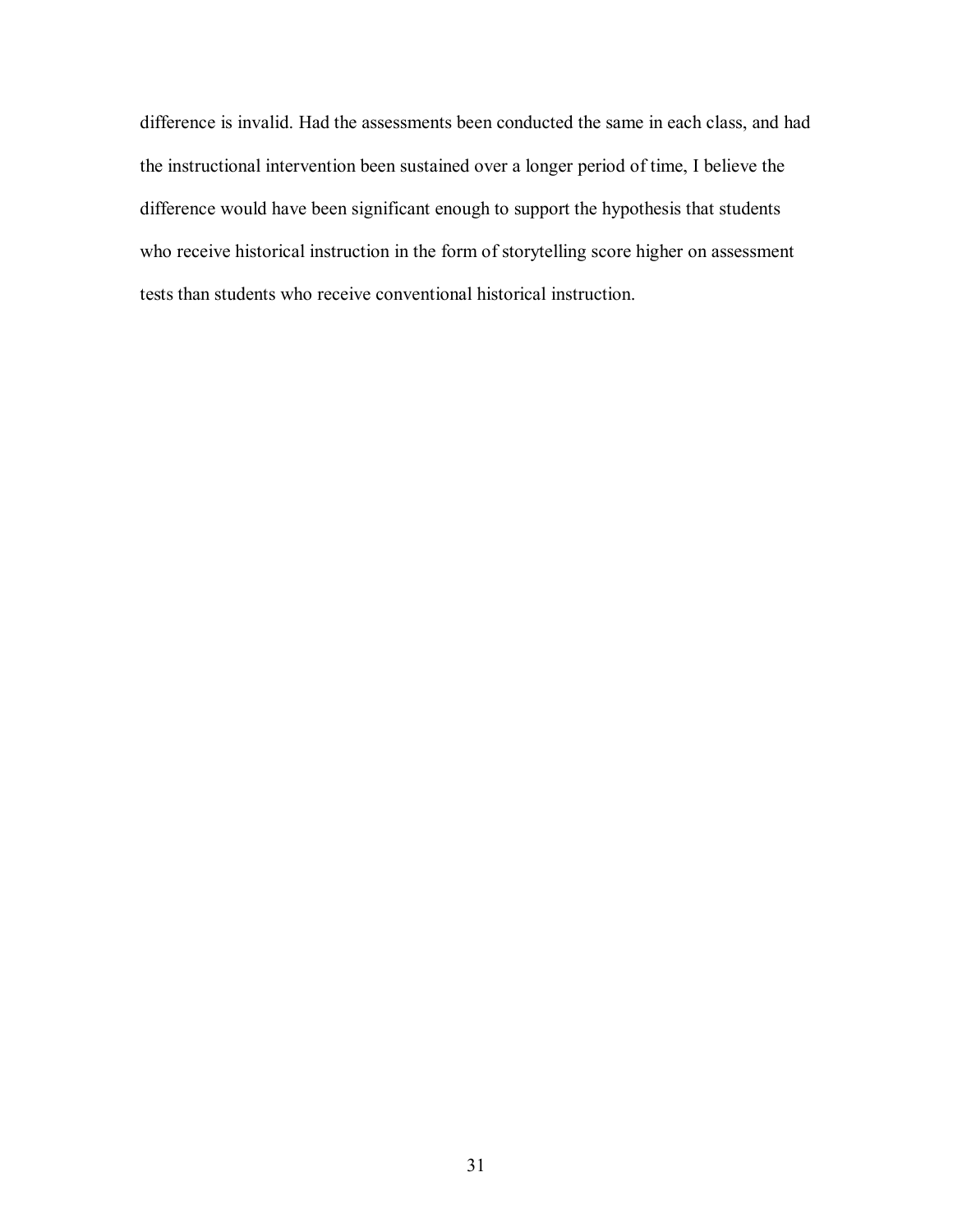# CHAPTER 3

# CONCLUSIONS AND INDICATIONS FOR FURTHER STUDY

# *The Significance of Stories*

When storytelling was used to teach history in the elementary grades, history affinity increased; students developed a greater enjoyment and appreciation for history. Qualitative responses from students in the experimental group indicate a greater enjoyment and personal attachment to the events that happened in the past after having been subjected to the storytelling pedagogy. For instance, consider the following statement made by Cindy<sup>2</sup>, a 4<sup>th</sup> grade student, at the completion of this study:

I like history a lot because every since Mrs. Watts came in and started telling stories I started taking history seriously. The reason I like history is because there is so much to learn and it is like it never stops. And now when people tell stories about history I take more interest in hearing about the story. I believe that if Mrs. Watts wouldn't have come in then I would still at this very moment still dislike history. I guess it helps me understand things that happened way way back then and I guess it helps other people too. Maybe by listening really hard I can catch things that other people can't. I guess if you really like history then there is nothing too much to learn about history.

Michelle, another student who indicated that she had a strong dislike of history at the beginning of the study had this to say prior to receiving the storytelling instruction:

I don't like history because it doesn't mean anything to me. Plus it is really boring. Sometimes I almost want to fall asleep in the middle of history.

 2 All student names have been fictionalized in order to maintain confidentiality.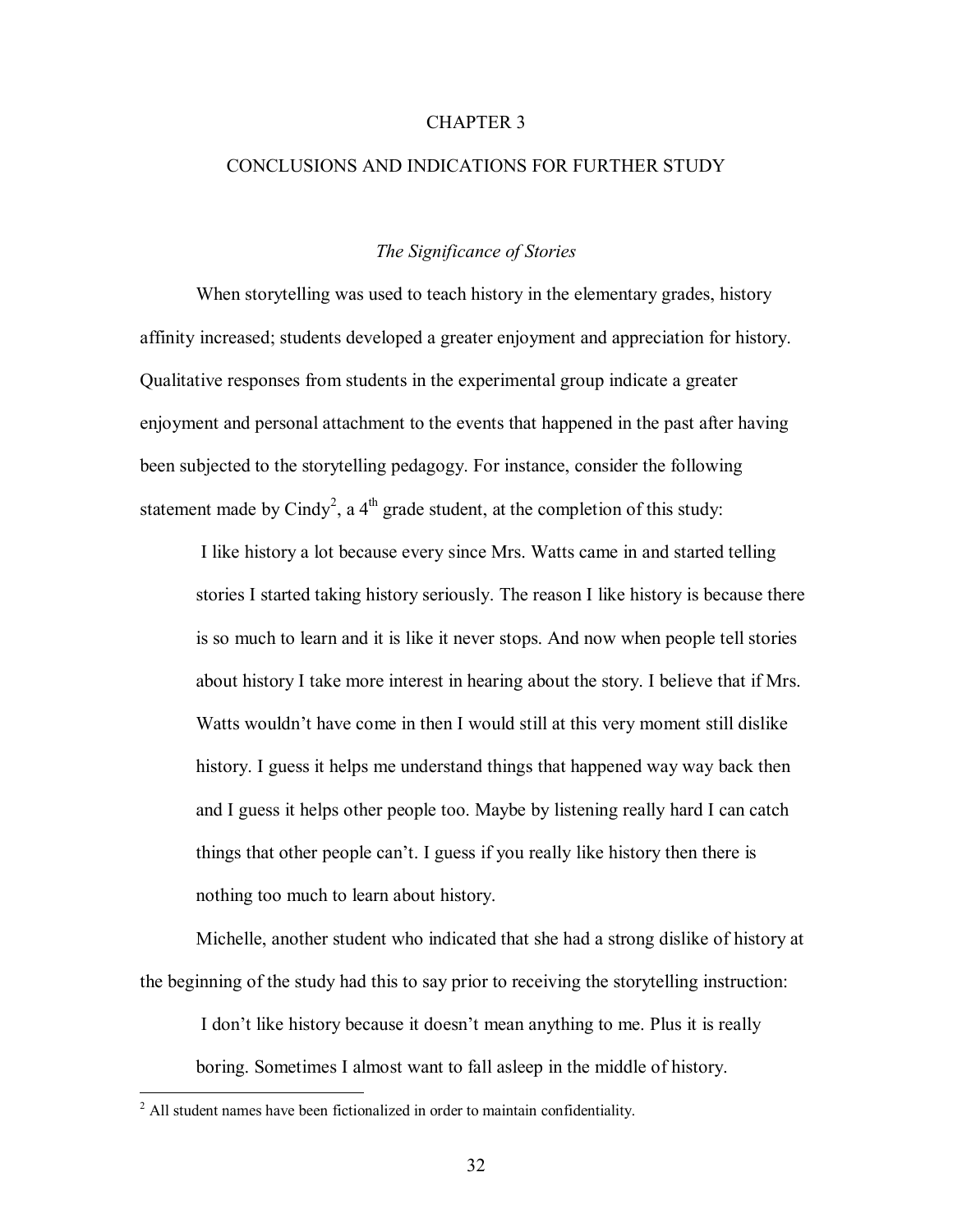Sometimes I hate history so much that it makes me wish there was no such thing as history. I hate history so much. I don't think history relates to my family. History just makes my life worse. It makes life difficult. I just hate history. I don't want to be around it because it is so boring. I hate history.

At the end of the study, however, Michelle's response on the History Affinity scale indicated that she liked history a lot. Notice her comments here:

The reason that I like history is because I didn't know how much history means to me. The real reason I chose that statement  $[4 - I]$  like history a lot is because history is so fun. It's so fun to hear about the stories that are in the book and listen to Mrs. Watts tell other stories about what we learn. History is so fun.

One of the most telling comments for me came from Brian, another  $4<sup>th</sup>$  grader. In his initial responses at the beginning of the study Brian made it very clear how he felt about history:

I hate reading about the past. I hate learning about history. History is stupid. What does it have to do with me? It will always be stupid. Even when I am an adult it will still be stupid. That is how I feel. History is in the past. Why do I have to learn it? If it is already in the past leave it alone. I don't want to learn it. Neither does anyone else want to learn it. Why should I learn it?

 By the end of the study, the stories had made a difference for Brian. These were his final comments at the end of the study:

I like history a lot. At first I hated it because all it meant to me was trash. But now I understand what it is. It is people who went through difficult times just like we are today. Every time Mrs. Watts comes in the classroom I listen to every word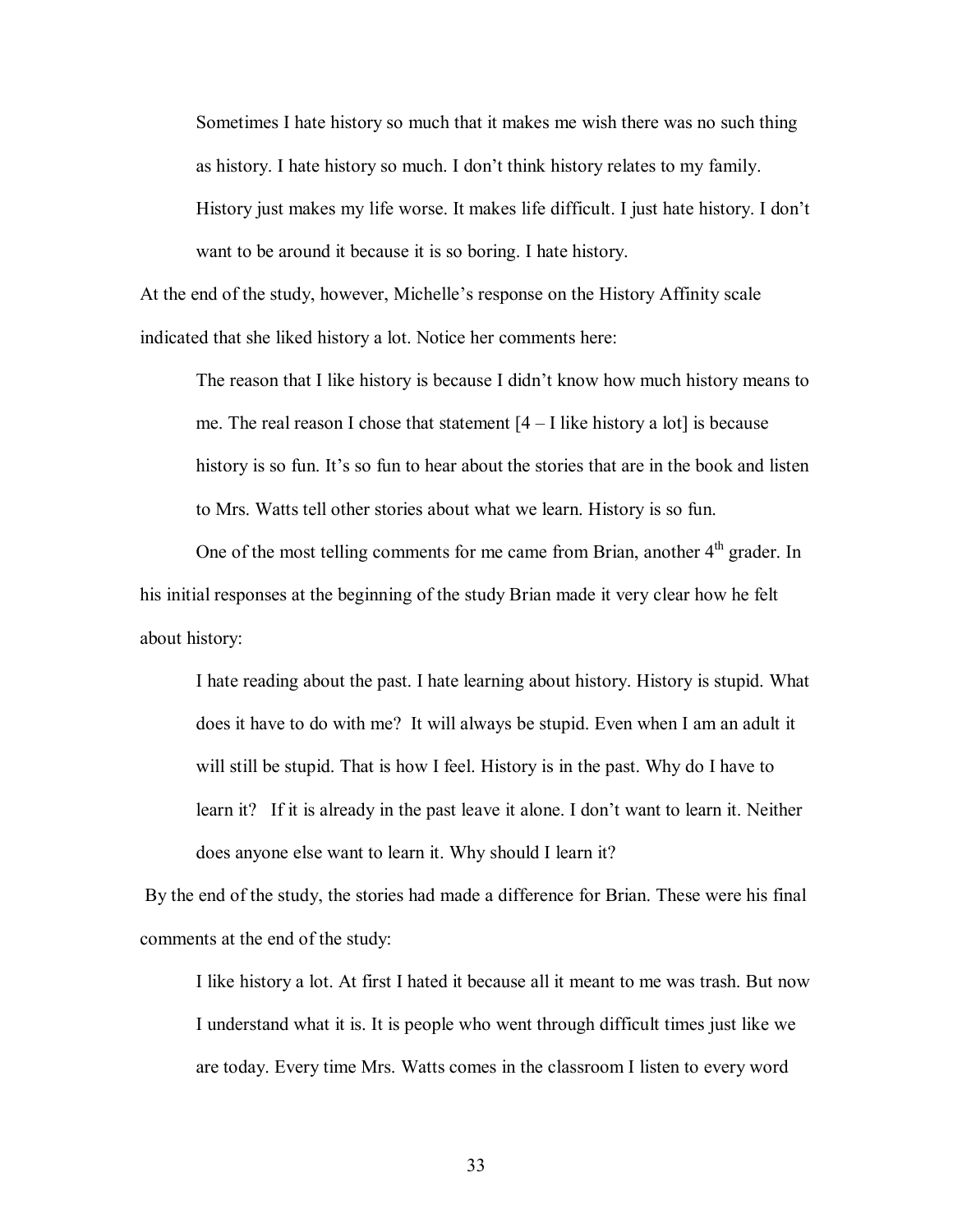she says. It relates to me because some of the stuff that happened back then happens now and can help us now. Maybe history is about learning from mistakes people made in the past. If we do that our lives could be better than theirs.

The qualitative results certainly support the quantitative data obtained when testing Hypothesis #1; student affinity did increase for students in the storytelling group.

Concerning Hypothesis #2 which stated that assessment scores would increase for students in the storytelling group and would not change for students in the conventional instruction group, the data did not support this hypothesis. However, it is the opinion of this researcher that statistical significance was not reached because some of the students were allowed to use their textbooks when completing the assessments and others were not. I also believe that had the instructional intervention been sustained over a longer period of time, the difference in mean scores between the two groups would have been significant enough to support the hypothesis that students who receive historical instruction in the form of storytelling score higher on assessment tests than students who receive conventional historical instruction. Interestingly enough, the teachers who allowed their students to use textbooks on the assessments did not volunteer such information. I found out about this infraction while combing through the qualitative results given by the students regarding their attitudes toward learning history. It is my opinion that the participating teachers acted in this manner so as to level the playing field for their students.

Another aspect of the study that struck me as interesting was one of the teacher's responses to the storytelling methodology. Mr. Hart, a teacher in one of the experimental classes, has never used any form of storytelling to teach history to his classes before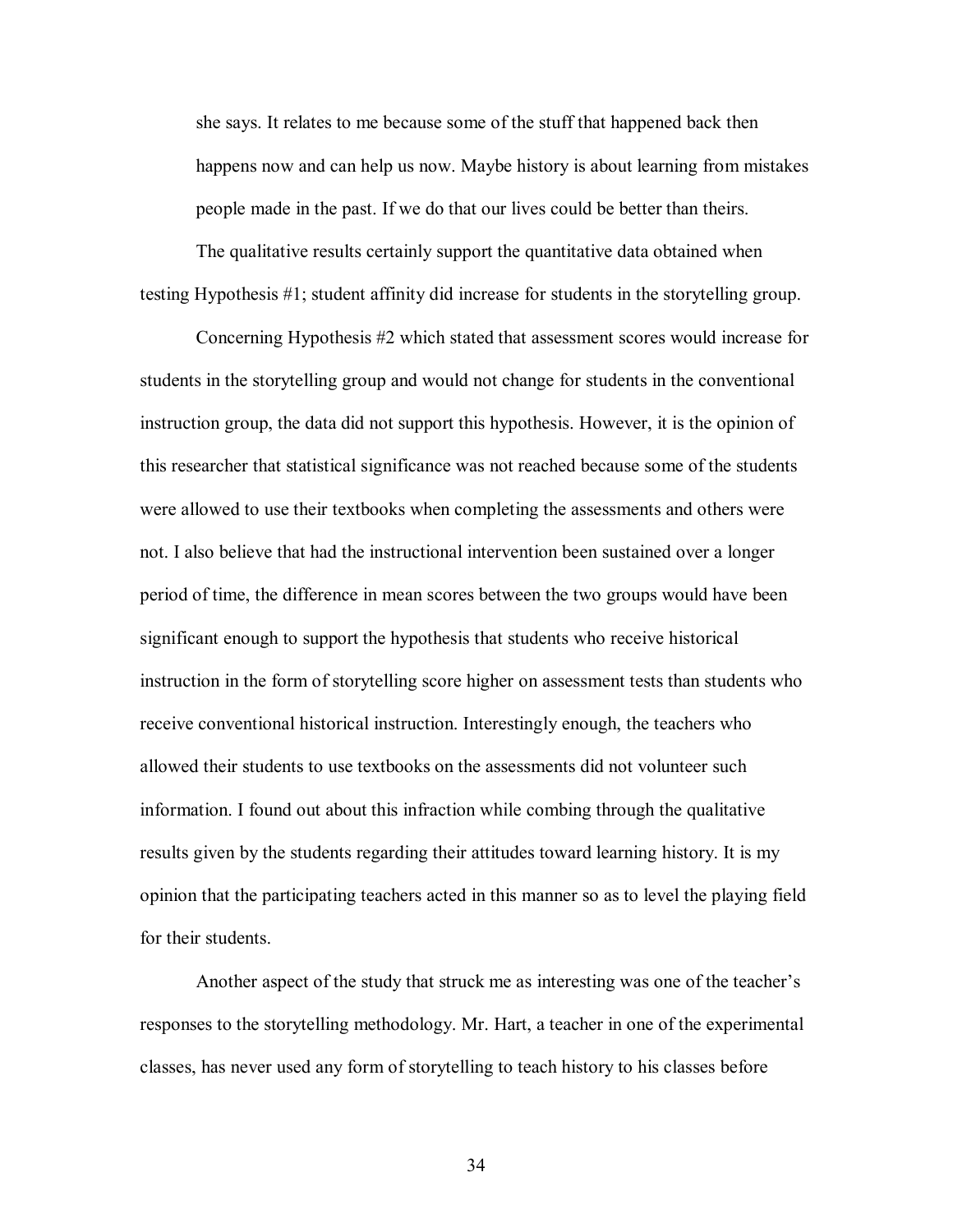agreeing to participate in this study. When I asked him about how he had previously taught history, he responded by saying that he, like many other teachers, asked students to take turns reading aloud from their textbooks and then he would summarize what had been read. During the second half of the study when the students were serving as storytellers, Mr. Hart gave his students classroom time to draw sources from the internet as well as from the classroom library in order to prepare for their stories. I appreciated Mr. Hart's willingness to go along with what I was trying to accomplish with his students, but I assumed that once the study was completed, Mr. Hart would revert back to his previous teaching style. My assumptions were wrong. One afternoon following the study's completion, I was walking down the  $4<sup>th</sup>$  and  $5<sup>th</sup>$  grade hallway. As I passed Mr. Hart's room, I noticed a familiar activity during this time that was slated for history. I stepped into Mr. Hart's room and found some of the students in small groups, others looking through books in the classroom library, and still others researching on the internet. I asked Mr. Hart what his students were doing (although it appeared obvious to me), and he said they were either researching significant people from the Civil War or they were telling stories about significant people from the Civil War to their small groups. I was nearly speechless. In my enthusiasm, I listened briefly to the students telling stories and offered encouragement to those on the computers. Later that afternoon, once the students had gone home, I returned to Mr. Hart's class to ask him if he always approached the Civil War that way. He informed me that he had never done anything like that with any of his classes before, but because the students were so excited about the stories we were sharing and because they wanted to continue learning in the same fashion I had shared with them, he decided to give it a try. Mr. Hart said that he was so pleased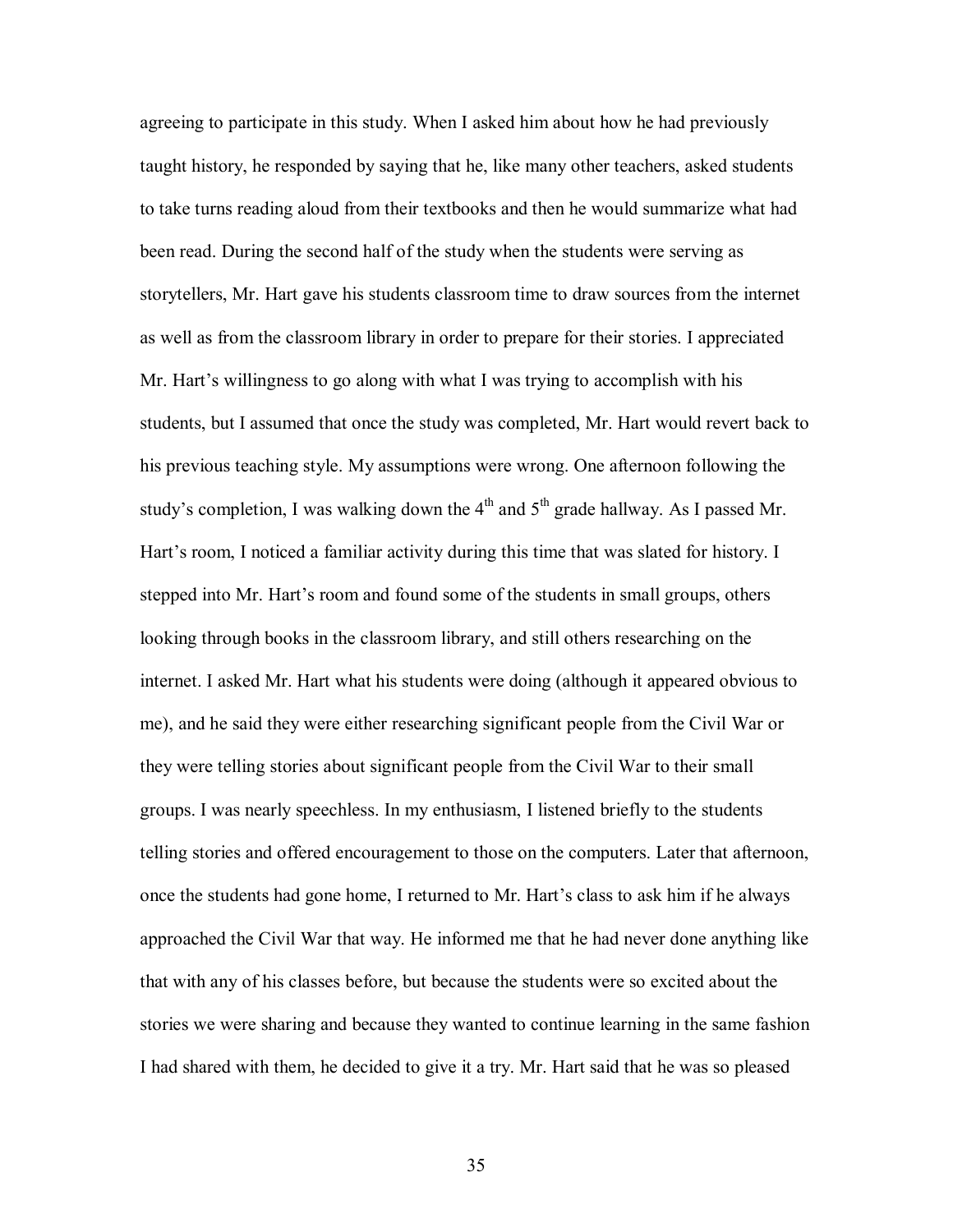with the effort and attention he was getting out of his normally unruly class; he intended to continue teaching history by letting the students be responsible for the material in this manner. He also said, "This whole storytelling thing has made me want to tell stories too. This could be the start of something big for my history lessons."

Mr. Hart is not alone. Teachers in classrooms all across the United States are continually exploring alternative approaches to conventional teaching methods and pairing them with conventional teaching methods in order to better educate their students. In-service opportunities abound limitlessly as administrators seek training for their staff so that all might better understand the latest educational reform efforts. In a sweeping trend across the United States, teachers and administrators alike are looking for ways to align curriculum with educational standards while at the same time provide meaningful and relevant instruction to students. When used in the classroom, storytelling allows teachers to meet educational standards by providing meaningful and relevant instruction across the curriculum.

As students study the world around them, educators hope to teach them how to live civilly with others sharing their world, both near and far. Something of the cultures that make up that world should be learned if students are to grasp a sense of where they stand in relation to all others. The effort to assimilate this information is referred to as the social studies. When exploring the social studies, students begin learning how to develop their own character traits while at the same time learning about the history and geography of the world around them. For some students, history (social studies) is nothing more than the study of untouchable people involved in near forgotten events that happened in a time too long ago to remember. How, then, can the teacher spark an interest in history within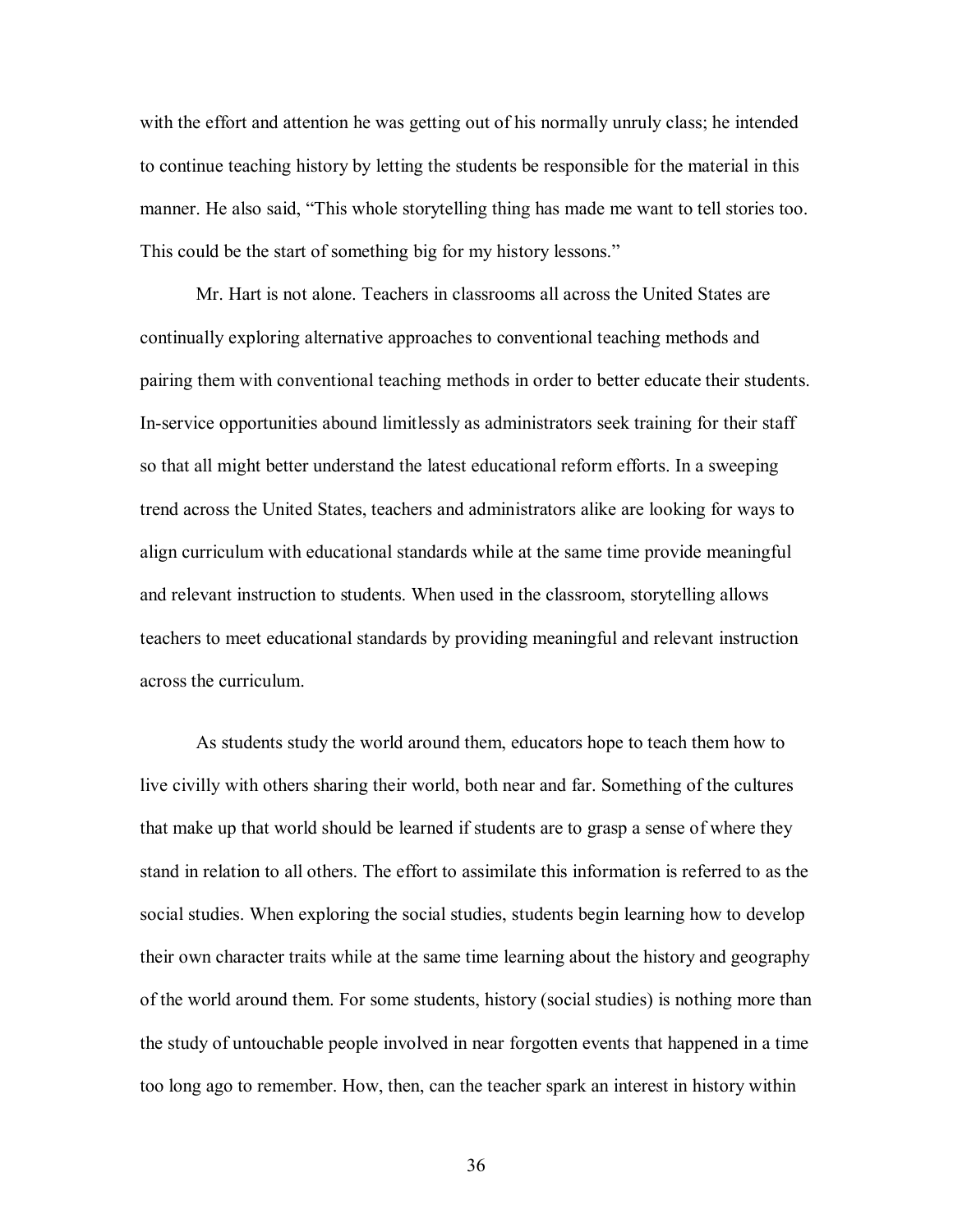those students? Through the telling of stories. Storytelling teachers present history as a series of fascinating narrative tales, rather than a collection of dates and periods. Storytelling teachers seem to know the story of humankind's inner development as well as that of his outer. When a teacher uses myth, legend, and epic to accentuate the factual recitals of actual events, great things can happen in a student's mind. If the teacher is willing to teach in story, there is nothing found in history that he/she cannot make interesting to students. Likewise, when the pages of a history book come to life in front of students, they cannot help but pay attention. In fact, once the story of history comes alive before them, the students become not only spectators, but also participants in it as well (Cather, 1926).

The history of the world is teeming with stories to be told. If the teacher listens closely enough, the actors of the actual dramas (yes, actors, not re-enactors), will speak just loudly enough to script the stories themselves (Hicks, 2004). Once a teacher teaches history in this manner, some students will be forever transformed, wishing to be taken back in time day after day. When students allow themselves to be transported to another place, it is possible for the teacher to use stories in order to present students with additional information about the geography of the place they are visiting through the telling of the historical story itself. At other times it might be necessary to introduce students to a land without first connecting it to an event. In those cases, rather than pulling down the classroom map and filling sleeping minds with what seems to them, trivial information, stories indigenous to the lands the students are studying may prove more effective. For example, when introducing students to Asia, the teacher might find it helpful, once the area has been located, to tell folktales and legends or myths from those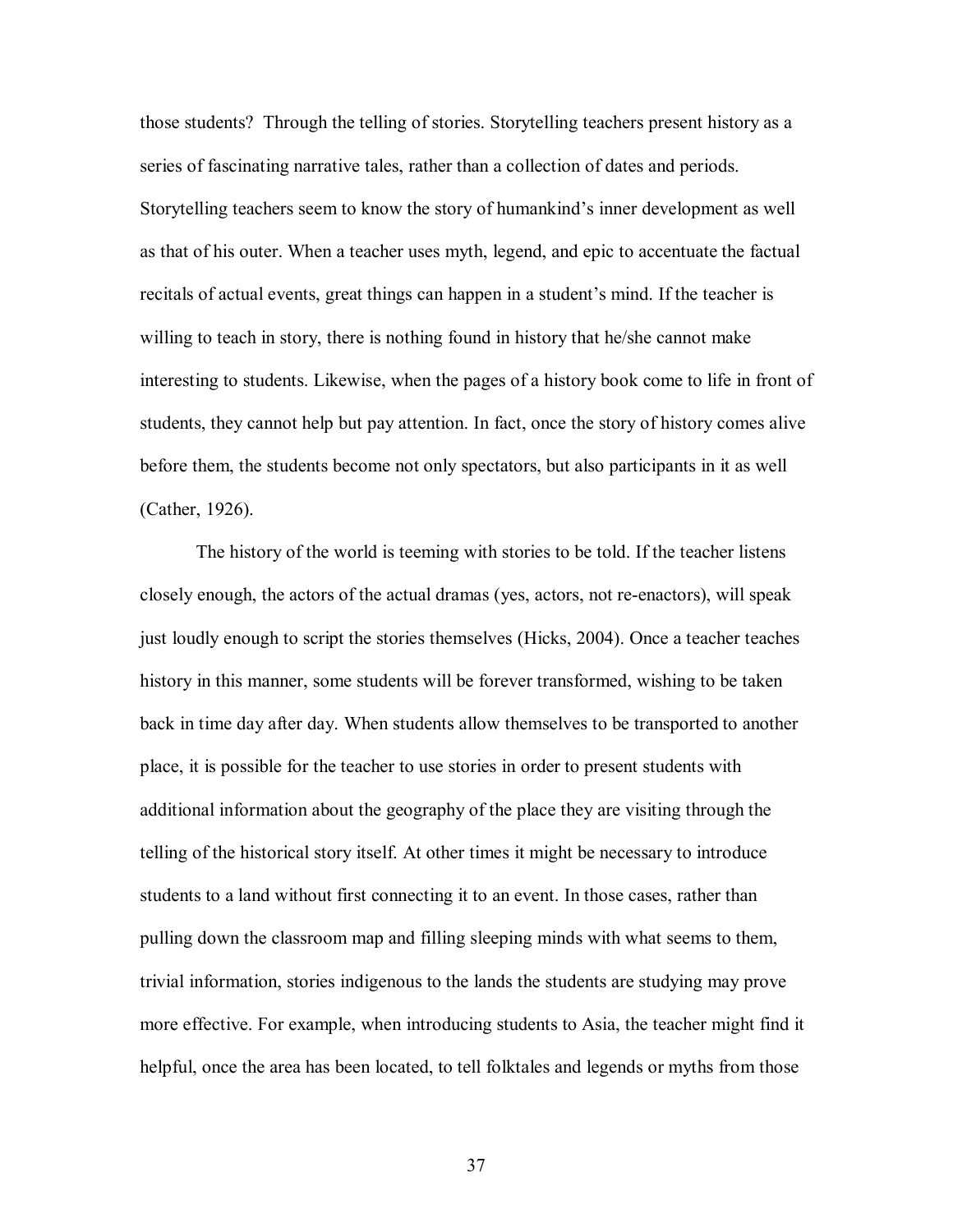countries. By telling indigenous stories, the teacher can again, in narrative form, spark an otherwise unknown interest in her students. Storytelling sparks an interest that, in turn, lights a fire. Once the fire sets ablaze, it is hard to stop. At this point, students may be given the opportunity to find stories for themselves from periods or characters of interest to them as well as an opportunity to tell those stories to their classmates. This process of the student becoming the storyteller has profound implications for all aspects of learning no matter what the subject area.

# *Suggestions for Further Study*

 Very few quantitative studies exist showing the benefits of using storytelling in the classroom. As has been demonstrated in this study, storytelling carries within itself the ability to enhance students' attitude toward the subject material they are learning. From this it would appear that more quantitative studies concerning student attitude and storytelling in any of the curriculum content areas would be beneficial not only to storytellers but also to educators as well. It is important to find teaching methods that are both interesting and effective when presenting material students feel to be uninteresting or exceptionally difficult to learn.

While this study reveals a significant increase in students' attitudes toward history, the population of the study was small. In order to extrapolate these findings to a broader population, it would be beneficial to study a larger student sample over a longer period of time. By doing this, one could determine the long-term effects storytelling may

have on not only attitude but also comprehension, language acquisition, cultural awareness, and communication skills. All of these areas are important skills across the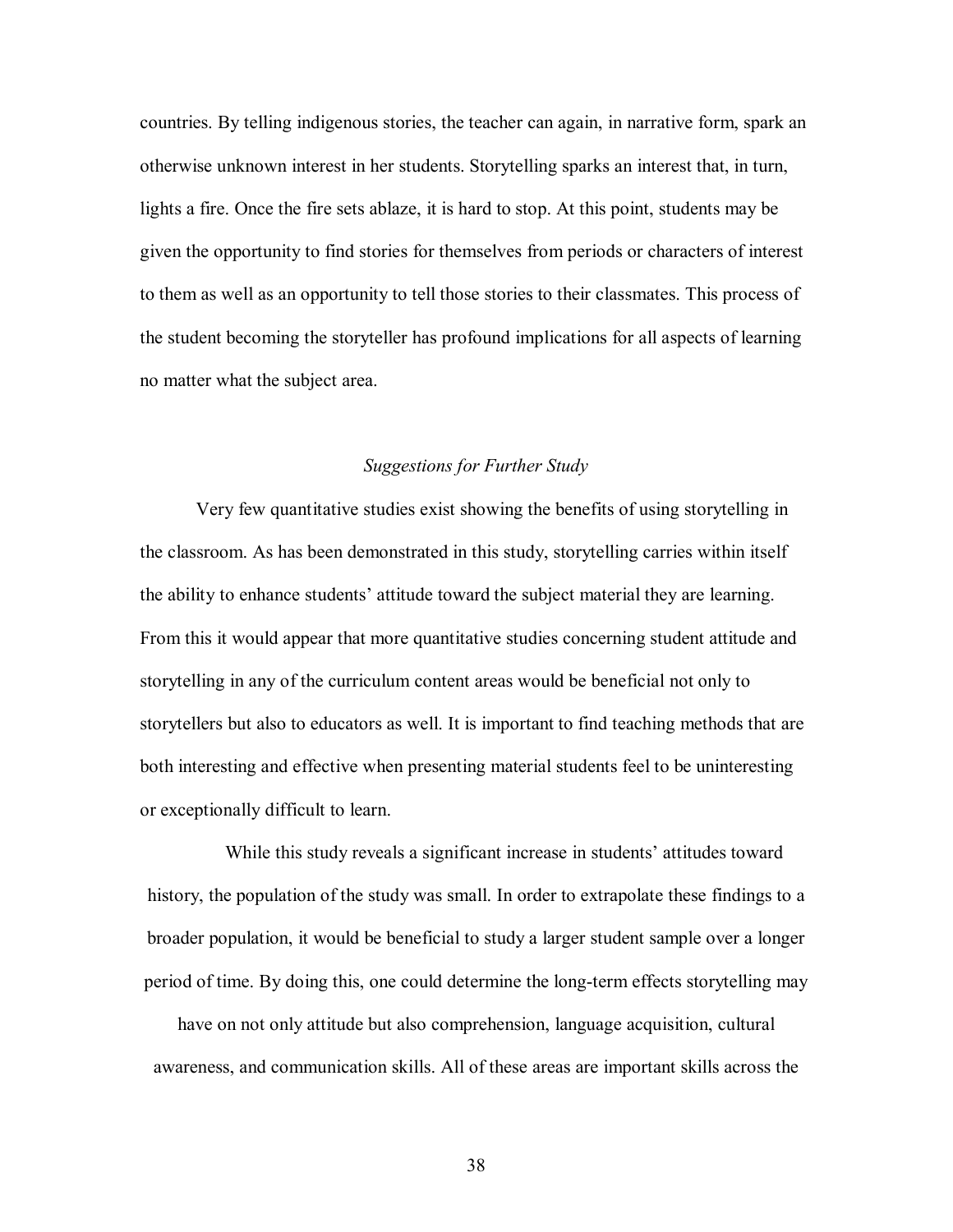curriculum as students move through elementary school and into middle and high school.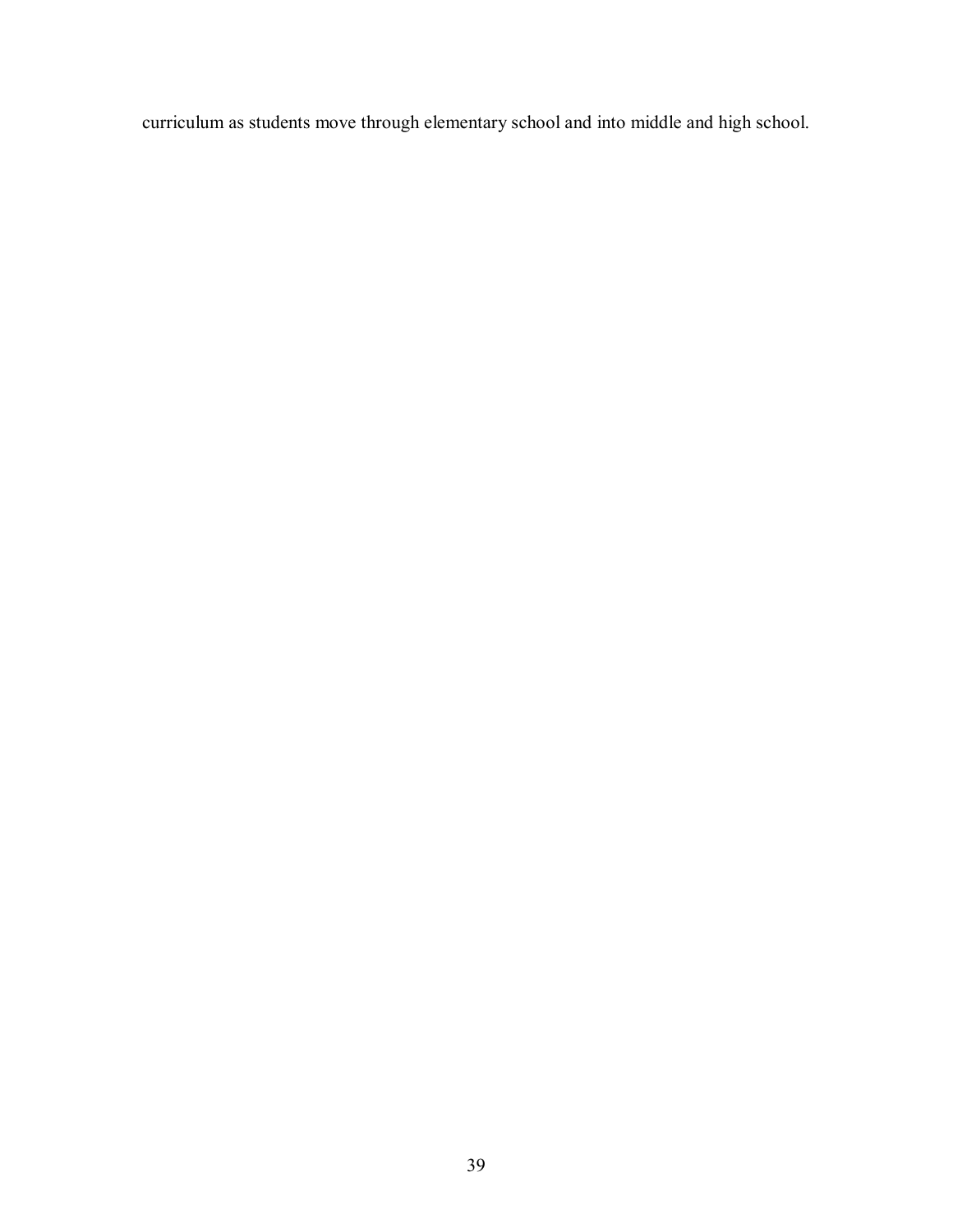#### REFERENCES

- Atwood, V. A. (1986). Elementary social studies: Cornerstone or crumbling mortar? In V. A. Atwood (Ed.), *Elementary school social studies: Research as a guide to practice* (pp. 1-13). Washington DC: National Council for the Social Studies.
- Atwood, V. A. (1986). Social studies for young children. In V. A. Atwood (Ed.), *Elementary school social studies: Research as a guide to practice* (pp. xi-xii). Washington DC: National Council for the Social Studies.
- Baker, A., & Green, E. (1987). *Storytelling: Art and technique (2nd ed.).* New York: R. R. Bowker.
- Beck, I. L., McKeown, M. G., Sinatra, G. M., & Loxterman, J. A. (1991). Revising social studies text from a text-processing perspective: Evidence of improved comprehensibility. *Reading Research Quarterly, 26,* 251-276.
- Black, J. (1992 Summer/Fall). Creating the history story. *Storytelling World, 1,* 3-4.
- Bogardus, C. R. (1998). *The Pigeon Roost massacre.* Austin, IN: Muscatatuck Press.
- Bolley, J. S. (2002). Remembering the ladies of the lakes: Michigan history through story. Unpublished master's thesis, East Tennessee State University, Johnson City.
- Bradley Commission on History in Schools. (1988). *Building a history curriculum; Guidelines for teaching history in schools.* Washington DC: Educational Excellence Network.
- Brand, S. T., & Donato, J. M. (2002). *Storytelling in emergent literacy: Fostering multiple intelligences.* Albany NY: Delmar Thomson Learning.

Cather, K. D. (1926). *Educating by storytelling.* Yonkers-on-Hudson, NY: World Book.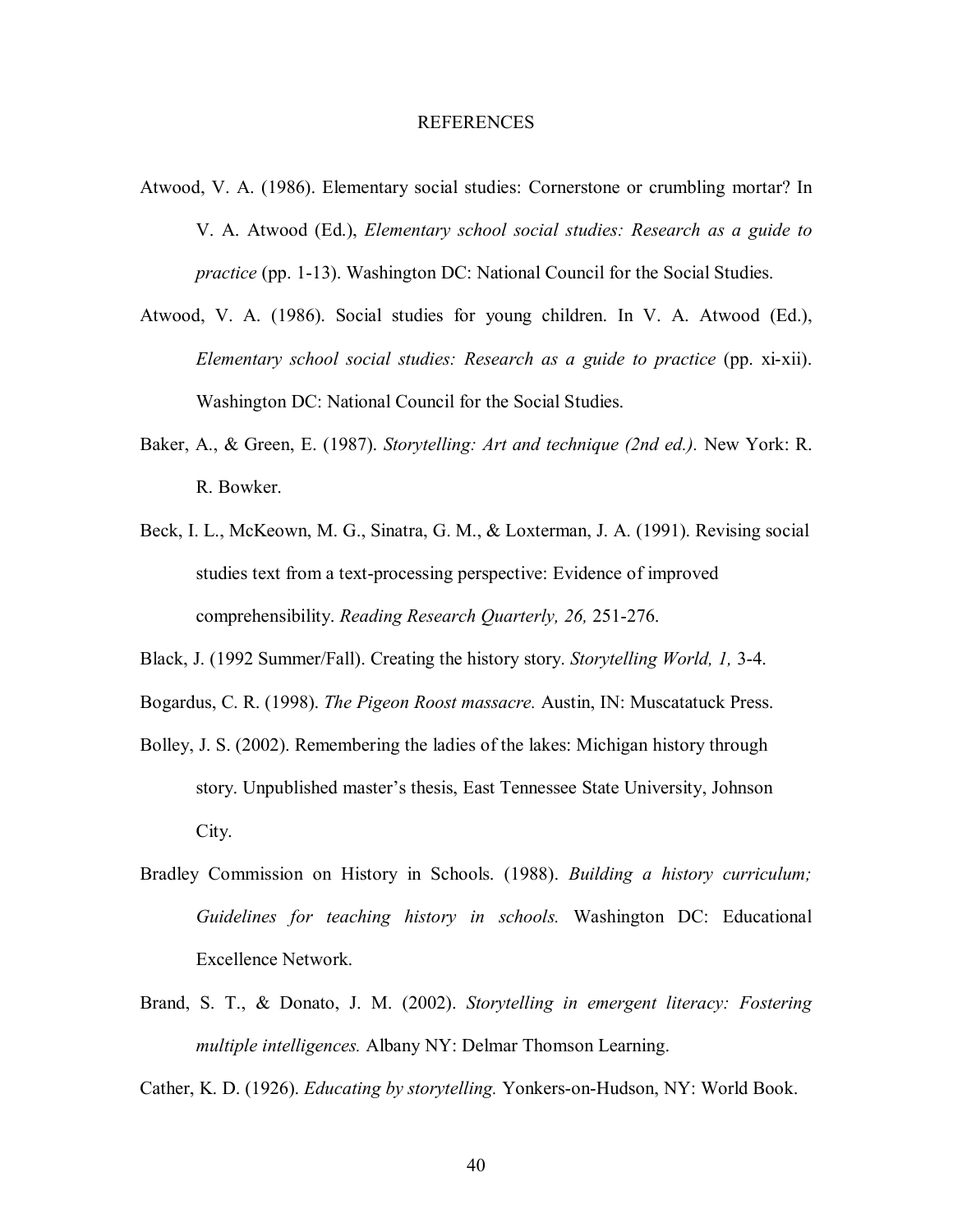- Chiodo, J. J., & Byford, J. (2004). Do they really dislike social studies? A study of middle school and high school students. *Journal of Social Studies Research 28(1),*  16-26*.*
- Downey, M. T., & Levstik, L. S. (1991). Teaching and learning history. In J. P. Shaver (Ed.), *Handbook of research on social studies teaching and learning* (pp. 400- 410). New York: Macmillan.
- Freeman, E. B., & Levstik, L. (1988). Recreating the past: Historical fiction in the social studies curriculum. *Elementary School Journal,* 88**,** 329-337.
- Gardner, H. (1983). *Frames of mind: The theory of multiple intelligences.* New York: Basic.
- Gentilucci, J. L., (2004). Improving school learning: The student perspective. *The Educational Forum,* 68**,** 133-143.
- Hicks, M. (2004, May/June). What was civil about that war. *Storytelling Magazine (Jonesborough, TN), 16(3),* 40-45.
- Levstik, L. S., (1986). The relationship between historical response and narrative in the classroom. *Theory and Research in Social Education, 14,* 1-5.
- McGowan, T., Erickson, L., & Neufeld, J. (1996). With reason and rhetoric: Building the case for the literature-social studies connection. *Social Education,* 69**,** 203-207.

Ong, W. J., (2002). *Orality and literacy*. New York: Routledge.

- Rappaport, D. (1991). *Escape from slavery: Five journeys to freedom.* New York: Harper Collins.
- Shaver, J., Davis, O. L., Jr., & Helburn, S. M. (1979). The status of social studies education: Impressions from three NSF studies. *Social Education, 43,* 150-153.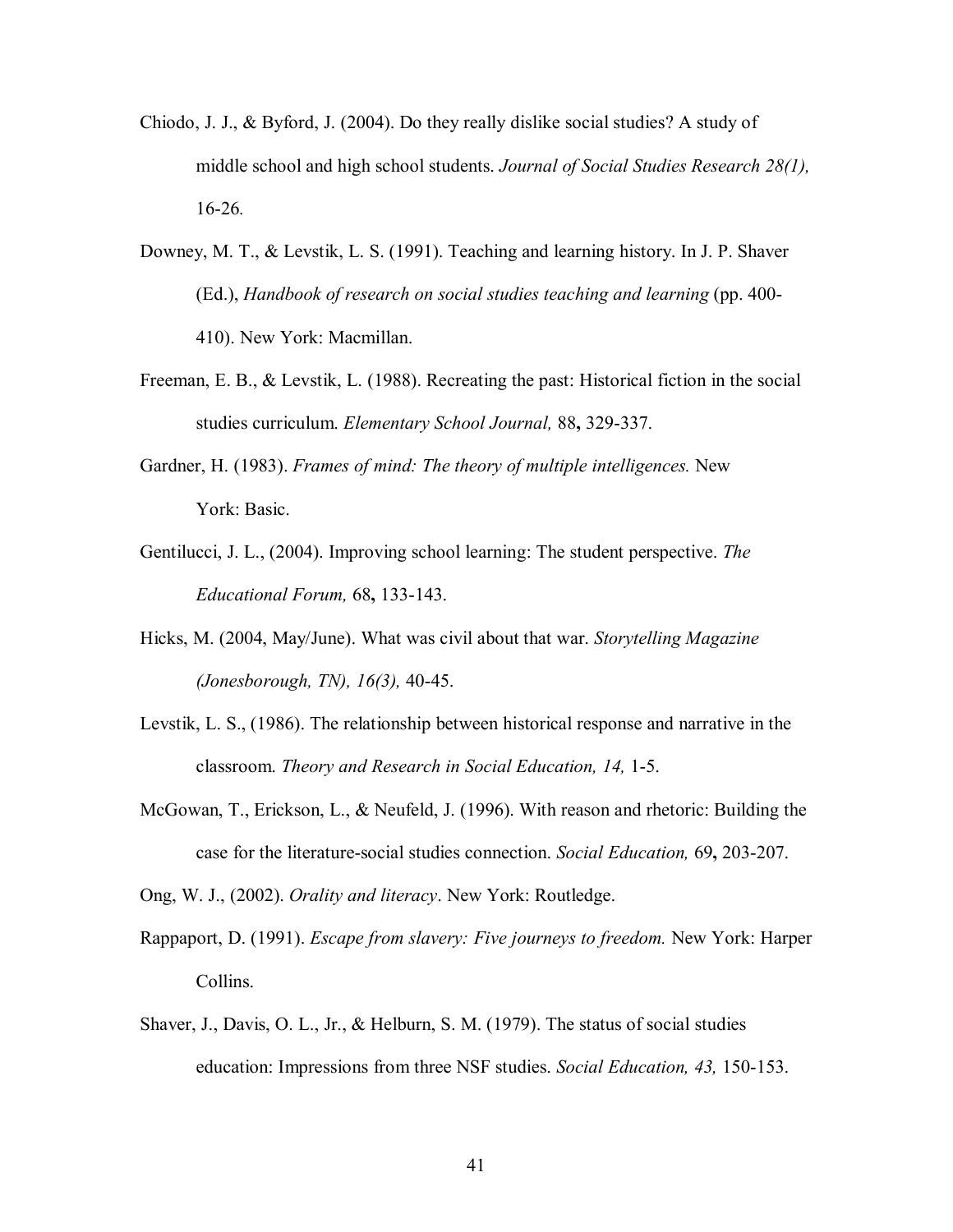- Strickbine, A. C. T., (1993). A story model for teaching Colorado history. Unpublished master's thesis, East Tennessee State University, Johnson City.
- VanSledright, B. A., & Brophy, J. (1992). Storytelling, imagination, and fanciful elaboration in children's historical reconstructions. *American Educational Research Journal, 29*, 837-859.
- VanSledright, B. A., & Kelly, C. (1998). Reading American history: The influence of multiple sources on six fifth graders. *The Elementary School Journal, 98*, 239- 265.
- Wagler, M., (1991). Jailbreak! Storytelling in room 103. In National Storytelling Association's, *Tales as tools: The power of story in the classroom* (pp. 21-26). Jonesborough, TN: National Storytelling Press.
- White, R. M., (1993). Teaching history using the short story. *The Clearing House 66,* 306.
- Yarema, A. E., (2002). A decade of debate: Improving content and interest in history education. *The History Teacher, 35*, 389-398.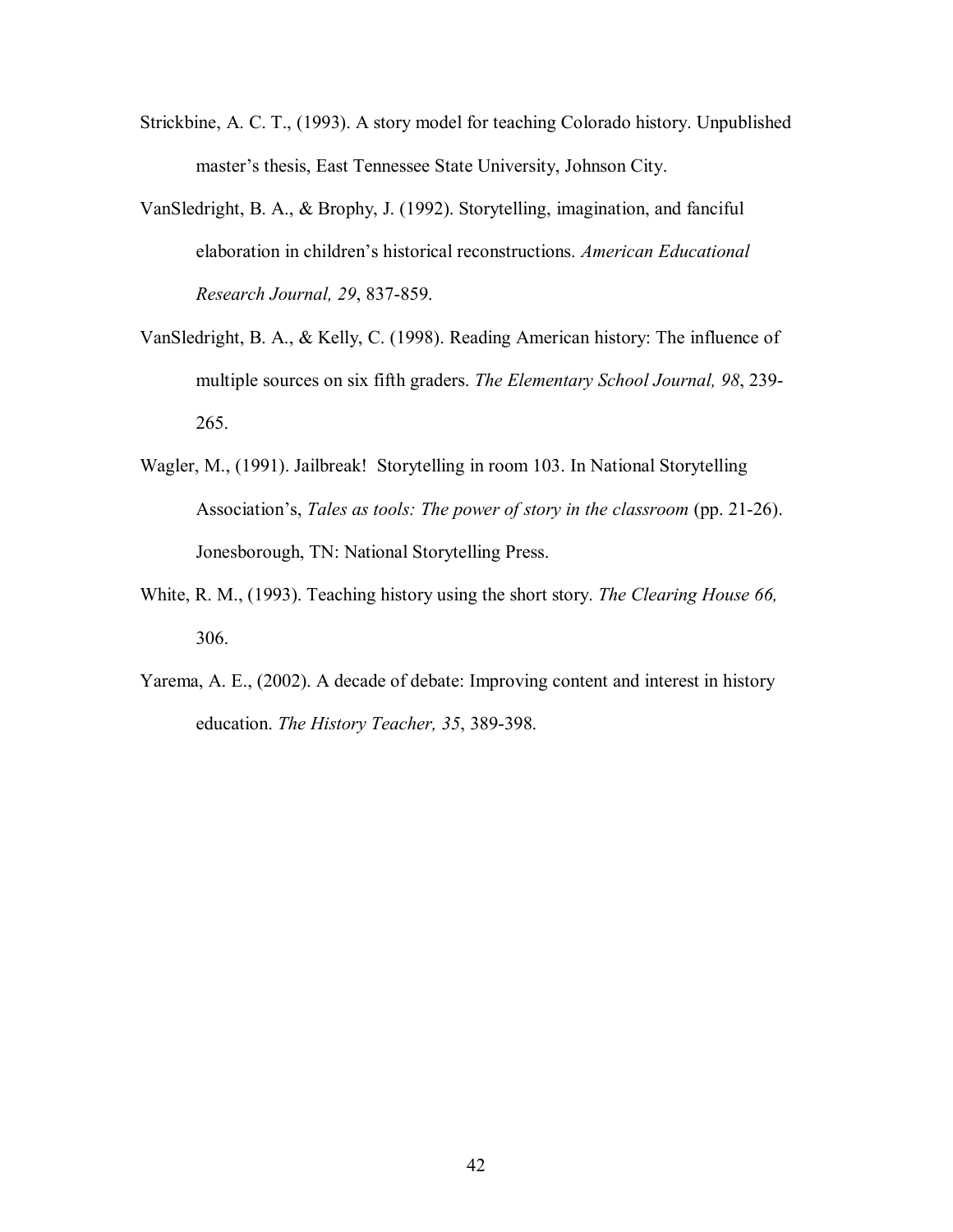$\_$  , and the contribution of the contribution of  $\mathcal{L}_\mathcal{A}$  , and the contribution of  $\mathcal{L}_\mathcal{A}$ 

# **APPENDICES**

# APPENDIX A

# Child Assent Form

 $\mathcal{L}_\text{max}$  , and the contribution of the contribution of the contribution of the contribution of the contribution of the contribution of the contribution of the contribution of the contribution of the contribution of t

INFORMATION ABOUT: Listening to Stories During History Instruction

This form may have some words that you do not know. Please ask someone to explain any words that you do not know. You may take home a copy of this form to think about and talk to your parents about before you decide if you want to be in this study.

**What is this study about?** The purpose of this study is to learn about  $4<sup>th</sup>$  and  $5<sup>th</sup>$  grade students' attitudes toward history. You are being asked to participate in this study because you are a student in the  $4<sup>th</sup>$  or  $5<sup>th</sup>$  grade and are learning about history in your class.

**What will happen to me if I choose to be in this study?** During the next six weeks you may get to listen to stories about your history or social studies lessons. A storyteller may come into your class and tell stories about what you are studying in history. Your teacher will be in the room during the stories, and if you have any questions about the stories you might hear, you can ask the storyteller or your teacher to explain them to you.

If you decide to participate in this study, you will be asked to sign this form. Do not sign the form until you have all your questions answered and understand what will happen to you.

**What might happen if I am in this study?** I do not expect that anything I do will involve any risk to you. You might feel bored during some of the stories, or you might find that you are enjoying the stories very much.

**What do I get if I am in this study?** If you are in this study, you may find that you like hearing stories about history. You might also find that you want to hear more stories about history. You might even find that you want to look for or write your own stories about what you are learning in history.

 $\mathcal{L}_\text{max} = \mathcal{L}_\text{max} = \mathcal{L}_\text{max} = \mathcal{L}_\text{max} = \mathcal{L}_\text{max} = \mathcal{L}_\text{max} = \mathcal{L}_\text{max} = \mathcal{L}_\text{max} = \mathcal{L}_\text{max} = \mathcal{L}_\text{max} = \mathcal{L}_\text{max} = \mathcal{L}_\text{max} = \mathcal{L}_\text{max} = \mathcal{L}_\text{max} = \mathcal{L}_\text{max} = \mathcal{L}_\text{max} = \mathcal{L}_\text{max} = \mathcal{L}_\text{max} = \mathcal{$ 

SIGNATURE OF STUDENT DATE

SIGNATURE OF INVESTIGATOR **EXECUTE IS SET ASSESSED.** DATE

SIGNATURE OF WITNESS DATE

 $\_$  , and the contribution of the contribution of  $\mathcal{L}_\mathcal{A}$  , and the contribution of  $\mathcal{L}_\mathcal{A}$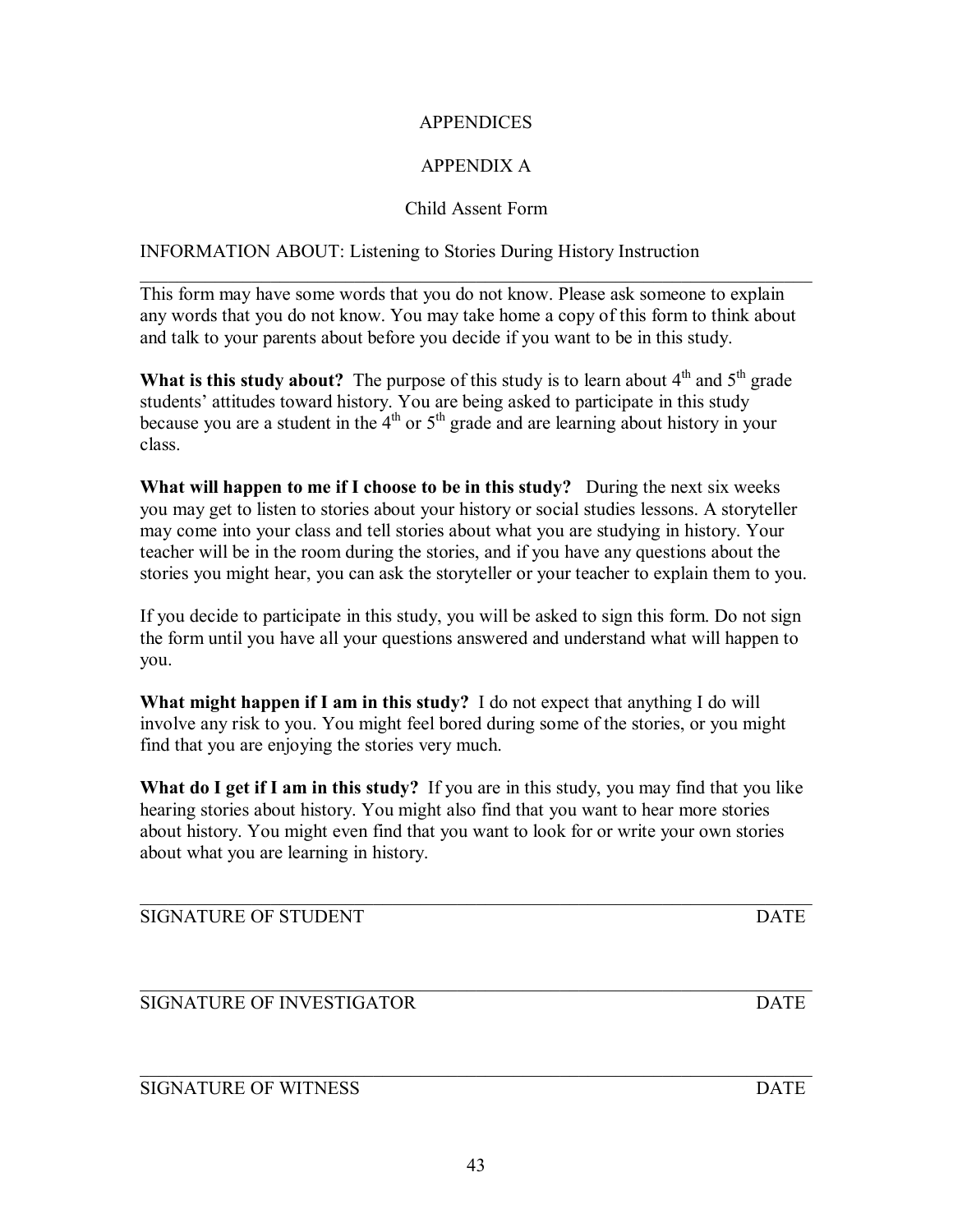# APPENDIX B

# Informed Consent Document

This paper is an Informed Consent Document. It will explain about your child being a research subject in an experiment. It is important that you read this material carefully and then decide if you want your child involved.

#### PURPOSE

The purpose of this research study is to explore and compare the attitudes that  $4<sup>th</sup>$  and  $5<sup>th</sup>$ grade students have about learning history. The study will go on in all of the  $4<sup>th</sup>$  and  $5<sup>th</sup>$ grade classes at Austin Elementary. It will involve two different ways of teaching. In half of the classrooms the teachers will teach like they do every day. In the other half of the classrooms, the students will listen to stories about things that have happened in the past and will also get to tell some stories of their own. At the end of the study I want to see which teaching style is better for the students. As a teacher I notice that students usually struggle when they have to learn about the past. When students struggle, they have problems learning. When teachers see students having problems they should find different ways to teach so students will not have such a hard time. When teachers tell stories (storytelling) to teach about history, I think students can find interesting people and happenings that they want to learn about. I think that when teachers use storytelling in their teaching, students enjoy learning about history and might even start to like history. This is what I hope to explore in this study.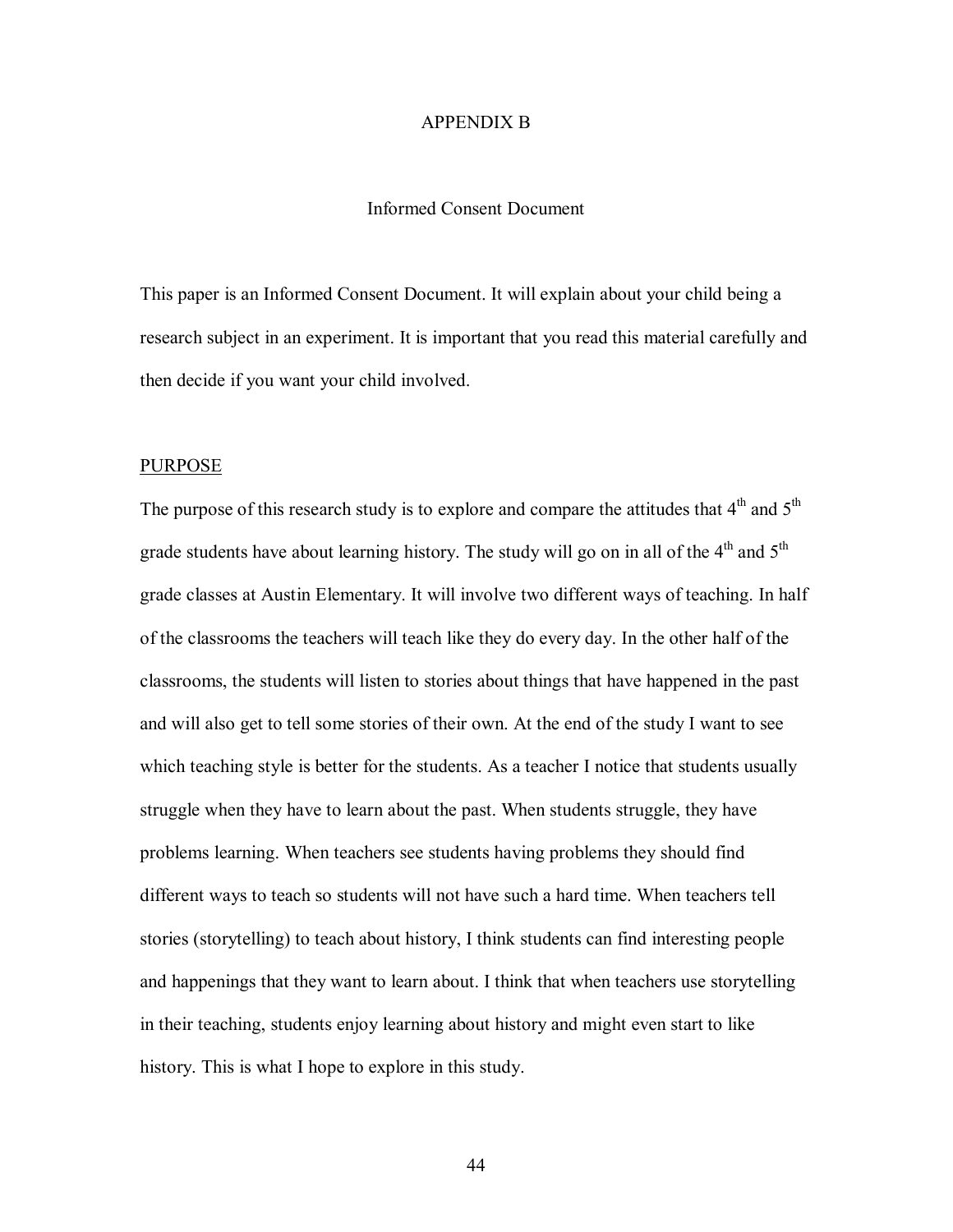## DURATION

This study will take six weeks to finish.

#### POSSIBLE RISKS/DISCOMFORTS

Your child may have nervous feelings about talking in front of classmates. It is important for you to know that the grade your child gets in history will not change whether or not he/she is involved in this study.

# POSSIBLE BENEFITS/COMPENSATION

If your child is involved in this study, there are a lot of benefits he/she may experience. Your child might like history more than he/she does now. If your child is involved in this study, he/she might understand history better than he/she does now. If your child is involved in this study, he/she might be able to think more clearly about important matters than ever before. Finally, if your child is involved in this study, he/she might feel more comfortable talking in front of his/her friends than he/she does now.

## CONTACT FOR QUESTIONS

You can call Julia Watts at 812/497-0155 or Joseph Sobol at 423/439-7863 if you have any questions or problems. If you have any questions about the rights that your child has as a research subject you can call the Chairman of the Institutional Review Board at 423/439-6055.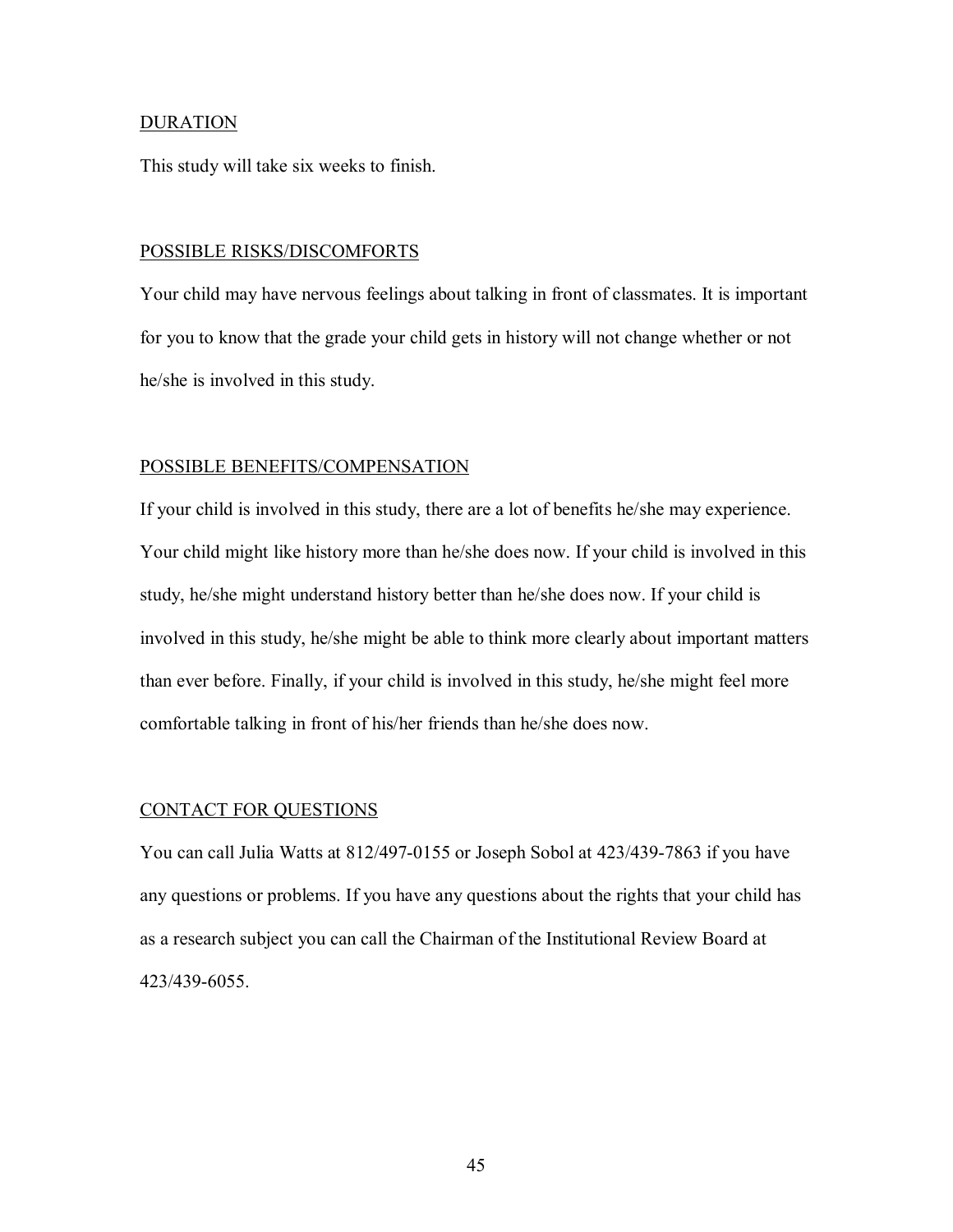#### CONFIDENTIALITY

Every attempt will be made to see that my study results are kept confidential. A copy of the records from this study will be stored in the Department of Curriculum & Instruction at East Tennessee State University for at least 10 years after the end of this research. The results of this study may be published and/or presented at meetings without naming me as a subject. Although my rights and privacy will be maintained, the Secretary of the Department of Health and Human Services, the East Tennessee State University Institutional Review Board, and research related personnel from the ETSU Department of Curriculum & Instruction have access to the study records. My records will be kept completely confidential according to current legal requirements. They will not be revealed unless required by law, or as noted above.

#### VOLUNTARY PARTICIPATION

The way this study will be carried out has been explained to me. The risks and benefits that my child might experience have also been explained to me. All of these things are known and available. I understand what my child's involvement involves. I also understand that I am free to ask questions and withdraw my child from the study at any time, without my child being punished or penalized. I have read, or have had read to me, and fully understand the consent form. I sign it freely and voluntarily. A signed copy has been given to me.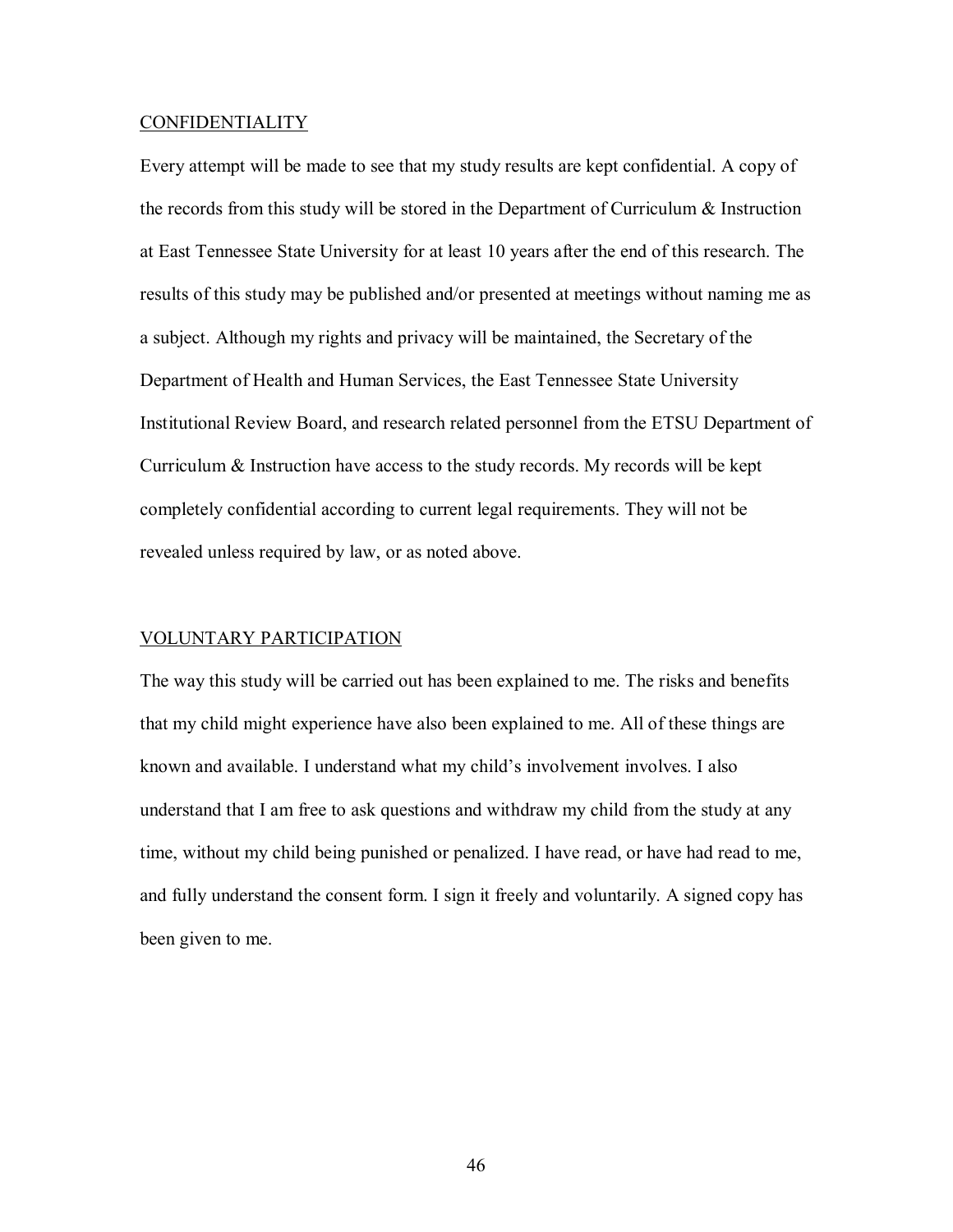47

My child's study record will be kept in strictest confidence according to current legal requirements and will not be revealed unless required by law or as talked about above.

SIGNATURE OF VOLUNTEER DATE

SIGNATURE OF PARENTS OR GUARDIAN DATE

SIGNATURE OF INVESTIGATOR DATE

SIGNATURE OF WITNESS DATE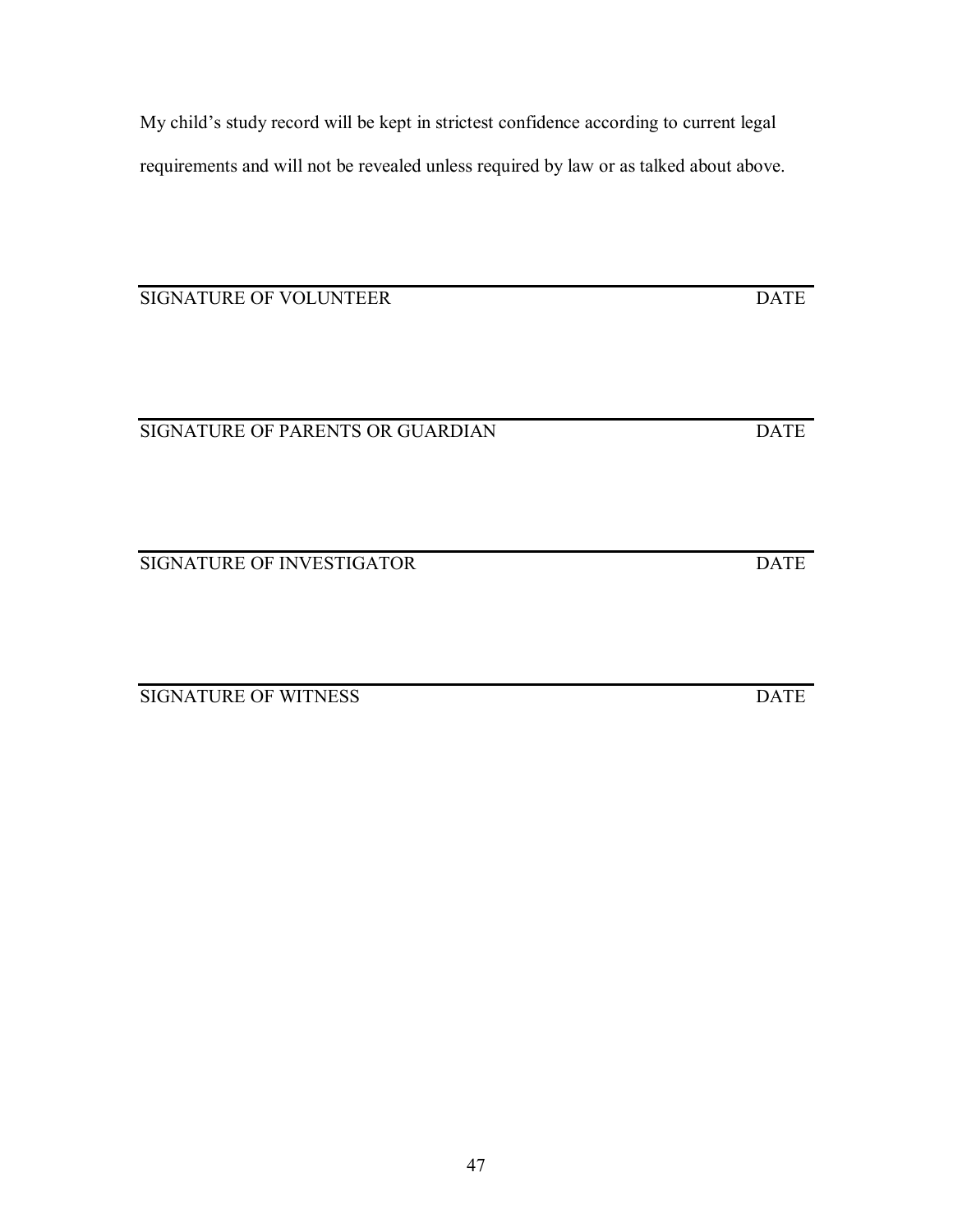# APPENDIX C

# History Affinity Scale

# **HOW WELL DO YOU LIKE HISTORY?**

Please use the following scale to indicate how well you like history. After circling the one statement that best describes how you feel about history, please use the lines below to tell why you chose that statement. Remember, you do not have to put your name on this survey, and your answers will not have any affect on your grade.

- $1 I$  have a strong dislike of history.
- $2 I$  have a mild dislike of history.
- $3 I$  somewhat like history.
- $4 I$  like history a lot.

 $\mathcal{L}_\text{max}$  , and the contribution of the contribution of the contribution of the contribution of the contribution of the contribution of the contribution of the contribution of the contribution of the contribution of t

 $\mathcal{L}_\text{max}$  , and the contribution of the contribution of the contribution of the contribution of the contribution of the contribution of the contribution of the contribution of the contribution of the contribution of t

 $\mathcal{L}_\text{max}$  , and the contribution of the contribution of the contribution of the contribution of the contribution of the contribution of the contribution of the contribution of the contribution of the contribution of t

 $\mathcal{L}_\text{max} = \mathcal{L}_\text{max} = \mathcal{L}_\text{max} = \mathcal{L}_\text{max} = \mathcal{L}_\text{max} = \mathcal{L}_\text{max} = \mathcal{L}_\text{max} = \mathcal{L}_\text{max} = \mathcal{L}_\text{max} = \mathcal{L}_\text{max} = \mathcal{L}_\text{max} = \mathcal{L}_\text{max} = \mathcal{L}_\text{max} = \mathcal{L}_\text{max} = \mathcal{L}_\text{max} = \mathcal{L}_\text{max} = \mathcal{L}_\text{max} = \mathcal{L}_\text{max} = \mathcal{$ 

 $\mathcal{L}_\text{max}$  , and the contribution of the contribution of the contribution of the contribution of the contribution of the contribution of the contribution of the contribution of the contribution of the contribution of t

 $\mathcal{L}_\text{max}$  , and the contribution of the contribution of the contribution of the contribution of the contribution of the contribution of the contribution of the contribution of the contribution of the contribution of t

 $\mathcal{L}_\text{max}$  , and the contribution of the contribution of the contribution of the contribution of the contribution of the contribution of the contribution of the contribution of the contribution of the contribution of t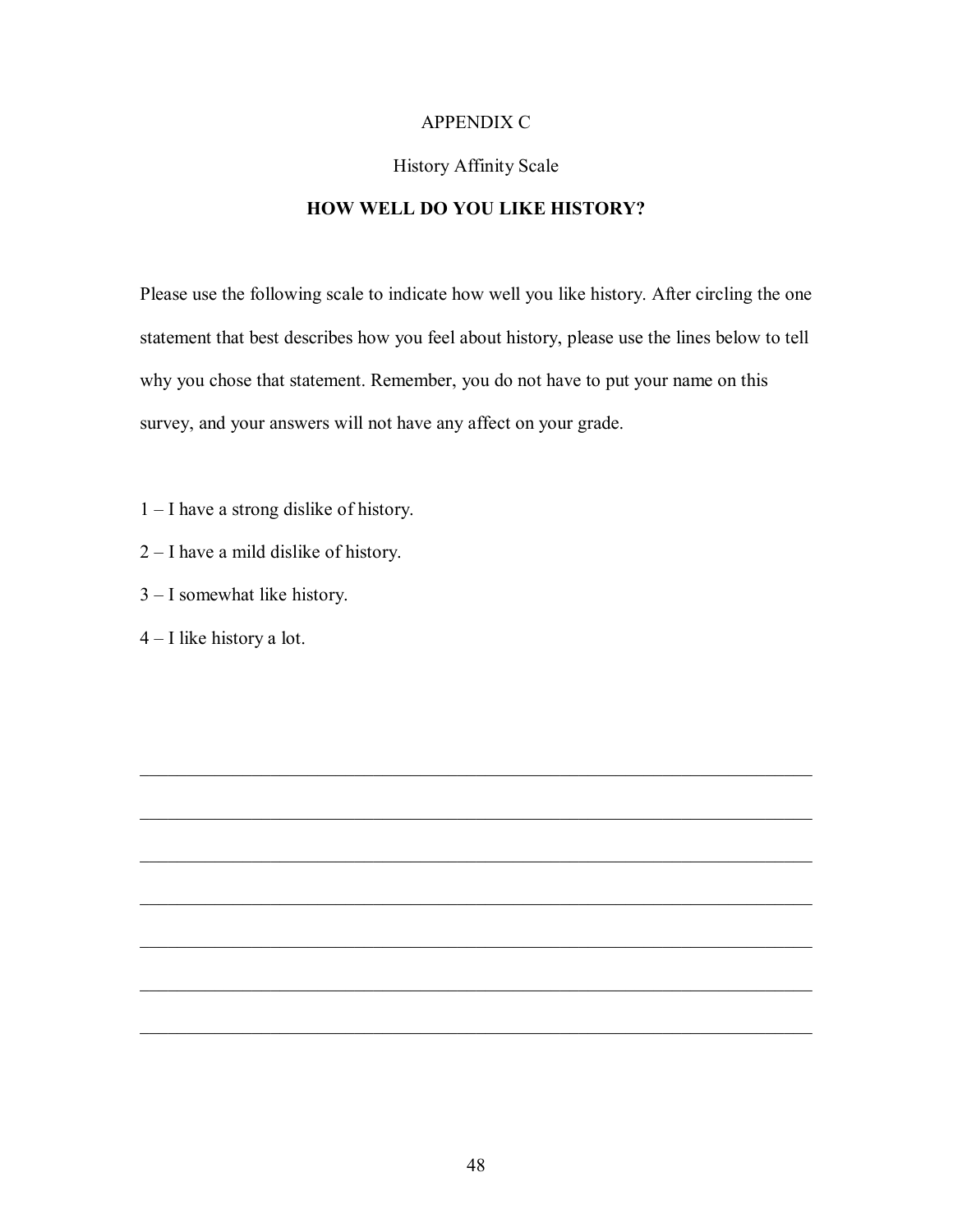# **APPENDIX D**

# **Student Questionnaire**

# YEAH, BUT WHAT DOES THAT HAVE TO DO WITH ME?

Write a short paragraph or two to answer the following question:

How do the events that happened in the past relate to your life now?

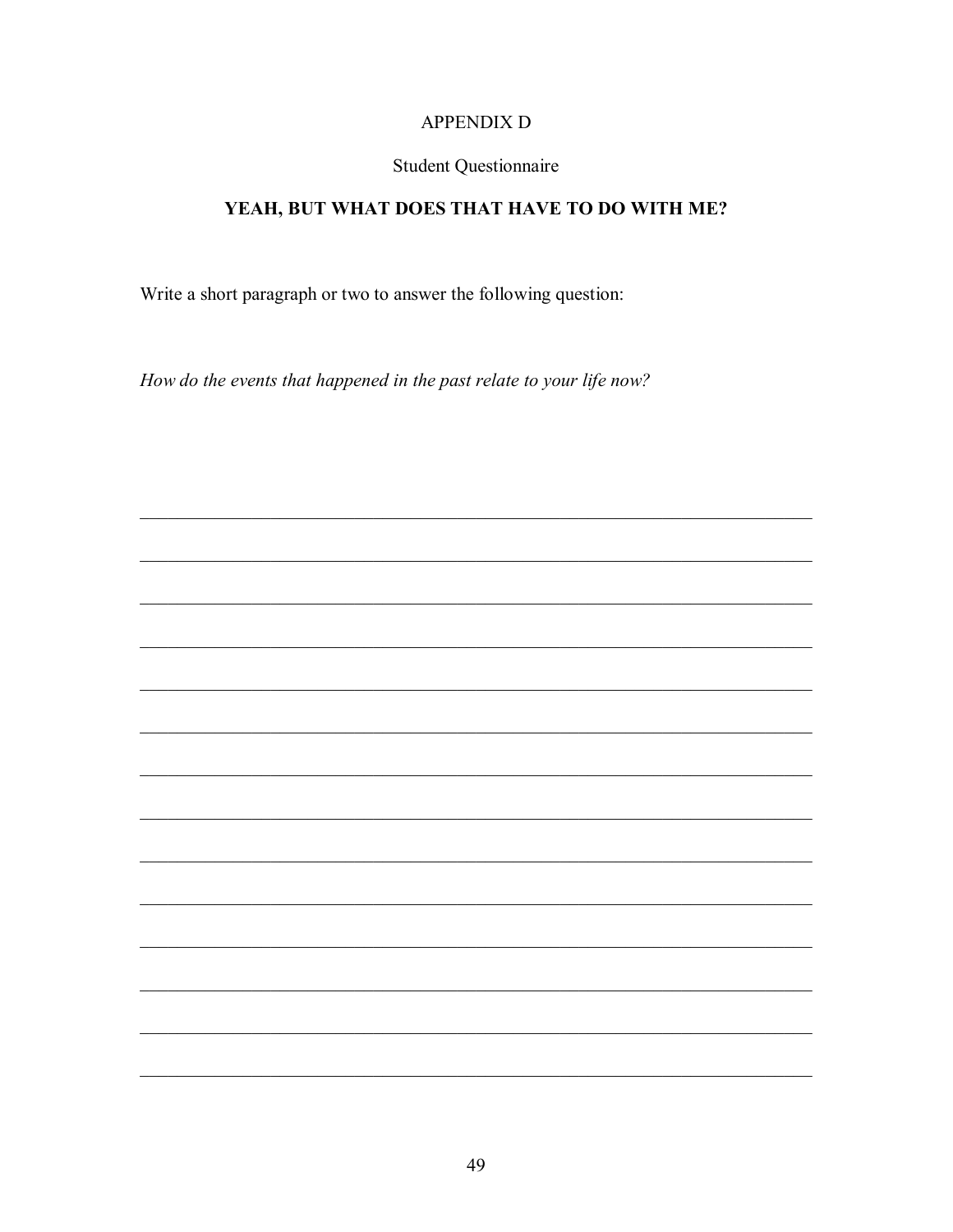# APPENDIX E

4th Grade Scope & Sequence, Units 1 - 3

#### Unit 1 – Settling the Western Hemisphere

Chapter  $1 -$  People in the Western Hemisphere

Lesson  $1$  – People Come to the Americas

Lesson 2 – Prehistoric Native Americans

Lesson 3 – Native American Life After 1700

Lesson 4 – Other Native Americans

Chapter  $2$  – Europeans in the Americas

Lesson  $1$  – The Arrival of Europeans

Lesson  $2$  – Europeans in the Middle West

Lesson  $3$  – French Forts

Lesson 4 – The World Around Us: The History of Colonization

# Unit 2 – Creating a State and a Nation

Chapter  $3$  – The American Revolution

Lesson  $1$  – The French and Indian War

Lesson  $2$  – The American Revolution

Lesson  $3$  – Indiana in the Revolution

Lesson  $4$  – The Northwest Territory

Lesson 5 – The World Around Us: Independence

Chapter  $4 -$  Building a New State

Lesson  $1$  – Forming a Government

Lesson 2 – Native Americans Fight for Their Land

Lesson 3 – Statehood

Lesson  $4$  – Pioneer Living

Lesson  $5$  – Life in Harmony

Lesson  $6$  – Indiana on the Move

# Unit 3 – Challenge and Opportunity

Chapter  $5 -$ The Civil War

Lesson  $1 -$  Slavery in Indiana

Lesson  $2$  – The Civil War in Indiana

Lesson  $3 -$  After the War

Lesson 4 – The World Around Us: Slavery in Brazil

Chapter  $6$  – New Growth, New Challenges

Lesson  $1 -$ Farm Life

Lesson  $2$  – The Growth of the Cities

Lesson  $3$  – Working After the War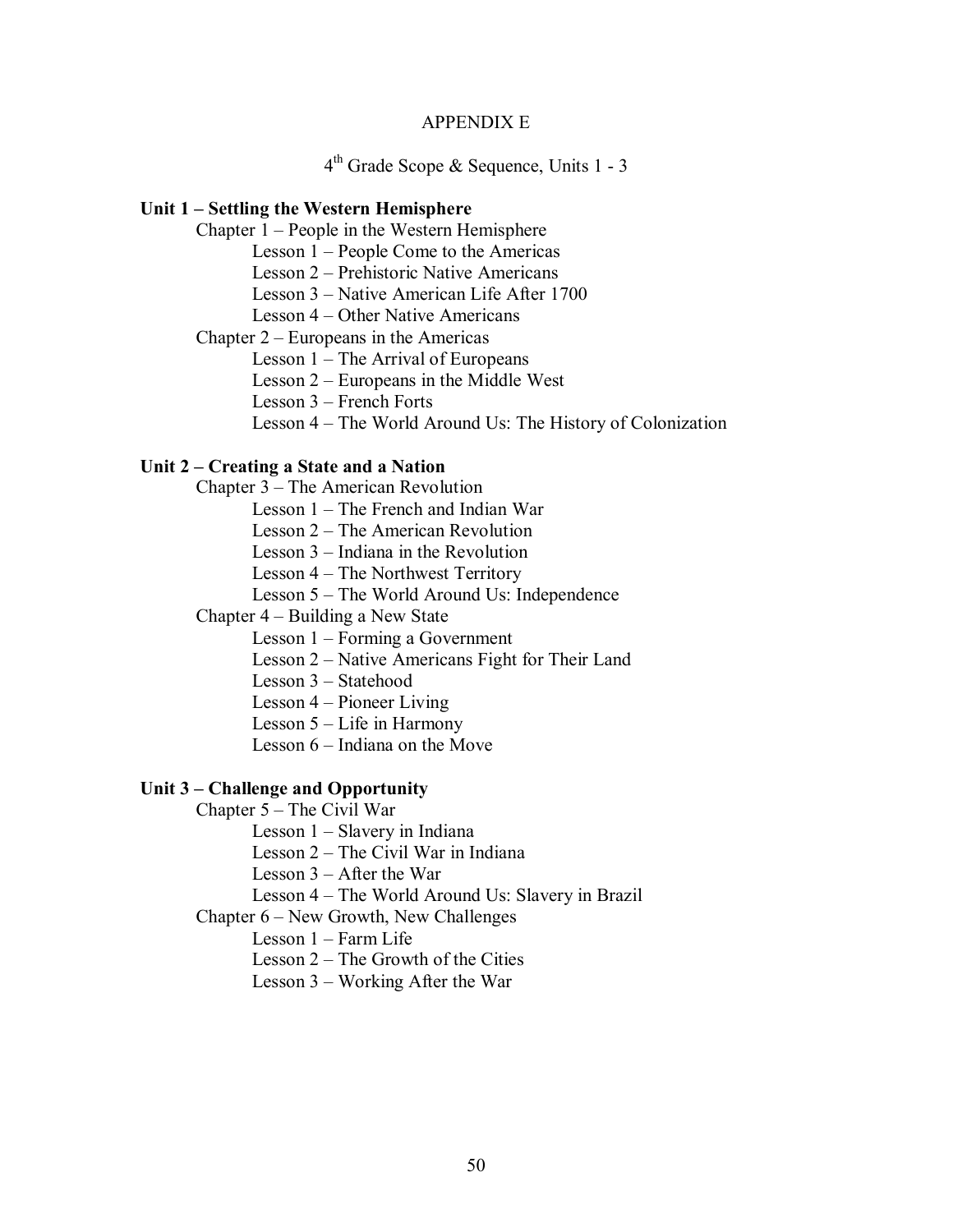# APPENDIX F

5<sup>th</sup> Grade Scope & Sequence, Units 1 - 2

# **Unit 1 – The First Americans**

Chapter  $1$  – Peopling the Western Hemisphere

Lesson  $1 -$  Early Cultures

Lesson  $2 -$  Aztec and Inca

Chapter  $2 -$  Native Americans

Lesson  $1 -$  Native Americans of the Southwest

Lesson  $2 -$  Native Americans of the Woodlands

Lesson  $3$  – Native Americans of the Plains

Lesson  $4$  – Native Americans of the West

## **Unit 2 – Worlds Meet**

Chapter  $3$  – The Age of Exploration Lesson 1 – Europe and Marco Polo

Lesson  $2$  – The Expansion of Trade

Lesson 3 – The Search for New Trade Routes

Chapter  $4$  – Contact and Exploration

Lesson  $1$  – Europeans Come to the Americas

Lesson  $2$  – Explorers and Conquerors

Lesson  $3$  – The Spanish Build an Empire

Chapter 5 – The Settlement of North America

Lesson  $1$  – The Search for a Northwest Passage

Lesson 2 – Roanoke and Jamestown

Lesson  $3$  – The Plymouth Colony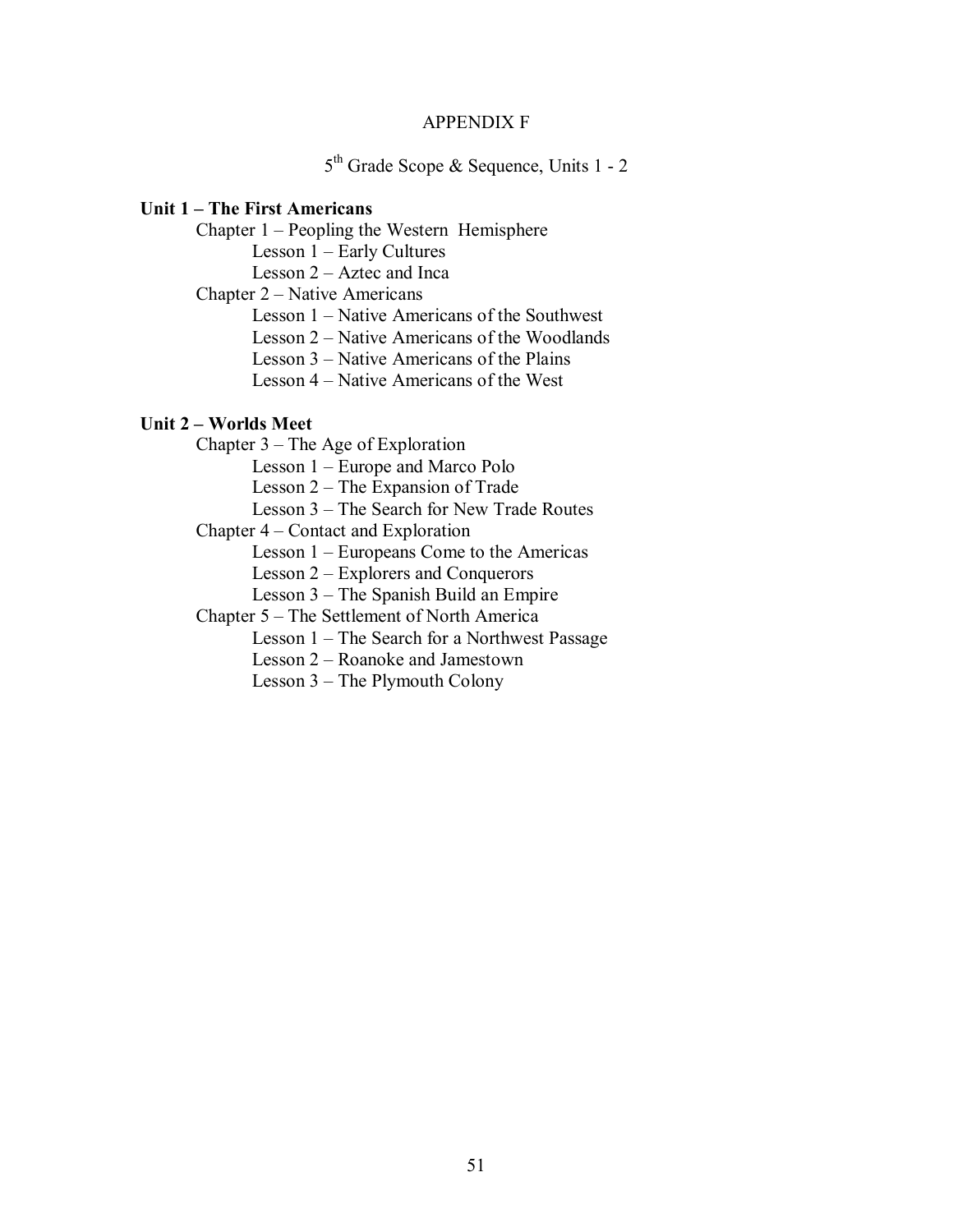# APPENDIX G

# List of Stories Used

# **4th Grade Stories**

Prince Madoc and the White Indians They Were Here First LaSalle and the Indians 3 French Forts Anne Hutchinson – Puritan Rebel A Snowball Fight or The Boston Massacre? The Boston Tea Party The French & Indian War Pontiac's Revenge We Can Stay No Longer  $-$  (Overview of Why Colonists left England) Colonial Life George Rogers Clark Tecumseh & The Prophet Battle of Tippecanoe Pigeon Roost Massacre Log Cabin in the Woods Becoming a State Free Like the Wind River of Ice Levi and Catherine Coffin Morgan's Raid

# **5th Grade Stories**

The First Americans – Beringia Prince Madoc and the White Indians The Shaking Tent  $-$  Prophecies about the Coming of White Man How Coyote Spread the Stars Indians of the Southwest Anasazi Hopi Woodlands Indians Indians of the Northeast Hiawatha and the Iroquois Confederacy Plains Indians Counting Coup Using the Buffalo When the Buffalo Disappeared Indians of the Northwest Pacific Coast Salmon Boy Totem Poles Adventures of Marco Polo What Happened to John Cabot? The Lost Colony John Smith & Jamestown The True Story of Pocahontas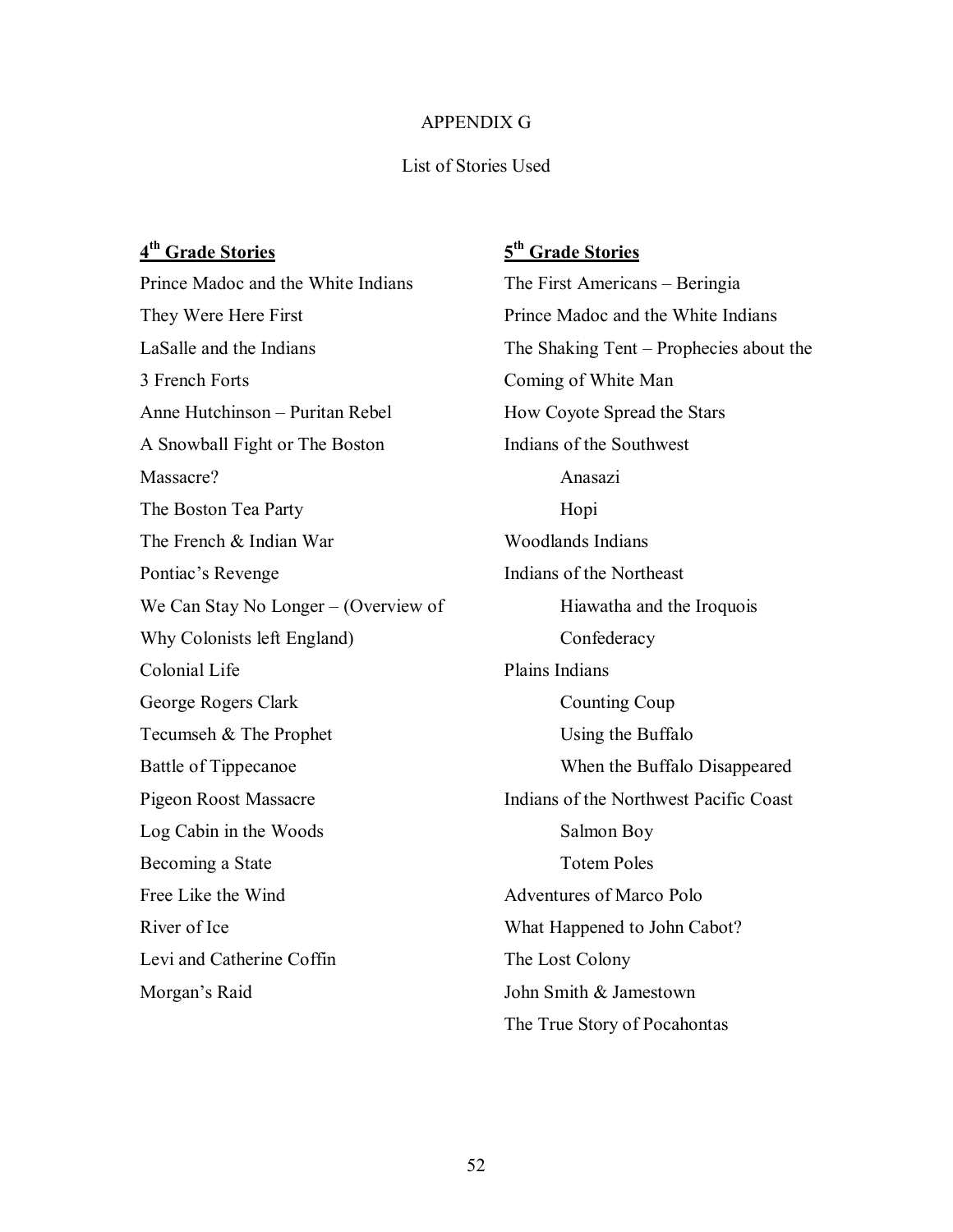# APPENDIX H

## *The Pigeon Roost Massacre*

By the fall of 1812, although Indiana was not yet a state, several settlers had made their way across the Ohio River and established homes for themselves in what we now know as Southern Indiana. When folks moved into this part of the state, they were often encouraged to do so at their own risk because Indians were known to attack in these parts. In fact, whenever a family moved into the area, they were told that if they were going to stay, they needed to build a blockhouse for themselves in order to protect themselves from the Indian attacks; the simple cabins that they were planning to build would not provide enough protection if the Indians decided to attack.

In 1809, just 3 years before 1812, there were 12 families who came from Kentucky and made their homes in a small settlement about 8 miles away from our school called Pigeon Roost. Even though there was a well-traveled Indian trail going right through Pigeon Roost when these families came into the area, they felt pretty safe so they built for themselves a scattered collection of small cabins and farms. One family did build a blockhouse, but most of the families chose to build cabins. The cabins that they built were very small and were built in a spot in the woods that the settlers had cleared so they could raise their crops and tend to their animals.

The 12 families who came to settle in Pigeon Roost were almost all related to each other. Believe it or not, 6 of the families even had the same last name. Their name was Collings. Some of you might even be related to them. Because almost everyone was related to each other, they lived like they were one great big family. They built their cabins pretty close to each other so that they could help each other out whenever they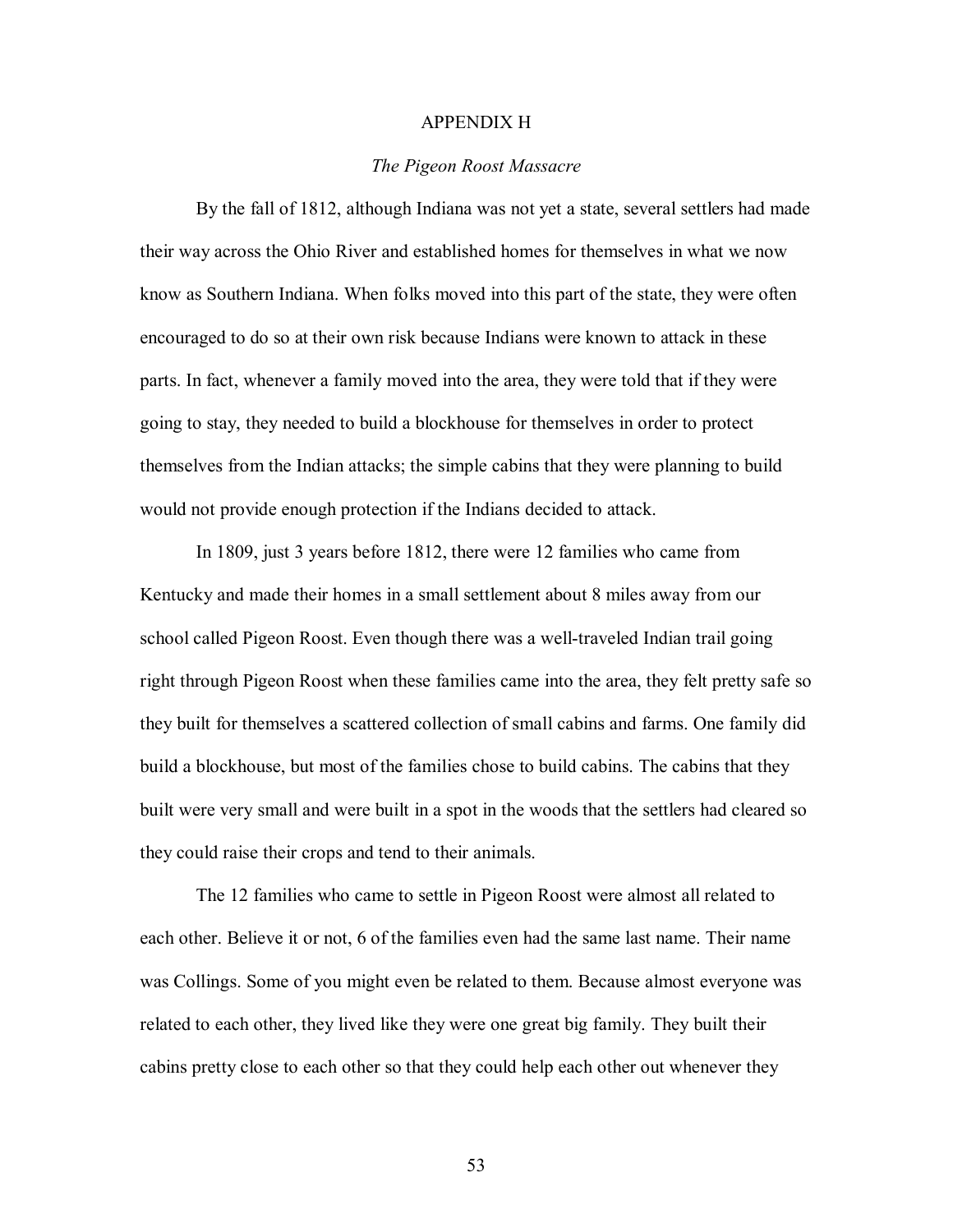needed to. Now, when I say that they built their cabins close together, I don't mean close together like we build our houses now. Today, we build our houses so close that sometimes we share a yard with our neighbor. Back then, most of the time, you might have to travel for a few miles before you even got to your neighbor's house. If your house was a quarter of a mile away from your neighbor's house, then you lived pretty close. That's how it was with the families who settled in at Pigeon Roost. Their cabins were all spread out over a few miles, but there was only about a quarter of a mile between each pair of cabins.

For the first 3 years, life was good for the settlers at Pigeon Roost most of the time. They had the same struggles that many pioneer families had back then, but they got along pretty well and were able to take care of themselves. They were even able to make friends with some of the Indians who traveled in and out of the area. These Indians were members of the Shawnee, the Delaware, and the Potawatomi tribes. Many times, these Indians would come through the Pigeon Roost area to hunt and even stay for awhile. That may seem a little strange to you, but it's true. They got along so well with some of the Indians that one of the men at Pigeon Roost taught some of the Indians how to shoot a gun and even had shooting contests with the Indians. His name was William E. Collings. The Indians gave him a knick-name though; they called him "The Long Knife." That's what they called the men that they thought were really amazing. Because the settlers at Pigeon Roost had never really had any trouble with the Indians who came through that area, when they were told to be aware of Indian attacks, they usually shrugged off the warnings. They were not afraid of the Indians. You can imagine their disbelief though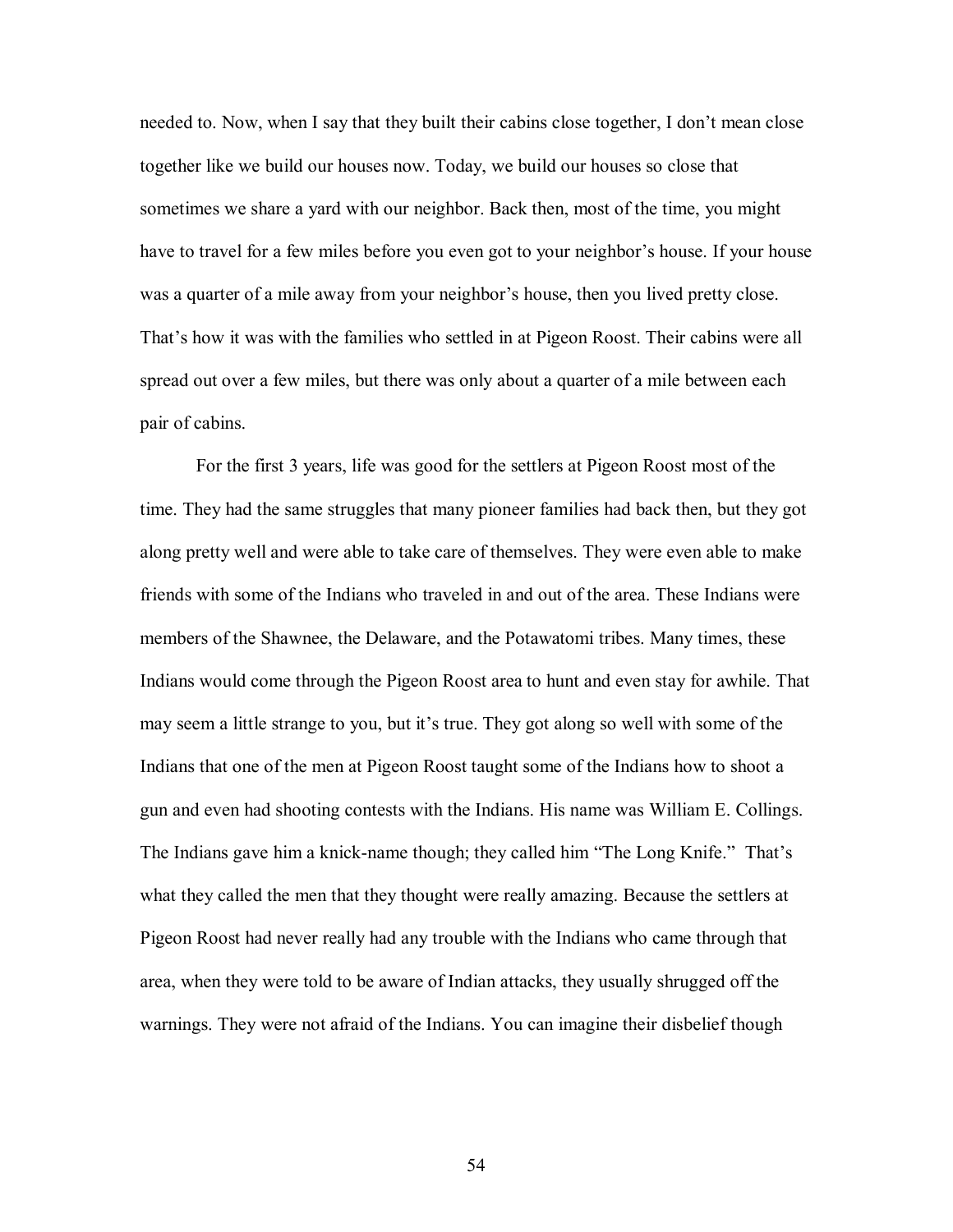when, on September 3, 1812, a group of Shawnee Indians attacked the settlers at Pigeon Roost. From the stories I have read<sup>3</sup>, this is the way it happened that day.

Most of the grown men were gone to serve with the military for the War of 1812. That left the women and children at home along with just a handful of older men. The morning of September 3 was just like any other morning. The women were taking care of the younger children and the cabins while the older children were doing their chores. One of the women was on her way back home from visiting with a neighbor. No one suspected anything that morning. The first sign that something was wrong came when some of the cows belonging to one of the settlers came bellowing in from the field with arrows in their bellies. They had been attacked by Indians. As the Indians reached more of the cabins, they began killing more and more of the settlers. They set fire to the cabins, many of them still having women and children inside. They even killed the woman who was coming back from a visit with her neighbor. They got her before she got back home. One of the women saw what was happening and tried to escape with her seven children. The Indians caught and killed her and her children as well. William E. Collings, one of the older men in the settlement, the man the Indians called "The Long Knife," was at home visiting with an old friend, Captain Norris. They were sitting on Mr. Collings front porch eating watermelon when they noticed two Indians in war paint lurking in the bushes. Mr. Collings and Capt. Norris knew at that moment that the Indians were on the war path. Quickly, the two men grabbed their guns and jumped to action. They took the Indians by surprise and killed both of them. The two men noticed other Indians and began shooting at them as well. This went on for nearly an hour. The men were shooting at the

<u>.</u>

<sup>&</sup>lt;sup>3</sup> This account is adapted from Dr. Carl R. Bogardus' *The Pigeon Roost Massacre*, a 1998 publication of the Muscatatuck Press in Austin, Indiana.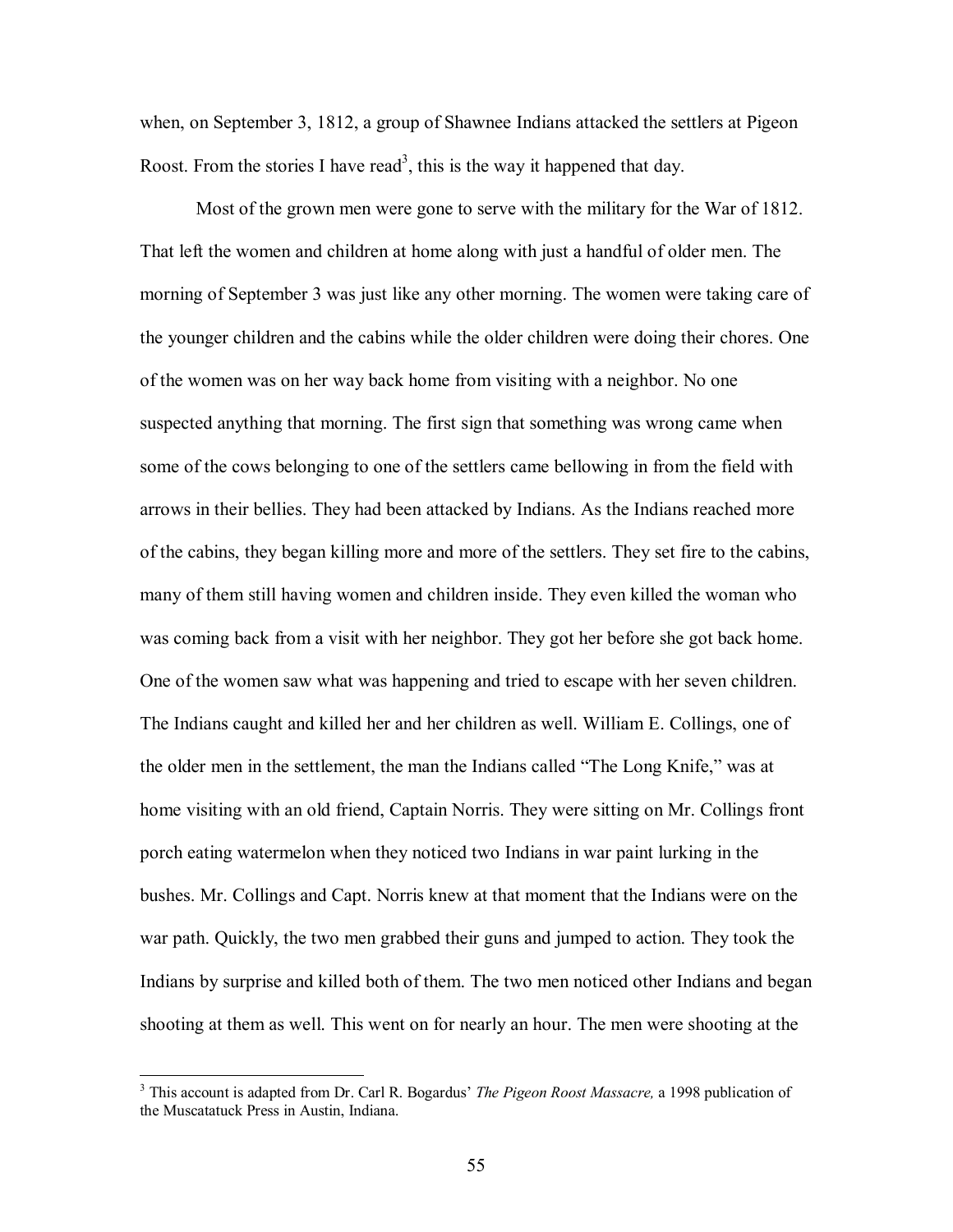Indians; the Indians were killing the women and children. By the time it was over, 24 people had been killed. It was horrible. The Indians had surprised the settlers with their sneak attack, and in just a few short hours they had killed 3 men, 5 women, and 16 children, including one baby whom they took from its dead mother before it was born. Probably the saddest part of this story, though, was when Mrs. Jane Biggs, one of the women at Pigeon Roost, took her baby and two other children and set out to look for their cow. As she came back to the clearing where her cabin was, she noticed the cabin was on fire and surrounded by Indians. She started to run back through the woods to go to her brother's house but on the way the Indians found her. She managed to hide in some bushes but when her baby started to cry, she took the corner of the blanket and covered the baby's face with it. Mrs. Biggs was so scared that the Indians would find them because of the crying that she pressed the blanket against the baby's face even harder. She didn't realize it until it was too late, but she had smothered her own child.

Some of the survivors made their way to the only block house in the area while another survivor, Jeremiah Payne, rode to nearby Charlestown to report what had just happened. Once Jeremiah got to Charlestown and told the Clark County Militia what had happened, 150 mounted riflemen were sent out to find the Indians. These men followed the trail of the Indians until they reached the Muscatatuck River where they had to give up the chase; the river was too far out of its banks because of recent heavy rainfall. The next morning, the men would return to the Pigeon Roost to do what could be done there. The remains of the burned out cabins needed to be gone through, but saddest of all, they had to bury the 24 victims of the Pigeon Roost Massacre.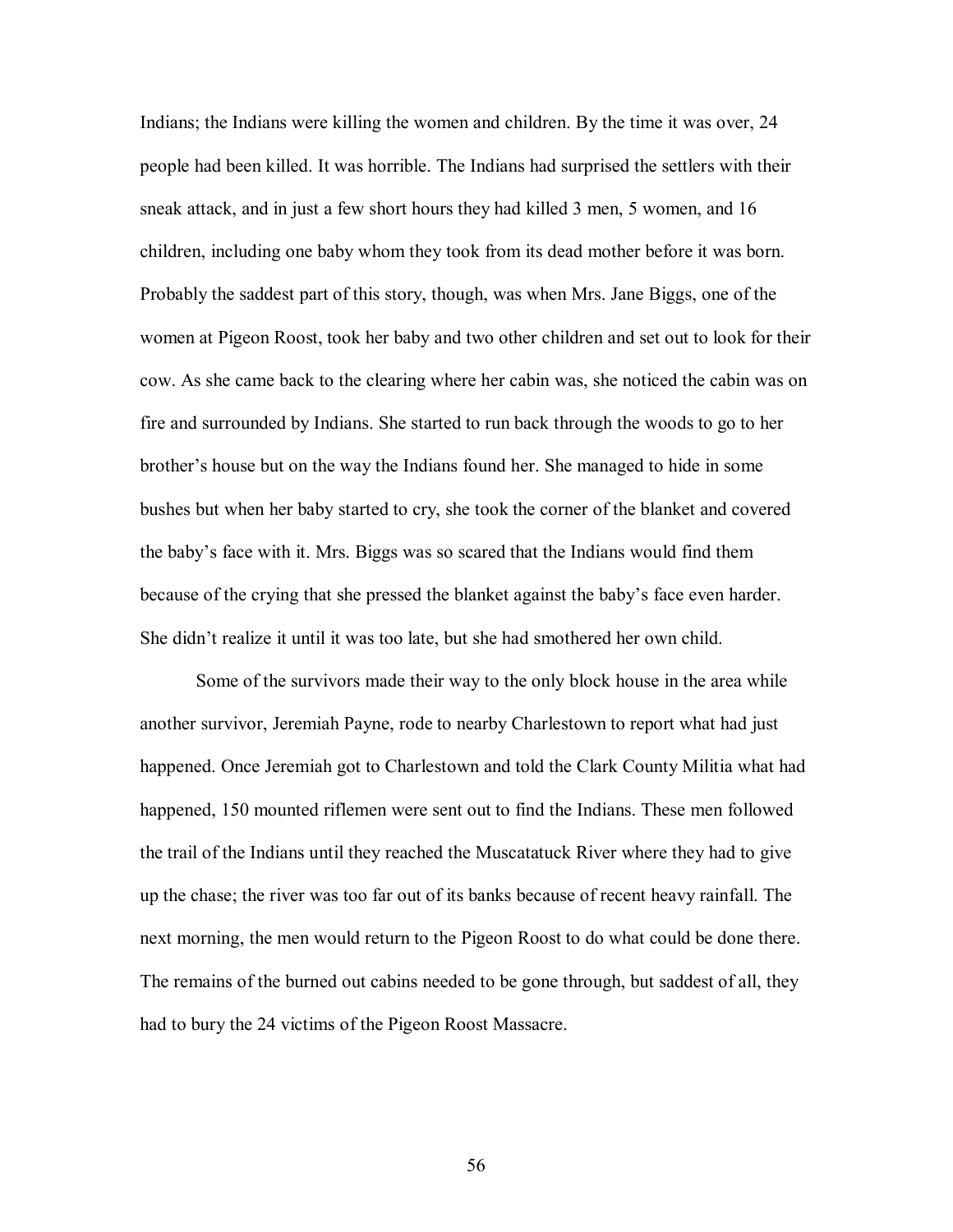The stories are not very clear on what caused the Indians to attack the settlers. Some say that one of the settlers had stolen a white elk from the Indians and they were very upset. Other stories say that the settlers had sold whiskey to the Indians and then cheated them out of furs while they were drunk. Unfortunately, we may never know what prompted the attack. What we do know is this; on the very same day of the Pigeon Roost Massacre, we know the Indians also attacked Fort Harrison in Terre Haute and the next day, they attacked Fort Wayne, on the Maumee River. Although both of these forts were defended successfully by Americans, this was a very hard time for Southern Indiana settlers hoping to see statehood very soon.

Today, if we travel about 3 miles south of Scottsburg on Highway 31, we can visit Pigeon Roost Memorial. There is a historical marker on the side of the road, and just up the hill and over the railroad tracks stands a large granite monument marking the site of the mass grave where all the victims of the Pigeon Roost Massacre were buried. Also over the hill is a cemetery. Many of the survivors of the Pigeon Roost Massacre were buried in that cemetery after they passed on. It is definitely worth visiting.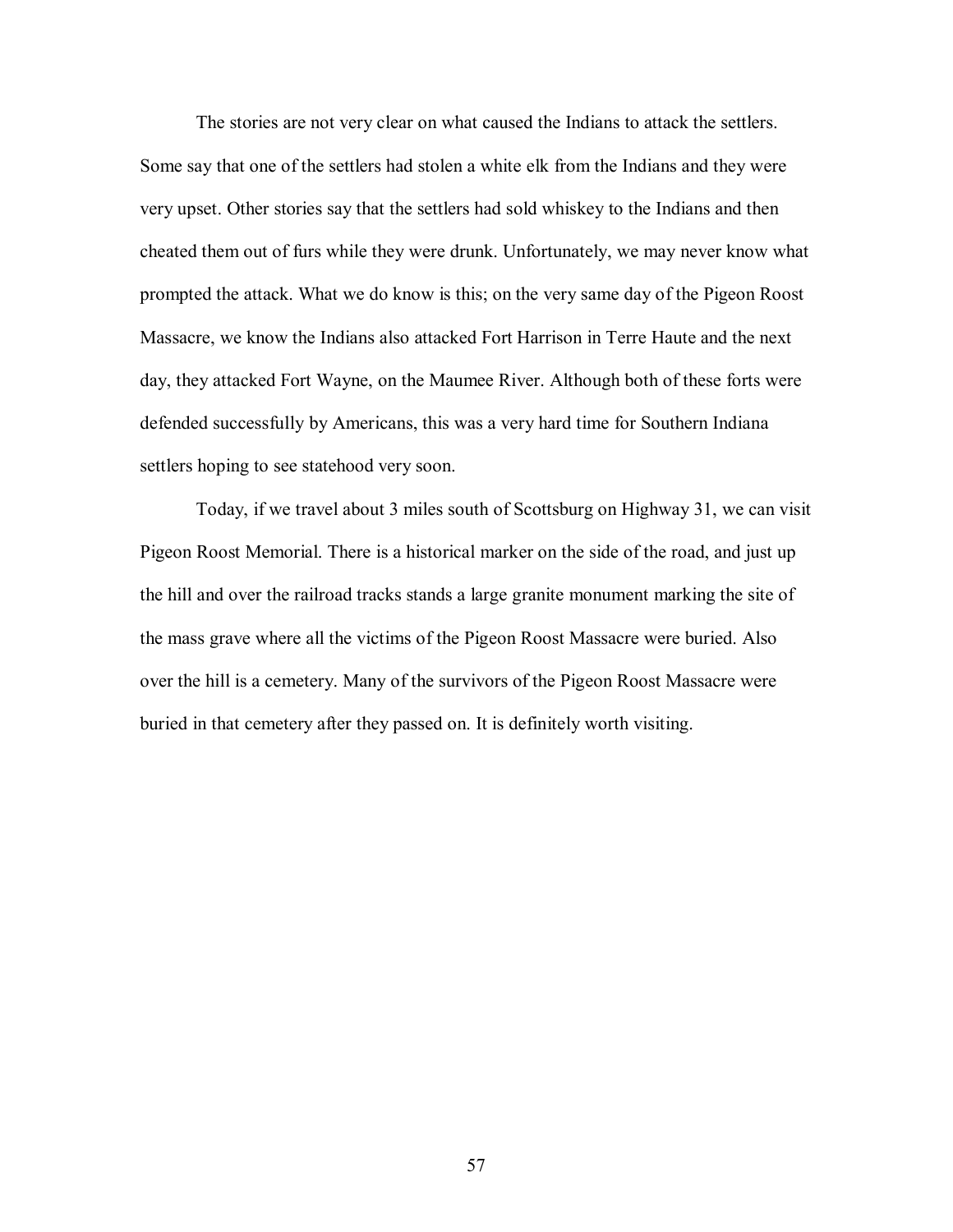#### APPENDIX I

4<sup>th</sup> and 5<sup>th</sup> Grade Resource Bibliography

- Arnold, J. R., Wiener. (2002). *River to victory: The civil war in the west 1861-1863.* Minneapolis, MN: Lerner Publications.
- Bial, R. (1995). *The underground railroad.* Boston, MA: Houghton Mifflin.
- Burgan, M. (2001). *The Boston tea party.* Minneapolis, MN: Compass Point Books.
- Chang, I. (1991). *A separate battle: Women and the civil war.* New York: Lodestar Books.
- Coffin, F. D., Martin. (2004). *When blue fought gray: The greatest civil war battles.* New York: American Heritage Byron Preiss Visual Publications
- Collier, C., Collier, J. L. (1998). *The American revolution, 1763 1783.* Tarrytown, New York: Benchmark Books.
- Collier, C., Collier, J. L. (1998). *The French and Indian war, 1660 1763.* Tarrytown, New York: Benchmark Books.
- Collier, C., Collier, J. L. (1998). *The paradox of Jamestown.* New York: Benchmark Books.
- Conway, W. F. (1991). *The most incredible prison escape of the civil war.* New Albany, IN: FBH.
- Damon, D. (1996). *When this cruel war is over.* Minneapolis, MN: Lerner.
- Doak, R. S. (2003). *John Smith and the settlement of Jamestown.* Minneapolis, MN: Compass Point Books.
- Fritz, J., Talbot, H. (2004). *The lost colony of Roanoke.* New York: G.P. Putnam's Sons.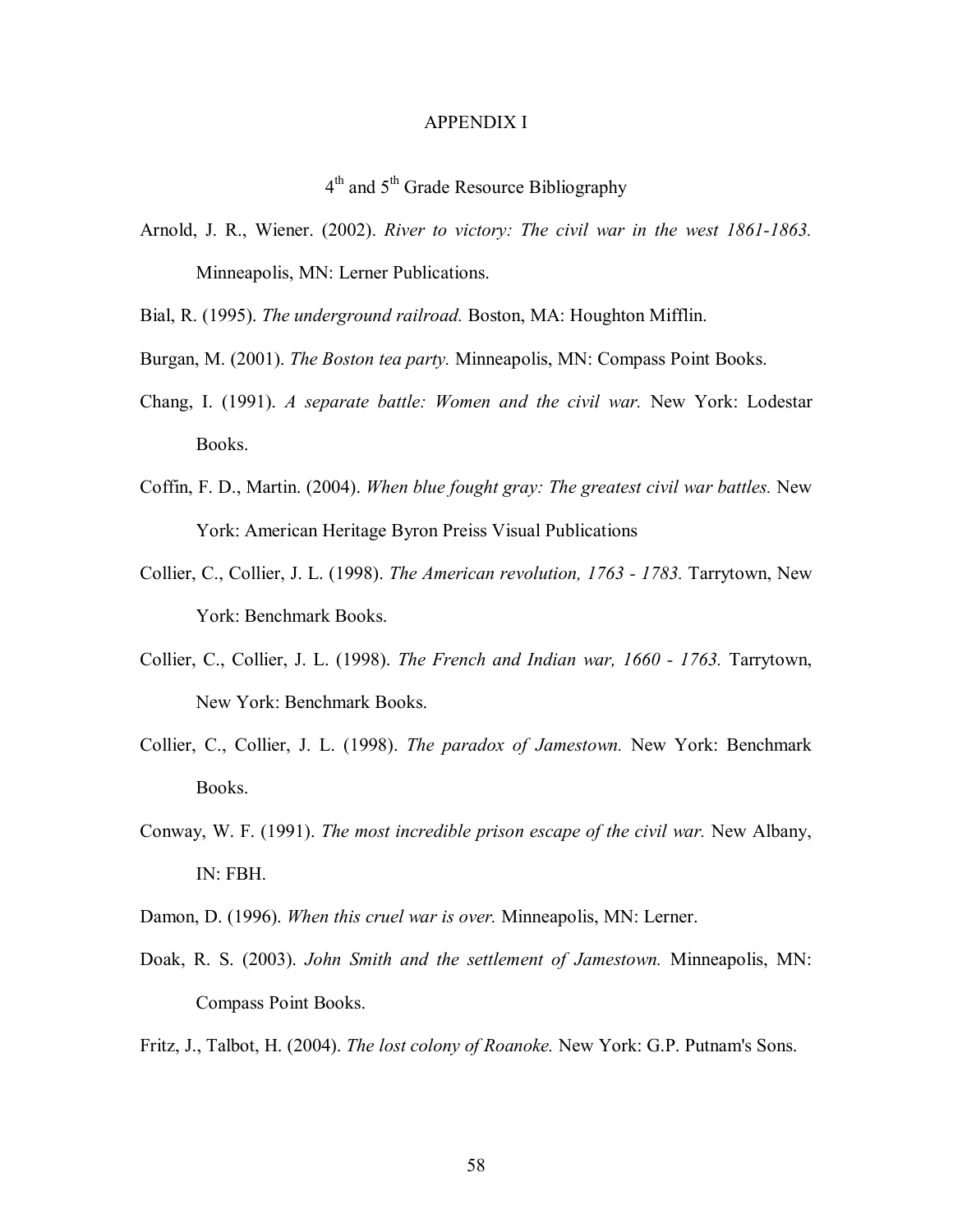- Greenwood, B. (1995). *A pioneer sampler: The daily life of a pioneer family in 1840.* New York: Ticknor & Fields Books for Young Readers.
- Hakim, J. (1993). *The first Americans.* (Vol. 1). A history of US). New York: Oxford University Press.
- Hakim, J. (1993). *Making thirteen colonies.* (Vol. 2). A history of US). New York: Oxford University Press.
- Hakim, J. (1993). *From colonies to country.* (Vol. 3). A history of US). New York: Oxford University Press.
- Hakim, J. (1993). *The new nation.* (Vol. 4). A history of US). New York: Oxford University Press.
- Hakim, J. (1994). *Liberty for all?* (Vol. 5). A history of Us). New York: Oxford University Press.
- Hakim, J. (1994). *War, terrible war.* (Vol. 6). A history of US). New York: Oxford University Press.
- Hamilton, V. (1985). *The people could fly.* New York: Alfred A. Knopf.
- Harvey, D. (2003). *The English colonization of America.* Philadelphia: Mason Crest.
- Herbert, J. (1999). *The civil war for kids.* Chicago: Chicago Review Press.
- Kelly, C. B. (1998). *Best little stories from the civil war.* Nashville, TN: Cumberland House.
- Kroll, S. (1998). *The Boston tea party.* New York: Holiday House.
- Lauber, P. (1992). *Who discovered America? : Mysteries and puzzles of the new world.* New York: Harper Collins.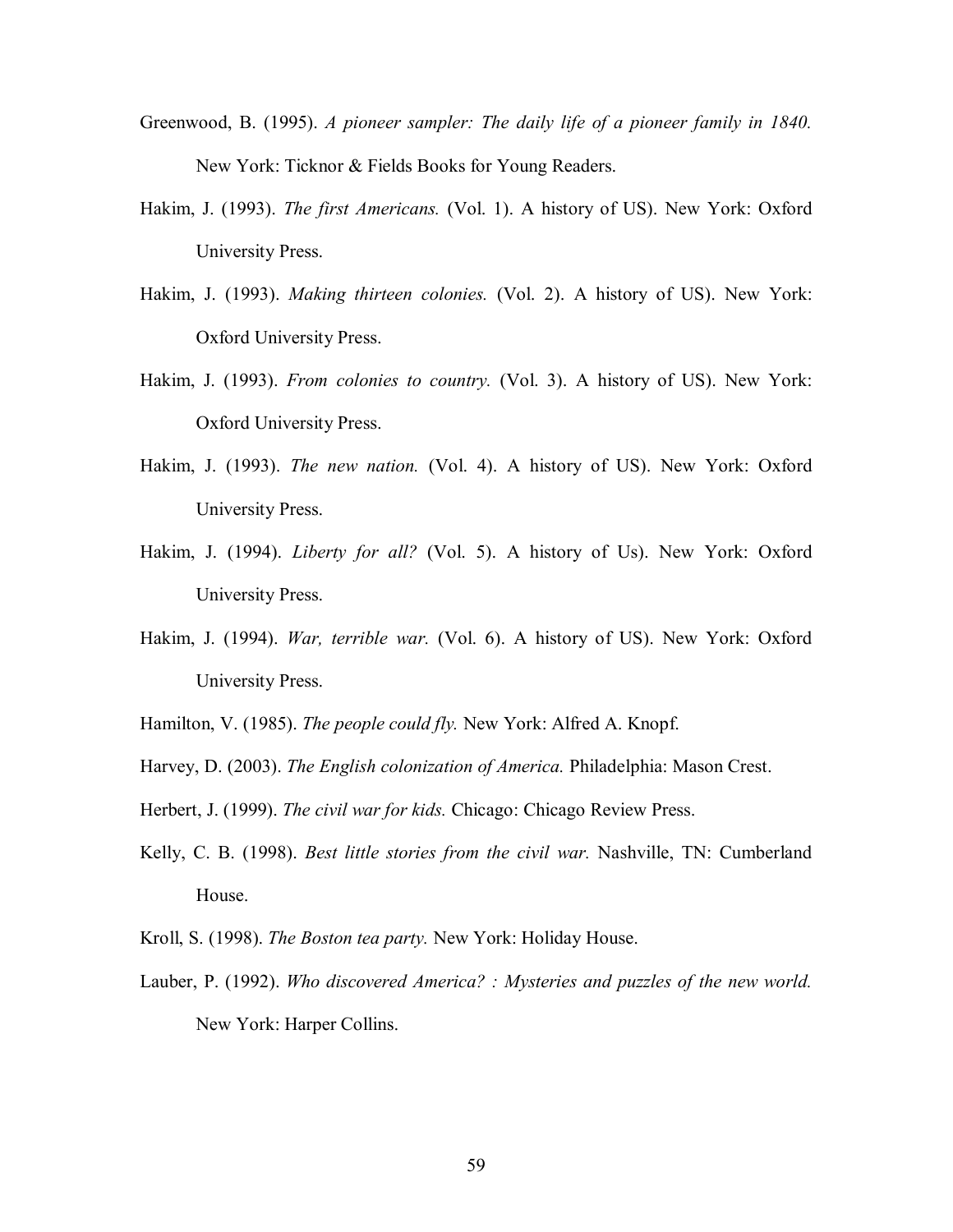- McKissack, P. C., McKissack, F. L. (1994). *Christmas in the big house, Christmas in the quarters.* New York: Scholastic.
- Moore, K. (1994). *If you lived at the time of the civil war.* New York: Scholastic.
- Perl, L. (1992). *It happened in America: True stories from the fifty states.* New York: Henry Holt.
- Rappaport, D. (1991). *Escape from slavery: Five journeys to freedom.* New York: Harper Collins.
- Sanders, M. (2001). *Strange tales of the civil war.* Shippensburg, PA: Burd Street Press.
- Sonneborn, L. (1999). *Amazing Native American history: A book of answers for kids.* New York: John Wiley & Sons.
- Toynton, E. (1995). *Growing up in America, 1830 1860.* Brookfield, CT: Millbrook Press.
- Williams, C. (2002). *The underground railroad: Journey to freedom.* Chanhassen, MN: The Child's World.
- Willis, W. L. (2002). *Haunted Hoosier trails.* Zionsville, IN: Guild Press Emmis.
- Wroble, L. A. (1997). *Kids in colonial times.* New York: Rosen.
- Wyeth, S. D. (2001). *Freedom's wings: Corey's underground railroad diary.* New York: Scholastic.
- Yolen, J., Stemple, H. (2004). *The Salem witch trials: An unsolved mystery from history.* New York: Simon & Schuster.